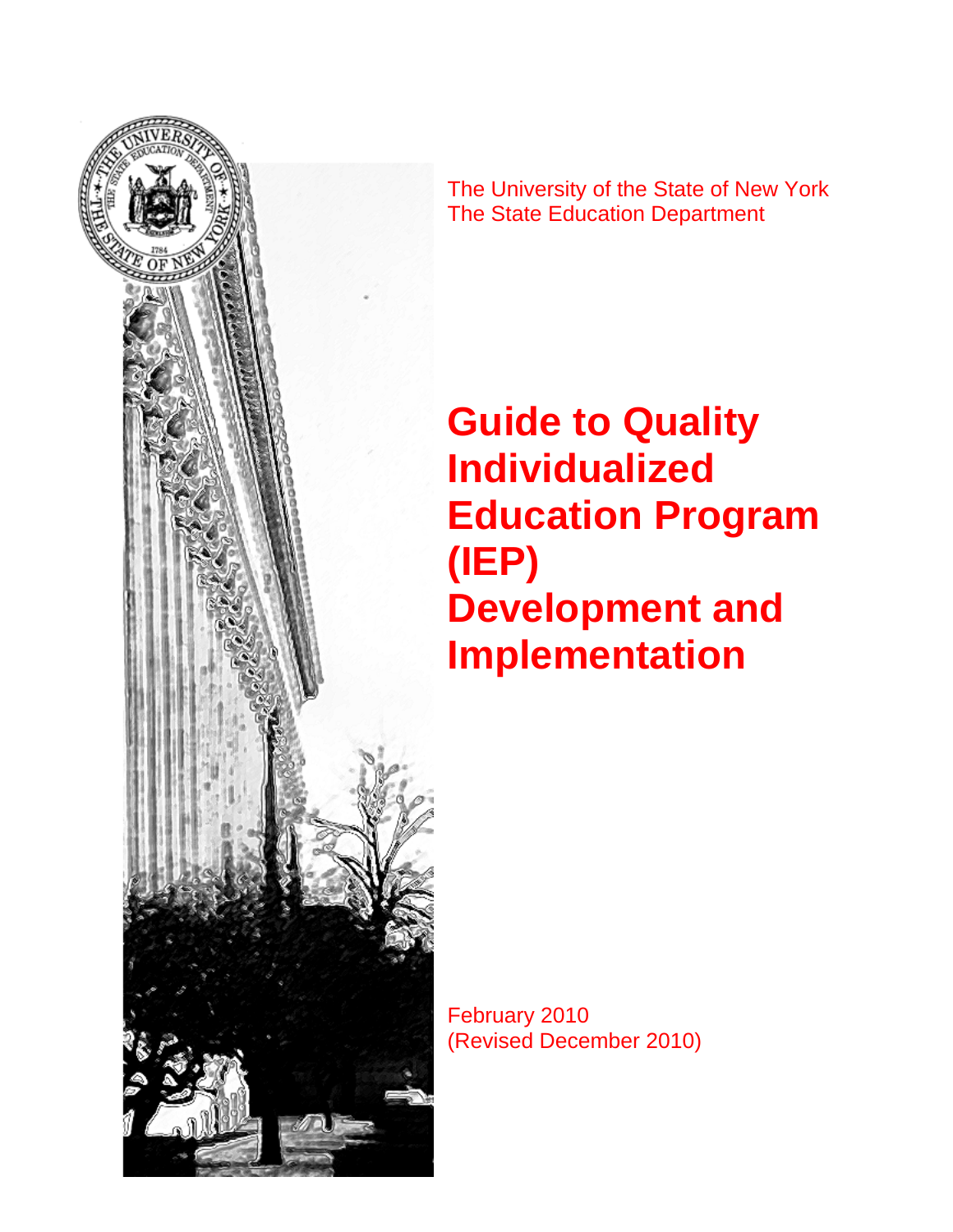## **THE UNIVERSITY OF THE STATE OF NEW YORK**

#### **Regents of The University**

|                                                        | New York               |
|--------------------------------------------------------|------------------------|
|                                                        | Rochester              |
|                                                        | Tonawanda              |
|                                                        | Larchmont              |
|                                                        | Plattsburgh            |
|                                                        | Syracuse               |
|                                                        | <b>Belle Harbor</b>    |
|                                                        | Hartsdale              |
| JOSEPH E. BOWMAN, JR., B.A., M.L.S., M.A., M.Ed., Ed.D | Albany                 |
|                                                        | Binghamton             |
|                                                        | <b>Great Neck</b>      |
|                                                        | <b>Brooklyn</b>        |
|                                                        | Manhattan              |
|                                                        | <b>Bronx</b>           |
|                                                        | <b>Oakland Gardens</b> |
|                                                        | Staten Island          |
|                                                        | Rochester              |

**Commissioner of Education President of The University of the State of New York** DAVID M. STEINER

**Associate Commissioner Office of Special Education**  REBECCA H. CORT

**Statewide Coordinator for Special Education**  JAMES P. DELORENZO

 The State Education Department does not discriminate on the basis of age, color, religion, creed, disability, marital status, veteran status, national origin, race, gender, genetic predisposition or carrier status, or sexual orientation in its educational programs, services and activities. Portions of this publication can be made available in a variety of formats, including braille, large print or audio tape, upon request. Inquiries concerning this policy of nondiscrimination should be directed to the Department's Office for Diversity, Ethics, and Access, Room 530, Education Building, Albany, NY 12234.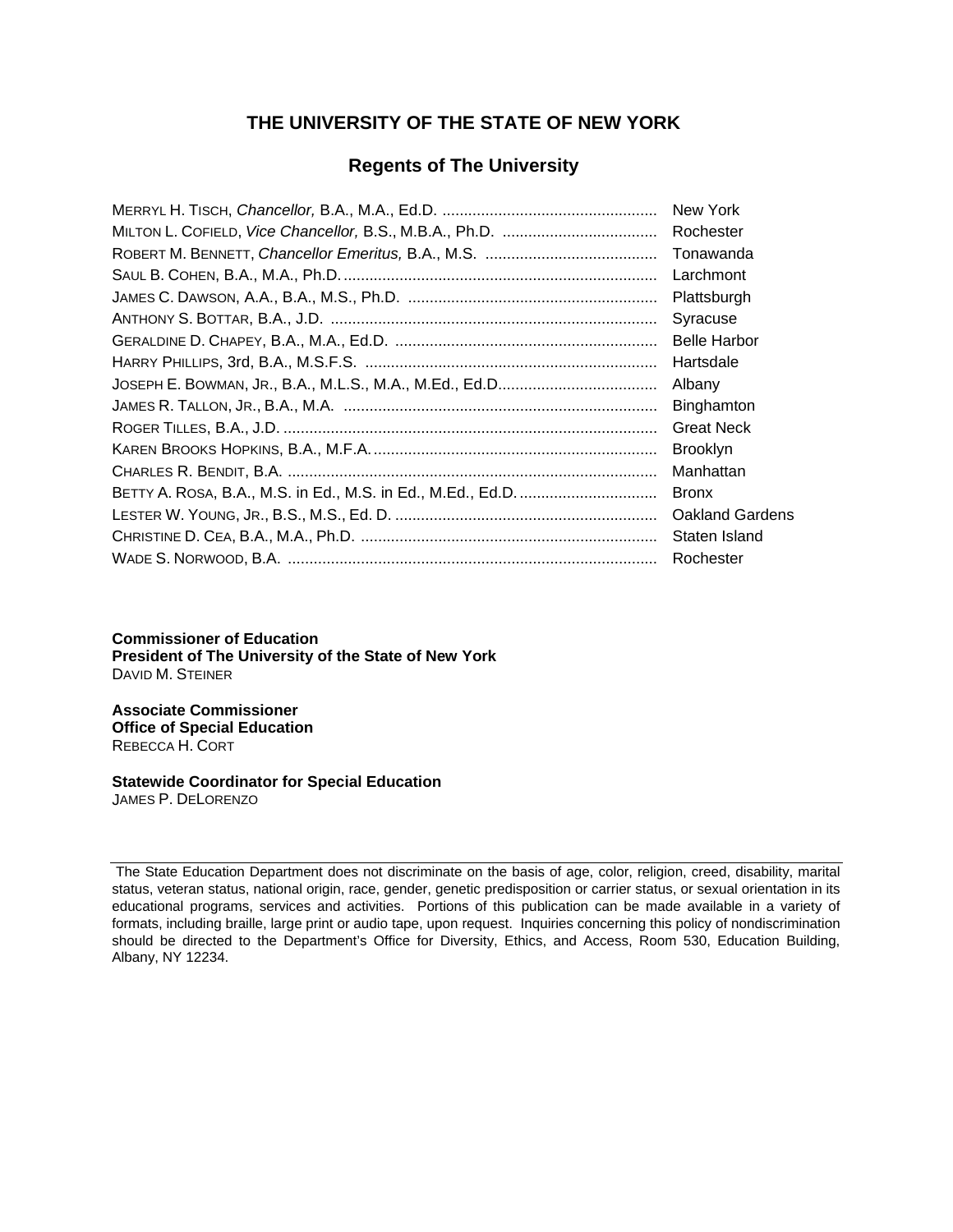# **Guide to Quality Individualized Education Program (IEP) Development and Implementation February 2010 Revised December 2010**

Table of Contents

Page

| Annual Goals, Short-Term Instructional Objectives and/or Benchmarks 30                                                       |  |
|------------------------------------------------------------------------------------------------------------------------------|--|
|                                                                                                                              |  |
| Recommended Special Education Programs and Services (Revised 12/10) 38                                                       |  |
|                                                                                                                              |  |
| Coordinated Set of Transition Activities (School to Post-School)  49                                                         |  |
|                                                                                                                              |  |
|                                                                                                                              |  |
|                                                                                                                              |  |
|                                                                                                                              |  |
|                                                                                                                              |  |
|                                                                                                                              |  |
| Attachment 1: Committee on Preschool Special Education, Committee on<br>Special Education, Subcommittee on Special Education |  |

Attachment 2: Consideration of Special Factors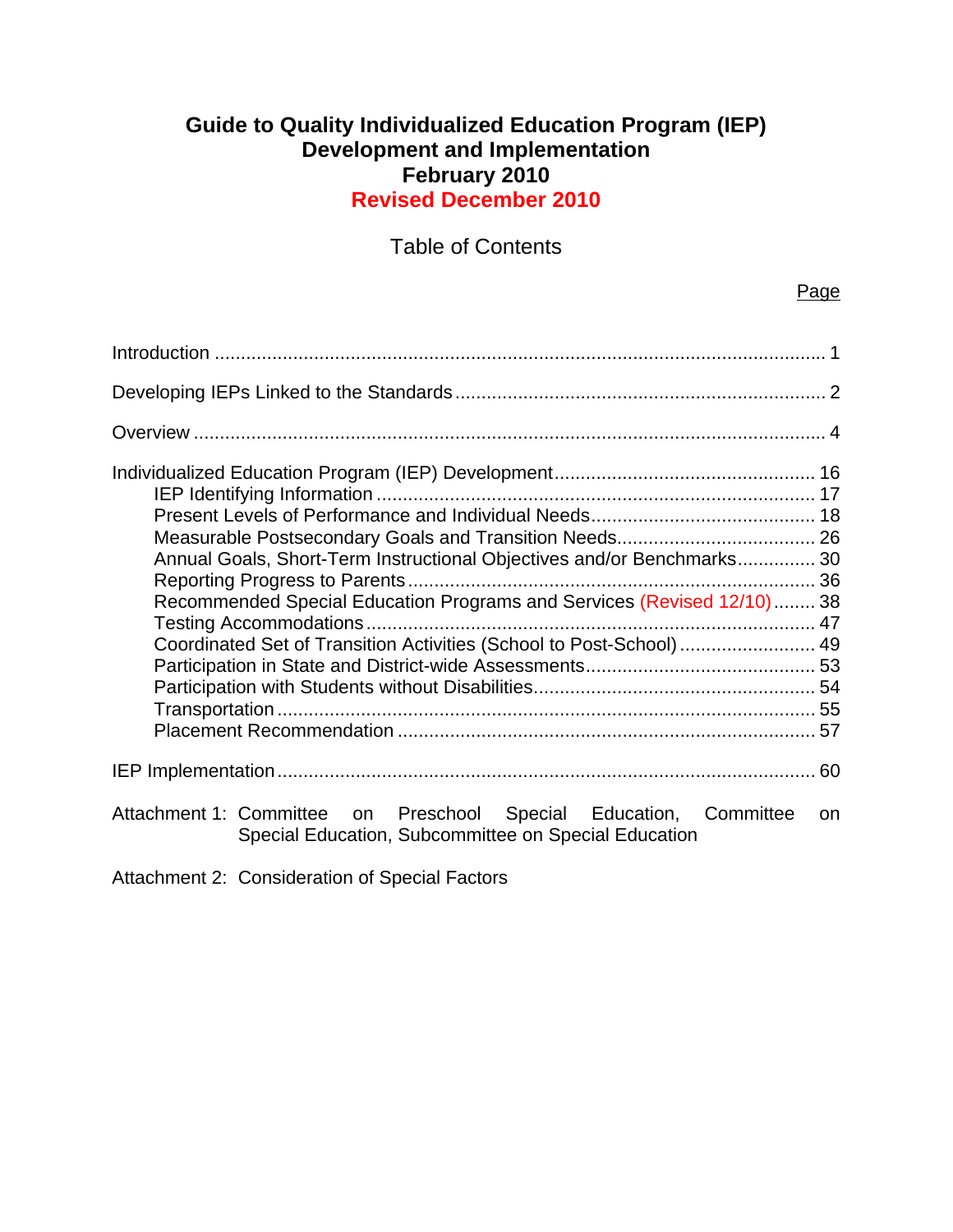# **INTRODUCTION**

<span id="page-3-0"></span>Research and experience has shown that to improve results for students with disabilities, schools must:

- have high expectations for students with disabilities;
- meet the student's needs to enable the student to access, participate and progress in the general education curriculum to the maximum extent possible;
- ensure that parents have meaningful opportunities to participate in the development, review and revision of the individualized education program (IEP);
- ensure that families have meaningful opportunities to participate in the education of their children at school and at home;
- ensure that special education is a service, rather than a place where students are sent;
- provide appropriate special education services and supplementary supports and services in the general education classroom, whenever appropriate;
- provide effective systems of school-wide, classroom, small group and individualized systems of behavior supports;
- ensure that all those who work with students with disabilities have the skills and knowledge necessary to help such students to meet academic and functional goals;
- prepare students for their transition to adult living, working and learning to lead productive independent adult lives to the maximum extent possible;
- provide high quality research-based instruction and supports; and
- focus resources on teaching and learning.

 $\overline{a}$ 

The IEP is the cornerstone of the special education process for each individual student. It is the tool to document how one student's special needs related to his/her disability will be met within the context of an educational environment. This guidance document provides important information for Committees on Preschool Special Education (CPSE) and Committees on Special Education  $(CSE)^1$  $(CSE)^1$  in developing IEPs that are reasonably calculated to result in educational benefit to a student.

<span id="page-3-1"></span><sup>&</sup>lt;sup>1</sup> References to the CSE throughout this document include the Subcommittee, unless otherwise specified. February 2010 (Revised December 2010) 1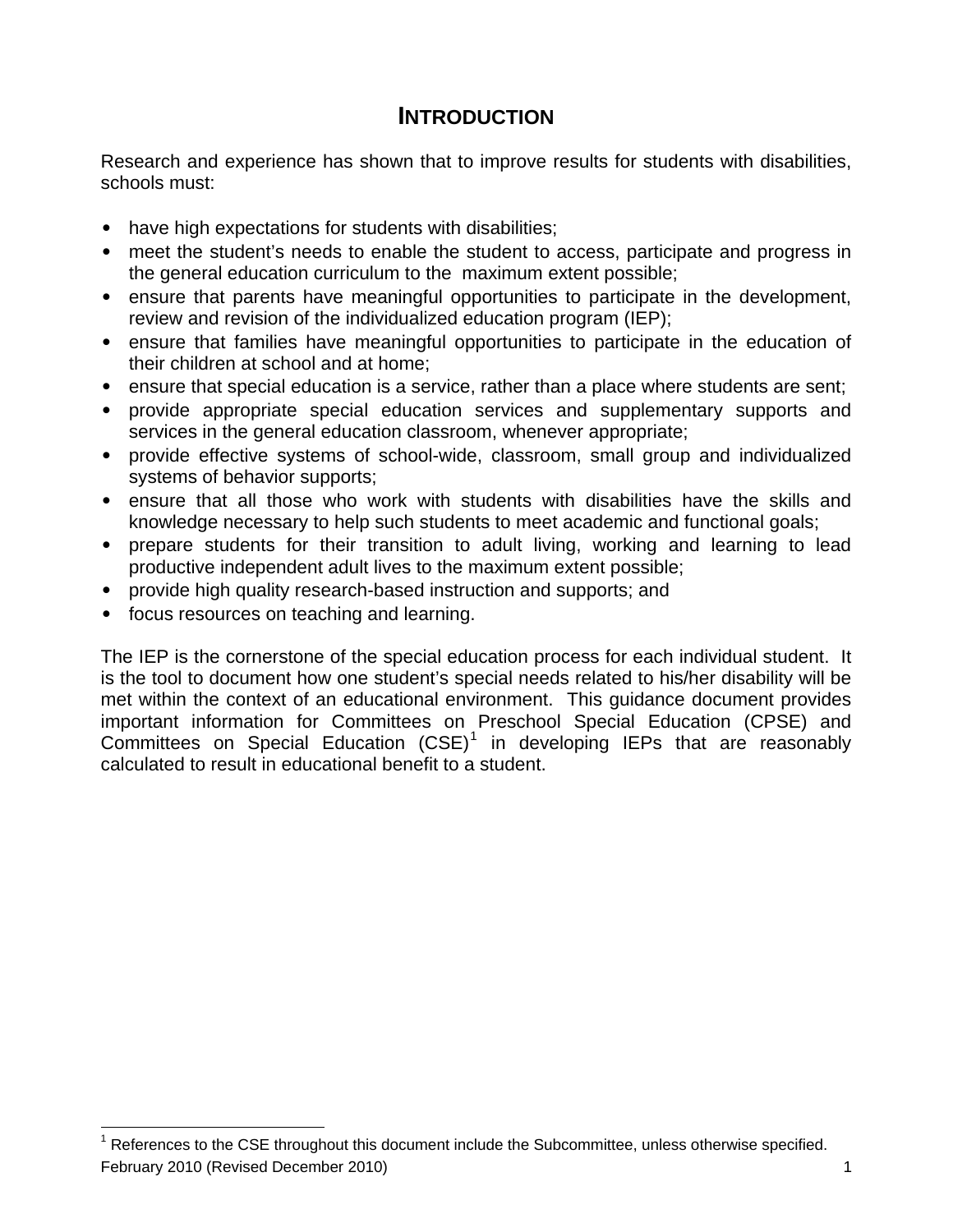# <span id="page-4-0"></span>**DEVELOPING IEPS LINKED TO THE STANDARDS**

*"The New York State Standards apply to all students, regardless of their experiential background, capabilities, developmental learning differences, interests or ambitions. There are multiple pathways to learn effectively, participate meaningfully and work towards attaining the curricular standards. Students with a wide range of abilities may pursue multiple pathways to learn effectively, participate meaningfully and work toward attaining the curricular standards." (Learning Standards for English-Language Arts, New York State Education Department, March 1996).* 

The New York State Learning Standards include learning standards, performance indicators and sample tasks a student is expected to know or demonstrate at different levels (alternate, elementary, intermediate and commencement). Standards serve as the basis for developing instructional curriculum.

In developing a student's IEP, it is the responsibility of the Committee to recommend goals and services that will assist the student to be involved and progress in the general education curriculum (or for preschool students, in appropriate activities). This means that members of a Committee will need to consider both the State's learning standards as well as the school-based instructional curriculum, which should be aligned to the State's learning standards. They will need to know the expectations of the general education classroom for the corresponding age of the student both in terms of what learning is expected (general curriculum) as well as how the students are expected to access/demonstrate that learning. This information will assist the Committee in determining if the student needs adaptations, accommodations, or modifications to the general curriculum for all or part of his/her learning. This is one reason it is essential that the student's general education teacher(s) participate in the Committee meetings and for the school district representative to be knowledgeable about the general education curriculum.

To develop IEPs that are linked to the standards, the Committee should:

- 1. Review the content as well as the expectations for how the student will learn or demonstrate knowledge and skill in the content areas.
- 2. Identify the strengths and challenges for the student in relation to those expectations in the present levels of performance section of the IEP.
- 3. Identify how a student's needs are linked to the general curriculum (e.g., a student's difficulty with visual processing may affect graphing skills required to achieve the math standards).
- 4. Identify the goals that the student will be expected to achieve in one year and, when appropriate, short-term instructional objectives or benchmarks that are the intermediate steps to reach those annual goals). Standard-based goals do not mean that a student's goals and objectives in an IEP are a re-statement of a standard or a curriculum goal in a specific content area, but rather are a statement that reflects the necessary learning that will lead to attainment of the standard. For example, a student may have goals to acquire essential learning strategies (e.g., mnemonics, selfquestioning, paraphrasing and summarizing) that will help him or her better meet the expectations around how to learn the content.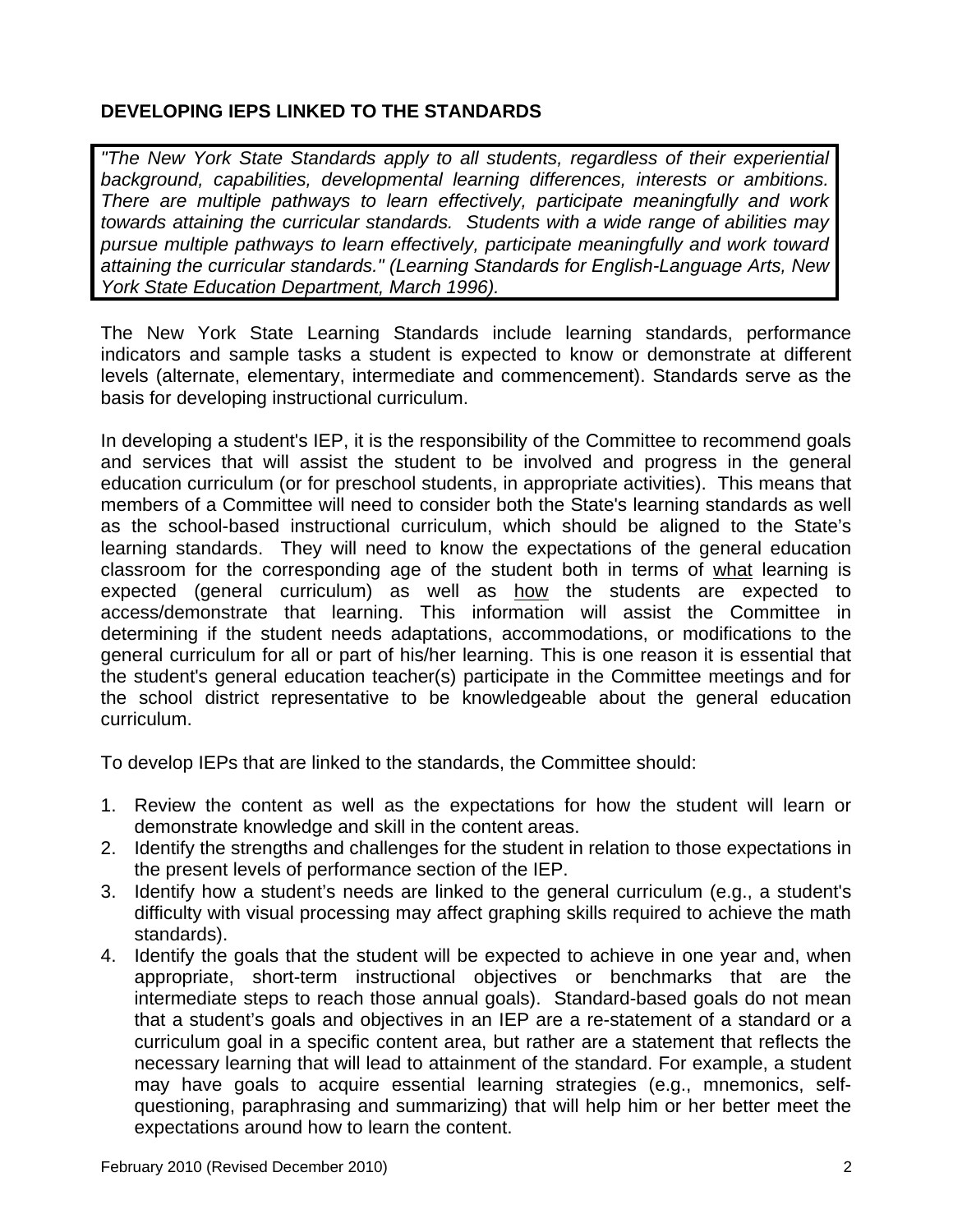5. Identify the special education services, including the adaptations, accommodations, or modifications to the general curriculum, and/or instructional environment and materials, as needed by the student to reach those standards.

## **THE IEP AS THE CORNERSTONE OF THE SPECIAL EDUCATION PROCESS**

The IEP is a strategic planning document that should be far reaching in its impact. An IEP identifies a student's unique needs and how the school will strategically address those needs. IEPs identify how specially designed instruction will be provided in the context of supporting students in general education curriculum and in reaching the same learning standards as nondisabled students. IEPs guide how the special education resources of a school will be configured to meet the needs of the students with disabilities in that school. IEPs identify how students will be incrementally prepared for adult living. IEPs also provide an important accountability tool for school personnel, students and parents. By measuring students' progress toward goals and objectives, schools should use IEPs to determine if they have appropriately configured how they use their resources to reach the desired outcomes for students with disabilities.

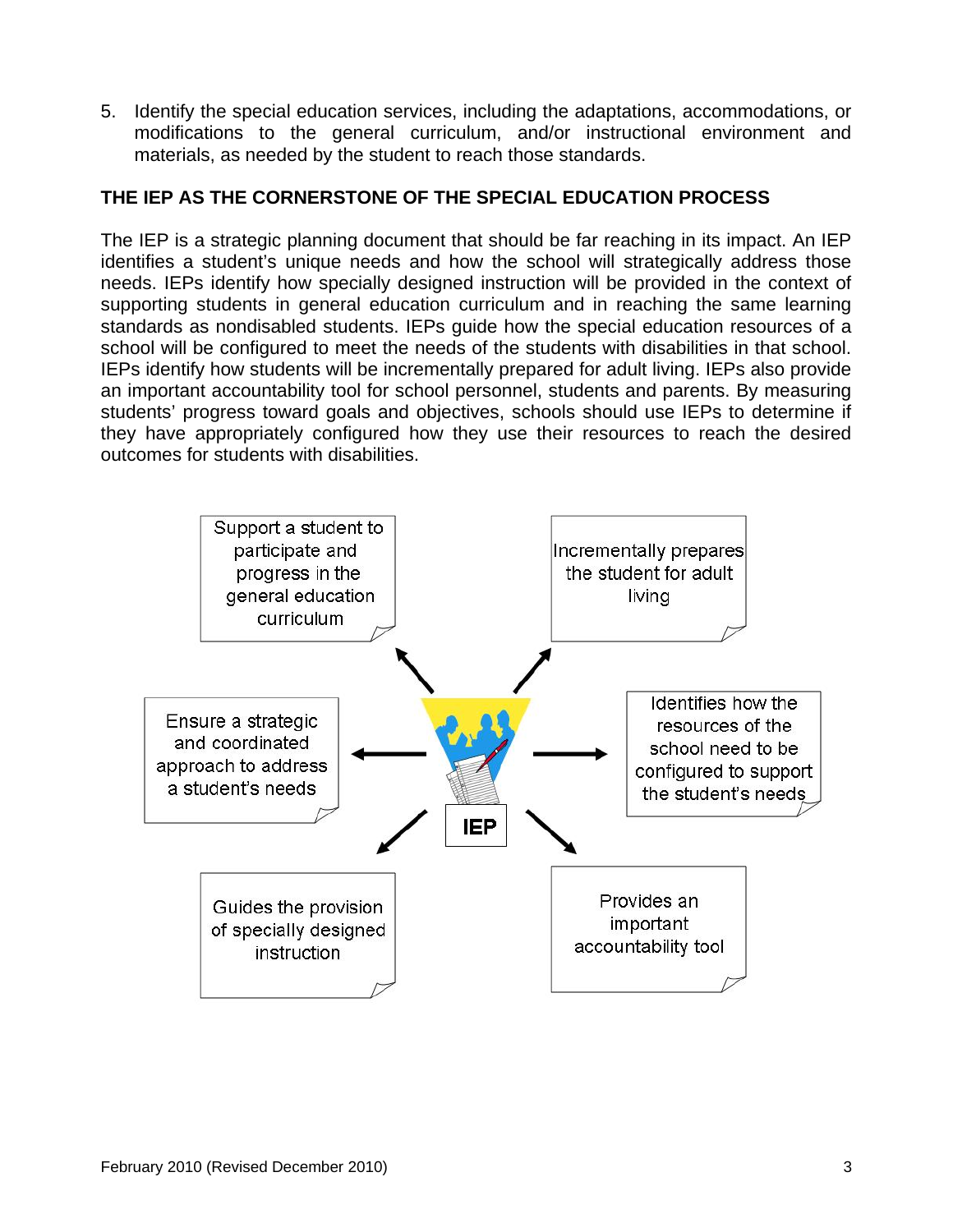# **OVERVIEW**

## <span id="page-6-0"></span>**The Individualized Education Program (IEP)**

An IEP is a written statement for a student with a disability that is developed, reviewed and revised by a Committee on Special Education (CSE), Subcommittee on Special Education or Committee on Preschool Special Education (CPSE). The IEP is the tool that ensures a student with a disability has access to the general education curriculum and is provided the appropriate learning opportunities, accommodations, adaptations, specialized services and supports needed for the student to progress towards achieving the learning standards and to meet his or her unique needs related to the disability. Each student with a disability must have an IEP in effect by the beginning of each school year. Federal and State laws and regulations specify the information that must be documented in each student's IEP. In New York State (NYS), IEPs developed for the 2011-12 school year and thereafter, must be on a form prescribed by the Commissioner of Education.

#### **Who develops the IEP?**

An IEP must be initially developed and annually reviewed and, if appropriate, revised by the CSE, Subcommittee on Special Education or CPSE (hereinafter referred to as the Committee). The Committee is required to include certain individuals who know the student and his or her unique needs and who can commit the resources of the school to address the student's needs.

To develop an appropriate IEP for the student, a group of individuals with knowledge and expertise about the student, curriculum and resources of the school must consider individual evaluation information and reach decisions in an effective and efficient manner. Information about the student's strengths, interests and unique needs gathered from parents, teachers, the student, related service providers, evaluations and observations are the foundation upon which to build a program that will result in effective instruction and student achievement. Each member of the multidisciplinary team that makes up the Committee brings information and a unique perspective to the discussion of the student's needs and has an important role and responsibility to contribute to the discussion and the recommendations for the student.

Each Committee has a chairperson who has certain responsibilities under the law and regulations. The school district representative must serve as the chairperson of the Committee. The required members of the Committee include the following:

**STUDENT** Whenever appropriate, the student should be invited to participate in the Committee meetings. It is the student, after all, who will be most affected by the recommendations of the Committee. The concerns, interests and recommendations of the student need to be considered. An IEP that builds on the strengths of the student and includes recommendations that the student can support is more likely to result in successful outcomes for the student. The decision to invite the student should be discussed with the student's parent(s) to determine if the student's attendance at the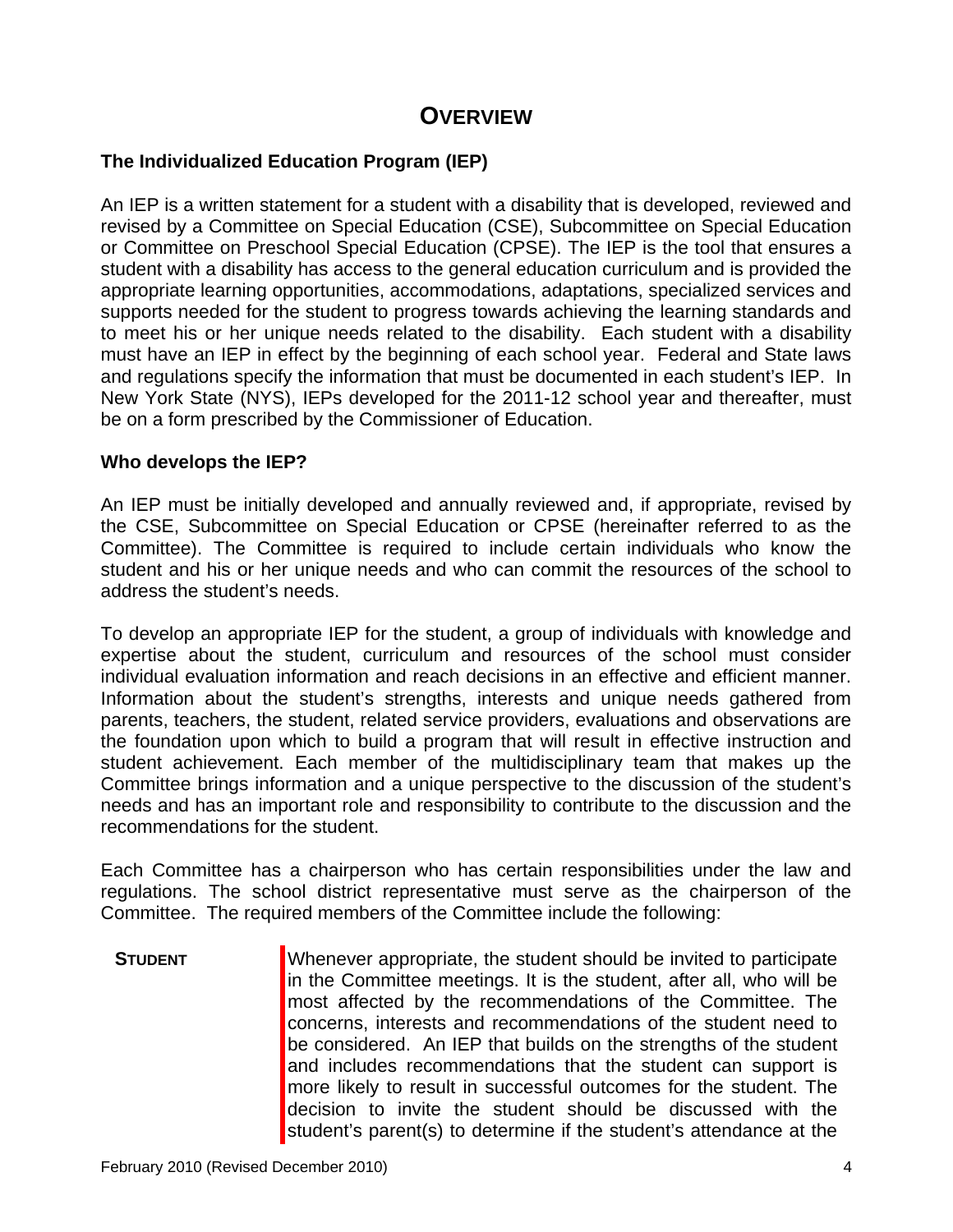meeting will be helpful in developing the IEP and/or directly beneficial to the student. If the purpose of the meeting is to consider the postsecondary goals for the student and transition services needed to assist the student in reaching those goals, the student must be invited. If the student does not attend, the district must take steps to ensure that the student's preferences and interests are considered.

- **PARENTS OF THE STUDENT** As Committee members, the student's parents or guardian participate in the development, review and revision of their child's IEP. Parents are the constant individuals on the Committee from year to year for that student. They bring a history as well as current information on their child's strengths and needs and their concerns and ideas for enhancing their child's education. Parents bring information on what expectations and hopes and dreams they have for their child, and often can speak to those approaches that have been successful and/or unsuccessful for their child. They can also provide information on their child's interests that can be used to motivate the child's learning, the skills that the child shows at home and in other settings and whether skills learned in school are being demonstrated elsewhere. The concerns of the parent for the education of their child must be considered in the IEP development process.
- **REGULAR EDUCATION TEACHER OF THE STUDENT** Whenever the child is or may be participating in the general education environment, at least one regular education teacher of the child must participate as a member of the Committee. The regular education teacher of the student has knowledge of the school's general education curriculum requirements and helps the Committee determine appropriate positive behavioral interventions, instructional strategies, supplementary aids and services, program modifications and supports for school personnel for and on behalf of the student that are necessary for the student to participate to the fullest extent possible in general education curriculum and classes. While only one regular education teacher of the student is required to attend the meeting, the Committee is encouraged to seek the input of the student's other regular education teachers who will not be attending the Committee meeting.

**INDIVIDUAL WHO CAN INTERPRET THE INSTRUCTIONAL IMPLICATIONS OF THE EVALUATION** At least one individual must participate in the Committee meeting who can interpret evaluation information so that the instructional implications of those evaluations are understood and considered in the IEP development process. This individual may, as appropriate to the evaluations to be discussed, be a member of the Committee who is also serving as the regular education teacher, special education teacher or special education provider, (e.g., related service provider), school psychologist, representative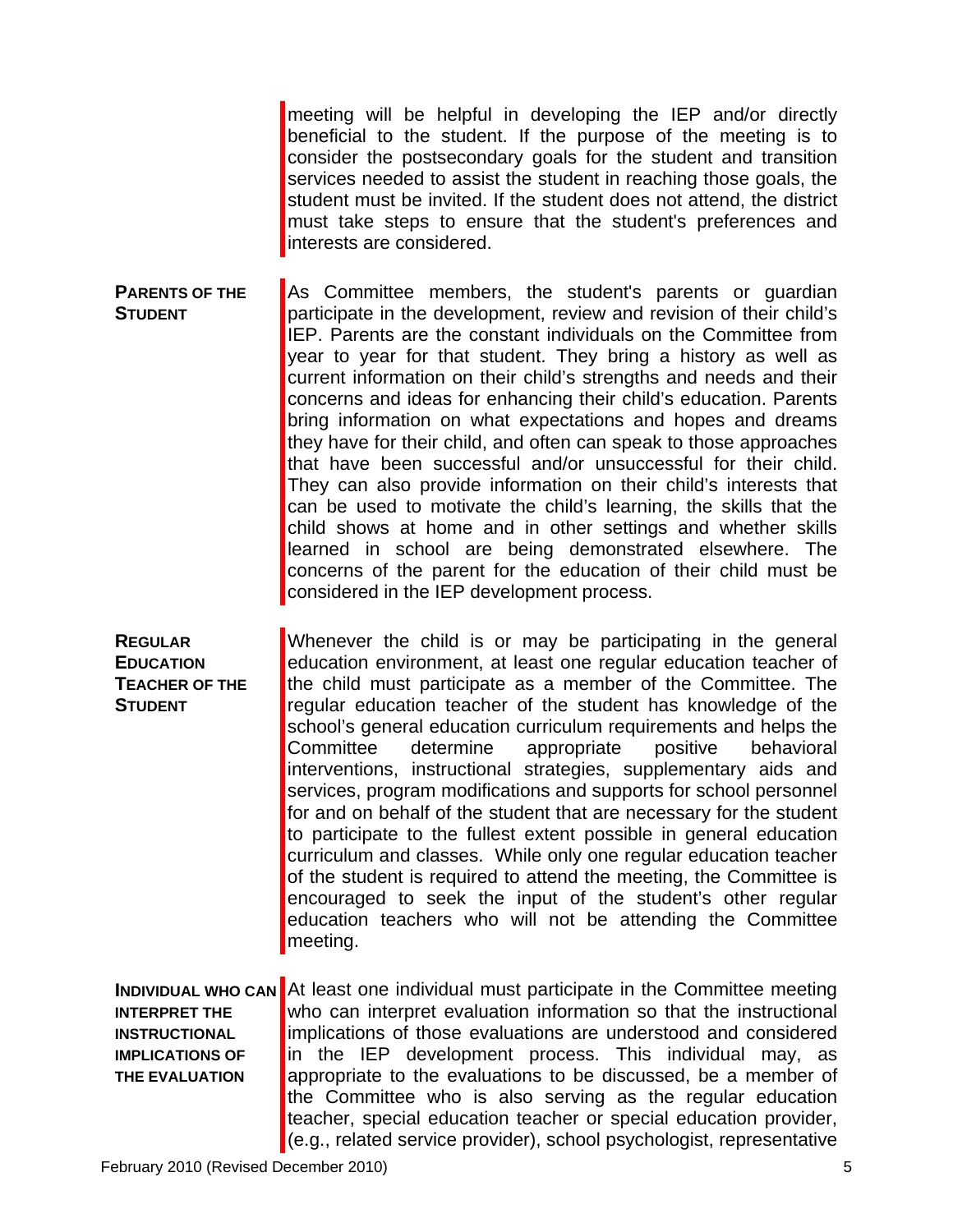of the school district or a person having knowledge or special expertise regarding the student when such member is determined by the school district to have the knowledge and expertise to fulfill this role on the Committee.

**SCHOOL DISTRICT REPRESENTATIVE** The school district representative must be someone who is qualified to provide or supervise special education and who is knowledgeable about the general education curriculum and the availability of resources of the district. This individual brings knowledge of the continuum of special education supports and services and should have the authority to commit the resources of the school and to ensure that whatever services are set out in the IEP will be provided.

> The individual who meets these qualifications may also be the same individual appointed as the regular education teacher, special education teacher or special education provider of the student or the school psychologist on the Committee. The school district representative on the Committee must serve as the chairperson of the Committee.

- **INDIVIDUALS WITH KNOWLEDGE OR SPECIAL EXPERTISE ABOUT THE STUDENT** In addition to the other required members, parents and school personnel have discretion to invite other individuals who have knowledge or special expertise regarding the student. This is important to ensure that the Committee includes the input of those persons that can add to the discussion of the student's needs and recommendations for supports and services. The determination of the knowledge or special expertise of any such individual is made by the party (parents or school) who invited the individual to the meeting. When these individuals attend the meeting, they participate as Committee members for the student.
- **SPECIAL EDUCATION TEACHER, OR RELATED SERVICE PROVIDER, OF THE STUDENT** Not less than one special education teacher of the student, or if appropriate, not less than one special education provider of the student must participate in the Committee meetings. If the student is being considered for initial provision of special education, this individual must be a teacher qualified to provide special education in the type of program in which the student may be placed and be the teacher likely to implement the student's IEP. The student's special education teacher provides information on the specially designed instruction needed to address the student's unique needs.
- **SCHOOL PSYCHOLOGIST** A school psychologist is a member of the CSE, and under certain circumstances, the Subcommittee. (The school psychologist is not a required member of the CPSE.) This individual contributes to an understanding of the individual evaluations conducted on the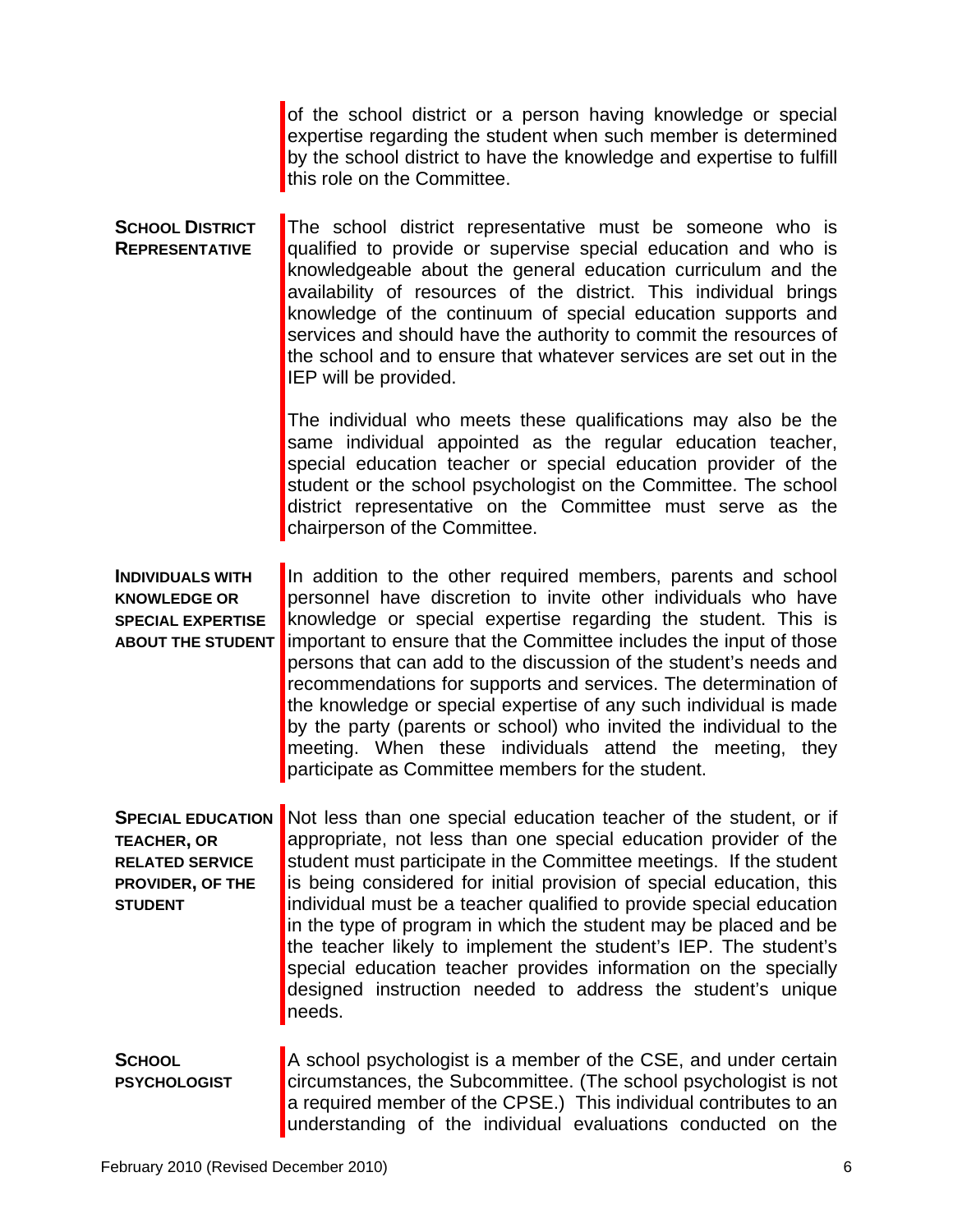student, assists to identify the positive behavioral intervention supports and strategies needed by the student, assists to plan school programs to meet the student's needs and to identify, plan and manage any psychological services the student might need.

**ADDITIONAL PARENT MEMBER** In addition to the parent of the student, another parent of a student with a disability must participate in meetings of the CSE and CPSE, except when the parents of the student request, in writing, that the additional parent member not participate or when the parents and school district agree, in writing, that the participation of the additional parent member is not necessary. For the CSE, the additional parent member must be a parent of a student with a disability residing in the school district or a neighboring school district, provided that the additional parent member may be the parent of a student who has been declassified within a period not to exceed five years or the parent of a student who has graduated within a period not to exceed five years., For the CPSE, the additional parent member must be a parent of a child with a disability residing in the school district or a neighboring school district and whose child is enrolled in a preschool or elementary level education program. The additional parent member may not be employed by or under contract with the school districts. The additional parent member is not a required member of a Subcommittee.

> The additional parent member can provide important support and information to the parents of the student during the meeting and, in addition to the student's parents, participates in the discussions and decision making from the perspective of a parent of a student with a disability.

- **SCHOOL PHYSICIAN** A school physician, if specifically requested in writing by the parent or school district at least 72 hours before the meeting, is a required member of the CSE.
- **OTHER AGENCY REPRESENTATIVES** When the purpose of the meeting is to discuss transition services, a representative of any participating agency likely to be responsible for providing or paying for transition services must be invited to the meeting to the extent appropriate and with the consent of the student's parent (or the student who is 18 years of age or older). Written consent is needed because personally confidential information about a student will be shared at the Committee meeting. If an agency invited to send a representative to a meeting does not attend, the district must take steps to involve the other agency in the planning of any transition services.

When a student is or may be attending an approved private school or facility, a representative of that school or facility must be invited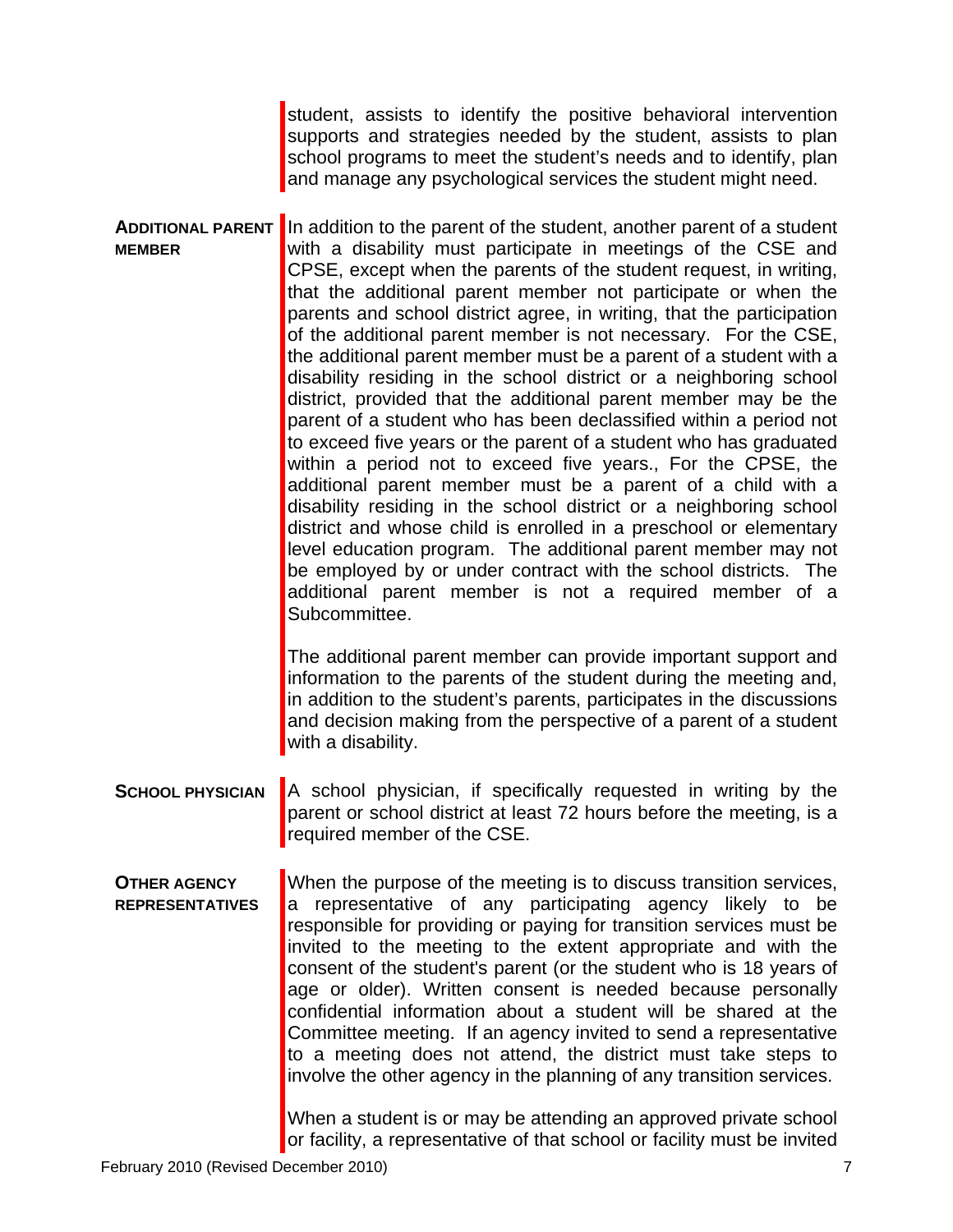to participate in the student's Committee meetings. This is also the case when a student is attending an education program operated by another State department or agency (e.g., Office of Mental Health, Office of Children and Family Services). If the private school or facility representative cannot attend, the school district must use other methods to ensure participation by the private school or facility, including individual or conference telephone calls. For CPSE meetings, a representative of the municipality must be invited, but if that representative does not attend, the meeting can legally proceed. For students transitioning from early intervention (EI) programs and services to the CPSE, an EI service coordinator or other appropriate representative of the EI system must be invited at the request of the parent. **ATTENDANCE NOT NECESSARY**  The parent and the school district may agree in writing that the attendance of one or more of the Committee members is not necessary for all or a portion of a particular Committee meeting because that individual's area of service will not be discussed or modified at the meeting. The regulations for these procedures are provided in Attachment 1. **EXCUSAL OF COMMITTEE MEMBERS** If a particular Committee member's area of service will be discussed or modified at a meeting, but the individual is not able to participate in the meeting, the parent and the district may consent in writing to excuse the individual from all or a portion of the meeting. In this case, the Committee member must have

Attachment 1 provides further information on the required members of these Committees.

provided the Committee members with a written report. The regulations for these procedures are provided in Attachment 1.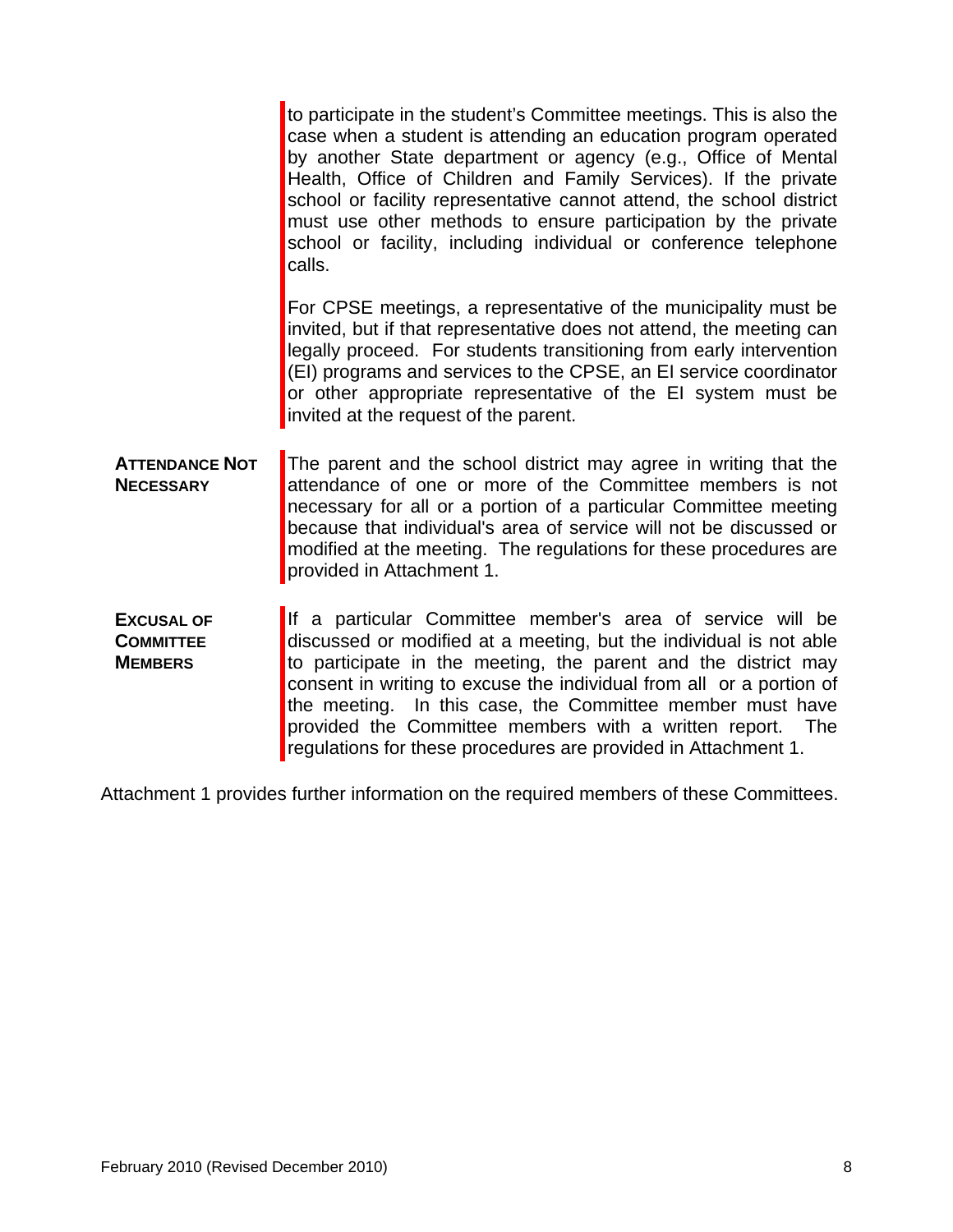# **STEPS TO DEVELOPING AND IMPLEMENTING AN IEP**

The IEP needs to be developed in a particular sequence. The information considered and discussed in each step provides the basis for the next step in the process.

#### **Step 1: Obtain and consider evaluation information**

Evaluation information must be obtained in all areas of the student's disability or suspected disability. Evaluations need to identify and provide instructionally relevant information as to the unique needs of the student, current functioning, cognitive, physical, developmental and behavioral factors that affect learning and how the disability affects the student's participation and progress in the general education curriculum and in general education classes (or, for preschool students with disabilities, participation in age appropriate activities).

Before a student is identified as needing special education services, the Committee must ensure that the appropriateness of the resources of the general education program, including but not limited to academic interventions services, has been considered.

#### **Step 2: Determine eligibility for special education services**

The Committee must review the evaluation information to determine if the student has a disability that requires special education services. A Committee may not determine that a student needs special education services if the determinant factor is:

- lack of appropriate instruction in reading, including explicit and systematic instruction in phonemic awareness, phonics, vocabulary development, reading fluency (including oral reading skills) and reading comprehension strategies;
- lack of appropriate instruction in math; or
- limited English proficiency.

If the Committee determines that the student is eligible for special education services, it must identify the student's disability classification. For school-age students, one of the following disabilities must be identified: autism, deafness, deaf-blindness, emotional disturbance, hearing impairment, intellectual disability, learning disability, multiple disabilities, orthopedic impairment, other health impairment, speech or language impairment, traumatic brain injury or visual impairment including blindness.

Each 3 - 4 year old in need of special education is identified as a "preschool student with a disability." In making this determination, the CPSE must determine if the preschool student exhibits a significant delay or disorder in one or more functional areas or meets the criteria for a disability classification of autism, deafness, deaf/blindness, hearing impairment, orthopedic impairment, other health-impaired, traumatic brain injury or visual impairment including blindness.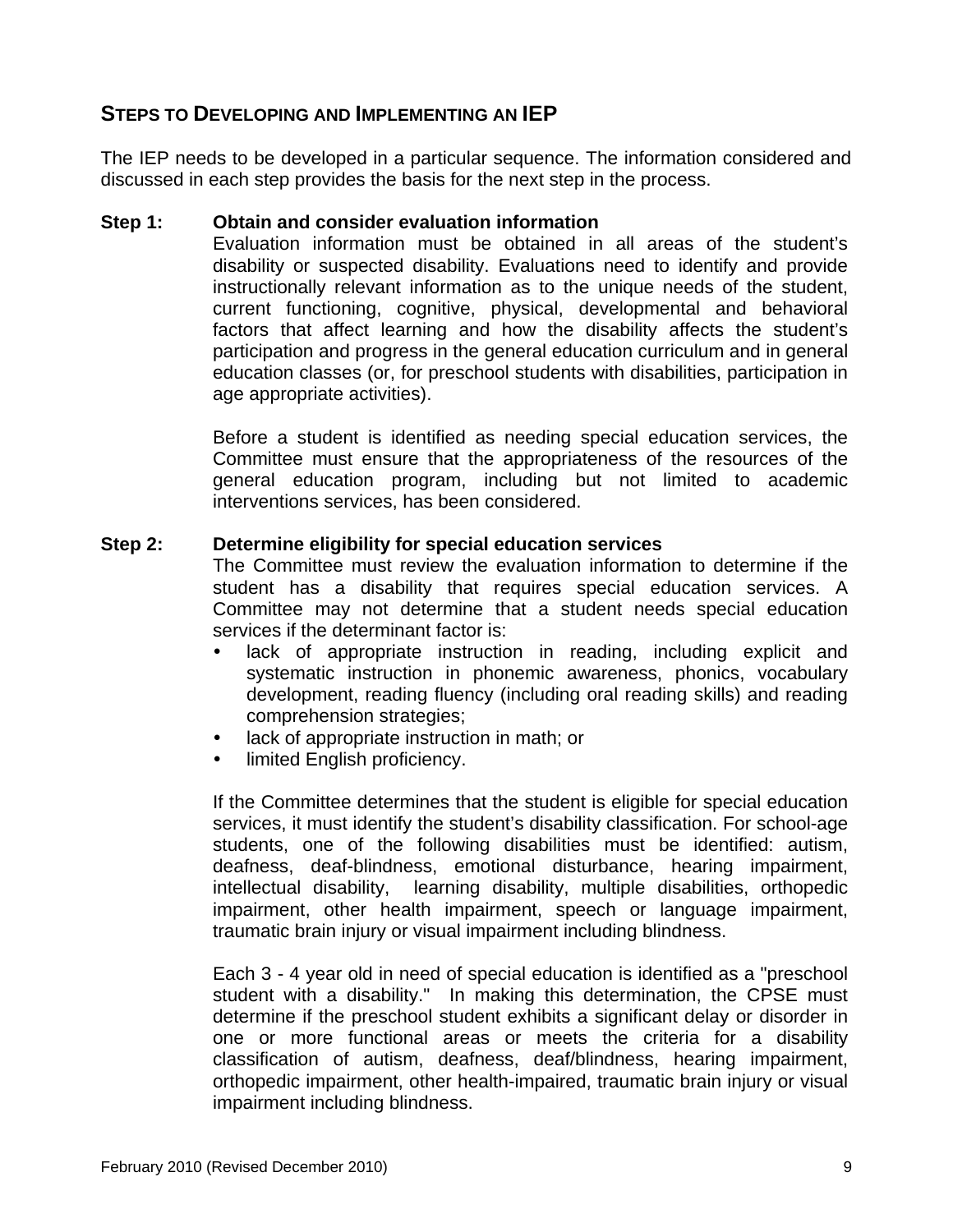#### **Step 3: Identify the student's present levels of performance and indicate the individual needs of the student according to each of four need areas:**

- academic achievement, functional performance and learning characteristics;
- social development;
- y physical development; and
- management needs.

At the Committee meeting, the student's present skills, strengths and individual needs must be discussed and documented. This includes how the student's disability affects his or her participation and progress in the general education curriculum (or for preschool students, participation in appropriate activities), consideration of specific student strengths and needs and concerns of the parents for enhancing the education of their child.

#### **Consideration of special factors**

The Committee must include a statement in the IEP if, in considering the special factors of behavior, limited English proficiency, blind or visual impairment, communication needs and/or assistive technology requirements, the Committee has determined a student needs a particular device or service (including an intervention, accommodation or other program modification) in order for the student to receive a free appropriate public education.

Attachment 2 provides examples of guiding questions that may be used by a Committee to determine whether a student needs such an intervention, accommodation or program modification to address one of these special considerations.

#### **Step 4: Identify the measurable postsecondary goals and transition needs, including courses of study, of the student**

Beginning not later than the first IEP to be in effect when the student is age 15 (and at a younger age, if determined appropriate) and updated annually, the IEP must include:

- appropriate measurable postsecondary goals based upon age appropriate transition assessments relating to training, education, employment and, where appropriate, independent living skills; and
- a statement of transition service needs that focuses on the student's courses of study, taking into account the student's strengths, preferences and interests, as they relate to transition from school to post-school activities.

#### **Step 5: Set realistic and measurable annual goals for the student**

After determining and discussing the student's present levels of performance and, as appropriate, the student's measurable post-secondary goals, the Committee must make a recommendation as to the measurable annual goals that the student can realistically reach in the year in which the IEP will be in effect. For each annual goal, the IEP must indicate the evaluative criteria (the measure used to determine if the goal has been achieved),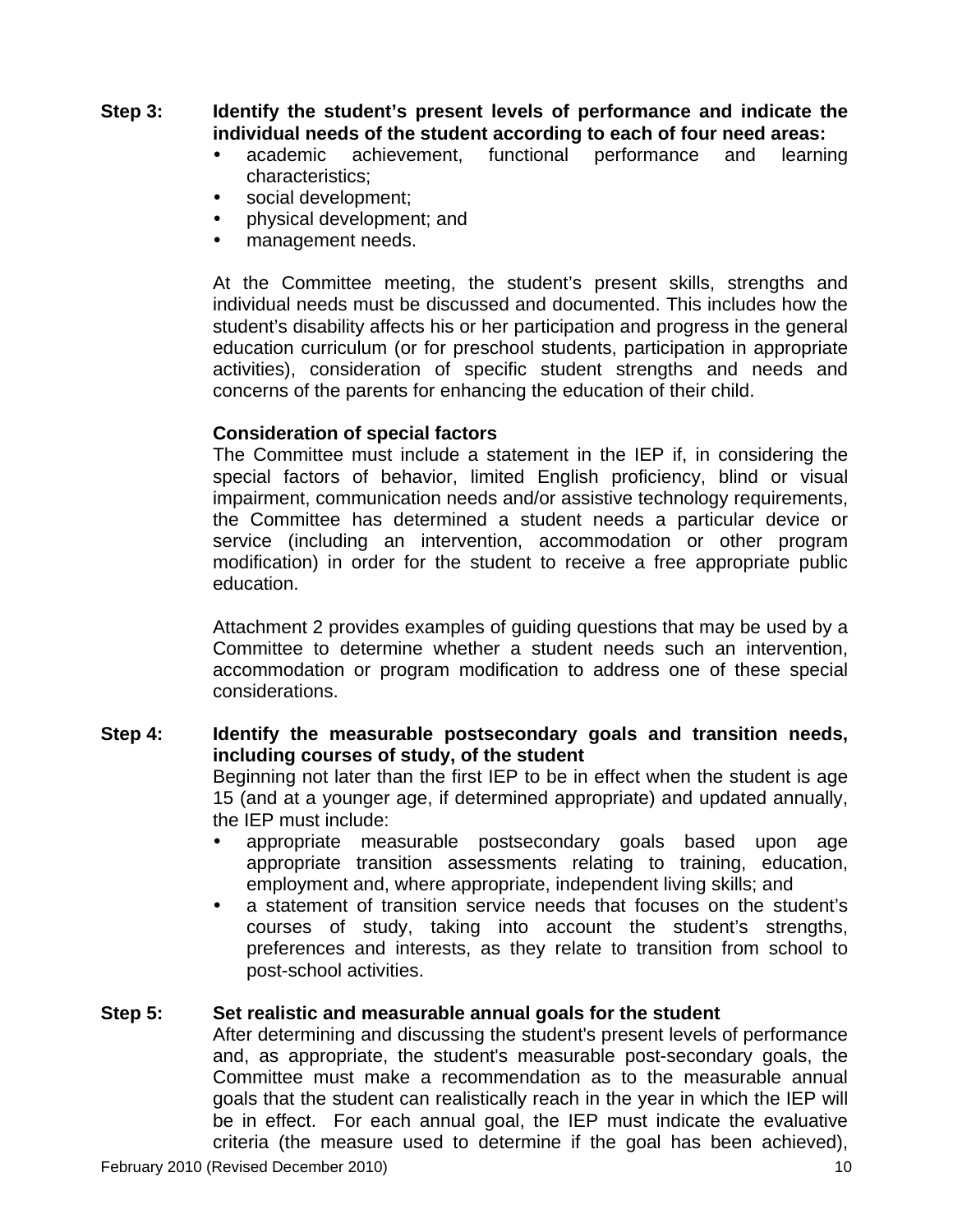evaluation procedures (how progress will be measured) and schedules (when progress will be measured) to be used to measure progress toward meeting the annual goal.

These goals should relate to the student's unique needs and promote the student's participation and progress in the general education curriculum in the least restrictive environment. For students beginning with the first IEP to be in effect when the student is age 15 and updated annually, the Committee must identify appropriate annual goals to address the student's transition needs.

For students eligible to take the New York State Alternate Assessment (NYSAA) and for preschool students with disabilities, each annual goal must also include short-term instructional objectives and/or benchmarks (measurable intermediate steps between the student's present levels of performance and the annual goal). In accordance with district policy, shortterm instructional objectives and benchmarks may be established for other students as well.

#### **Step 6: Reporting progress to parents**

The Committee must identify and document in the IEP when periodic reports on the progress the student is making toward the annual goals will be provided to the student's parents.

#### **Step 7: Determine the special education program and services the student will need**

Based on the student's needs and goals, the Committee must decide what special education program and services, including as appropriate related services, accommodations, program modifications and supports the student needs to meet the annual goals, participate and progress in the general education curriculum and participate in extracurricular and other nonacademic activities with other students including students without disabilities. The Committee must also decide the extent (frequency and duration) as well as the location where each program, service, accommodation, etc. will be provided.

#### **Step 8: Determine eligibility for twelve-month (July/August) services**

The Committee must determine the student's eligibility for 12-month services. If a student is recommended for July/August services, the IEP must identify the provider of services during the months of July and August, and, for preschool students determined by the CPSE to require a structured learning environment of 12 months duration to prevent substantial regression, a statement of the reasons for such recommendation.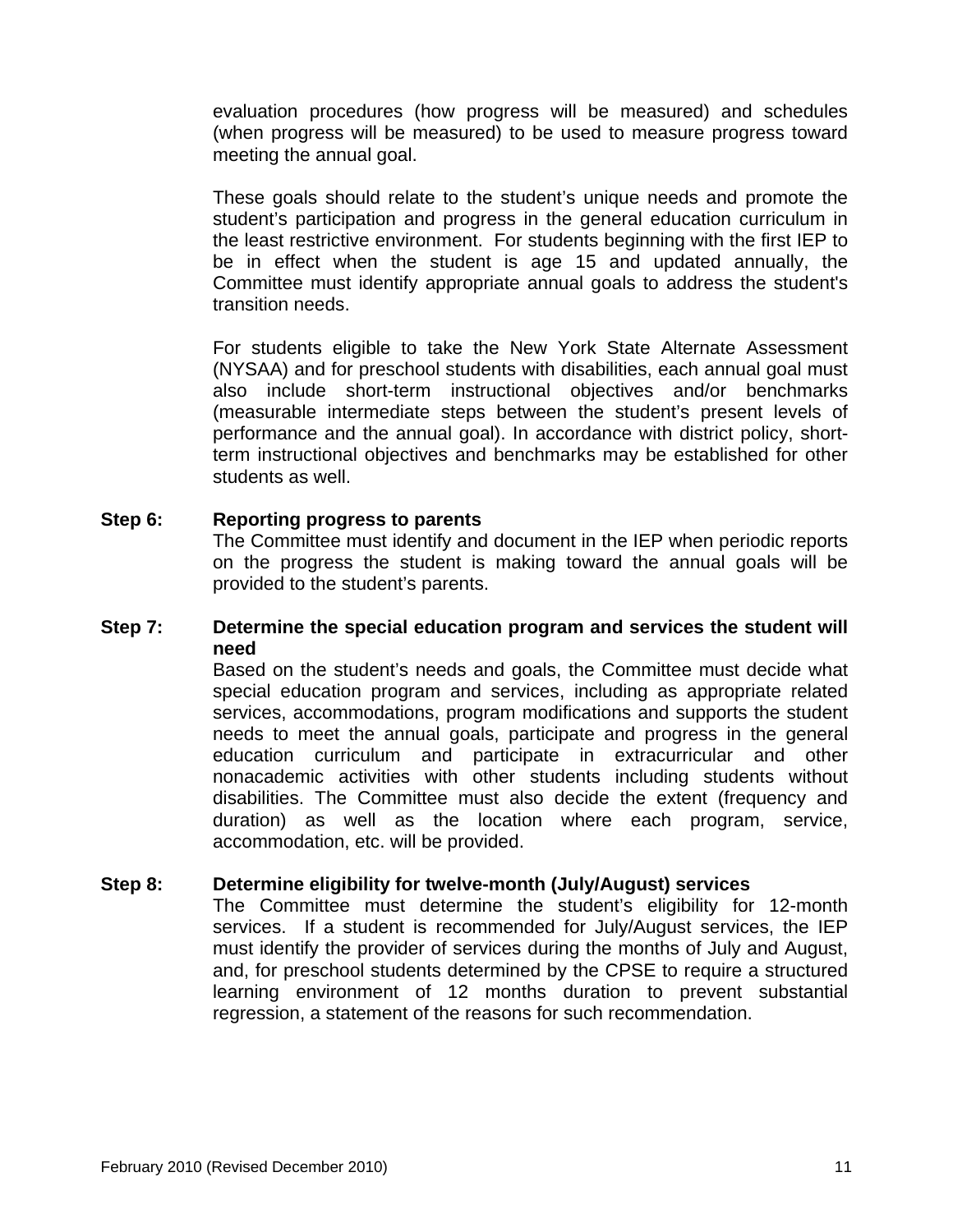#### **Step 9: Determine individual testing accommodations the student will need**

The Committee must identify any individual testing accommodations, needed by the student because of his/her disability, to be used consistently by the student in the recommended educational program and on State and districtwide assessments. Documentation of testing accommodations is required for preschool students only if there is an assessment program for nondisabled preschool children.

#### **Step 10: Determine the coordinated set of transition activities**

For students beginning not later than the first IEP to be in effect when the student is age 15 (and at a younger age, if determined appropriate) and updated annually, the Committee must identify needed activities to facilitate the student's movement from school to post-school activities, including instruction, related services, community experiences, the development of employment and other post-school adult living objectives and, when appropriate, acquisition of daily living skills and functional vocational evaluation.

#### **Step 11: Determine which State and district-wide assessments the student will participate in**

The Committee must recommend whether the student will participate in the same or alternate State and district-wide assessments of student achievement, or for preschool students, the student's participation in the same assessments of student achievement, that are administered to nondisabled students.

## **Step 12: Determine participation in regular class, or, for preschool students, in settings/activities with nondisabled peers**

Based on the Committee's recommendation, the IEP must identify the extent, if any, to which the student will not participate in regular classes and extracurricular activities with nondisabled peers. For preschool students, the CPSE must document the extent the preschool student would not be participating in appropriate activities with age appropriate peers.

#### **Step 13: Determine special transportation needs**

The Committee must identify special transportation needs of the student, and, as appropriate, if the student will need transportation to and from special education programs and services that may be provided in settings outside the school program. For preschool students, the Committee must indicate if the parent has agreed to transport the student to and from his/her special education program at public expense.

#### **Step 14: Determine placement**

The Committee must decide the type of setting where the student's IEP will be implemented (e.g., public school district, board of cooperative educational services (BOCES) classroom, approved private day or residential school, private preschool or daycare setting). Placement is determined based on the least restrictive environment where the student's IEP can be implemented.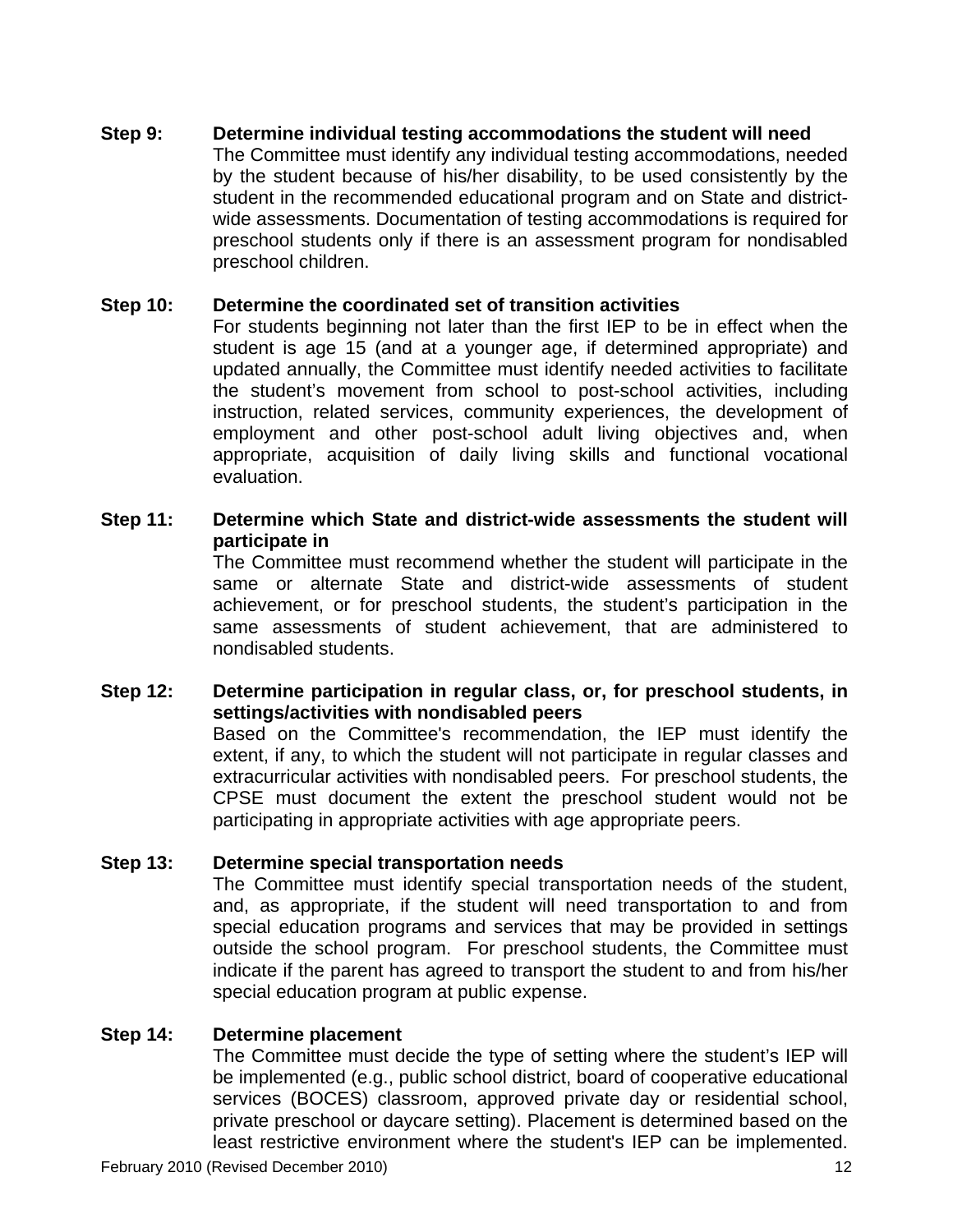Unless the student's IEP requires some other arrangement, the student with a disability must be educated in the school he/she would have attended if the student did not have a disability.

#### **Step 15: Implementation**

The IEP must document the projected date the IEP will be implemented. Each student with a disability must have an IEP in effect at the beginning of each school year. There may be no delay in implementing a student's IEP, including any case in which the payment source for providing or paying for special education services for the student is being determined. The student's IEP needs to be implemented as soon as possible following the Committee meeting.

The school must take steps to ensure a student's IEP is implemented as recommended by the Committee, including but not limited to:

- providing copies of the student's IEP, as appropriate;
- informing each individual of his or her IEP implementation responsibilities; and
- y providing a student with his or her instructional materials in an accessible alternative format if recommended in the student's IEP.

## **Step 16: Review and, if appropriate, revise the IEP**

The Committee must reconvene to review the student's IEP when requested by the student's teacher or parent, but at least annually. At the IEP review meeting, the Committee must consider the student's progress toward meeting the annual goals, the concerns of the parents for the education of their child, any new evaluation information, the student's progress in the general education curriculum (or for preschool students, participation in appropriate activities), the student's need for testing accommodations and identify the least restrictive environment for the student. For students ages 15 and older, the measurable post secondary goals and transition services must be reviewed annually.

Upon consideration of these factors, the IEP should be revised, as appropriate, to address any lack of expected progress toward the annual goals and in the general education curriculum; the results of any reevaluation and any information about the student provided to, or by, the parents; the student's anticipated needs; or other matters, including a student's need for test accommodations.

In making changes to a student's IEP after the annual review has been conducted, the parent and the school district may agree, in writing, not to convene a meeting of the Committee for the purpose of making these changes, and instead may develop a written document to amend or modify the student's current IEP.

#### **Step 17: Conduct a meeting to review reevaluation information on the student**

The needs of students change over time. Therefore, a reevaluation of each student's individual needs, eligibility for special education and the continued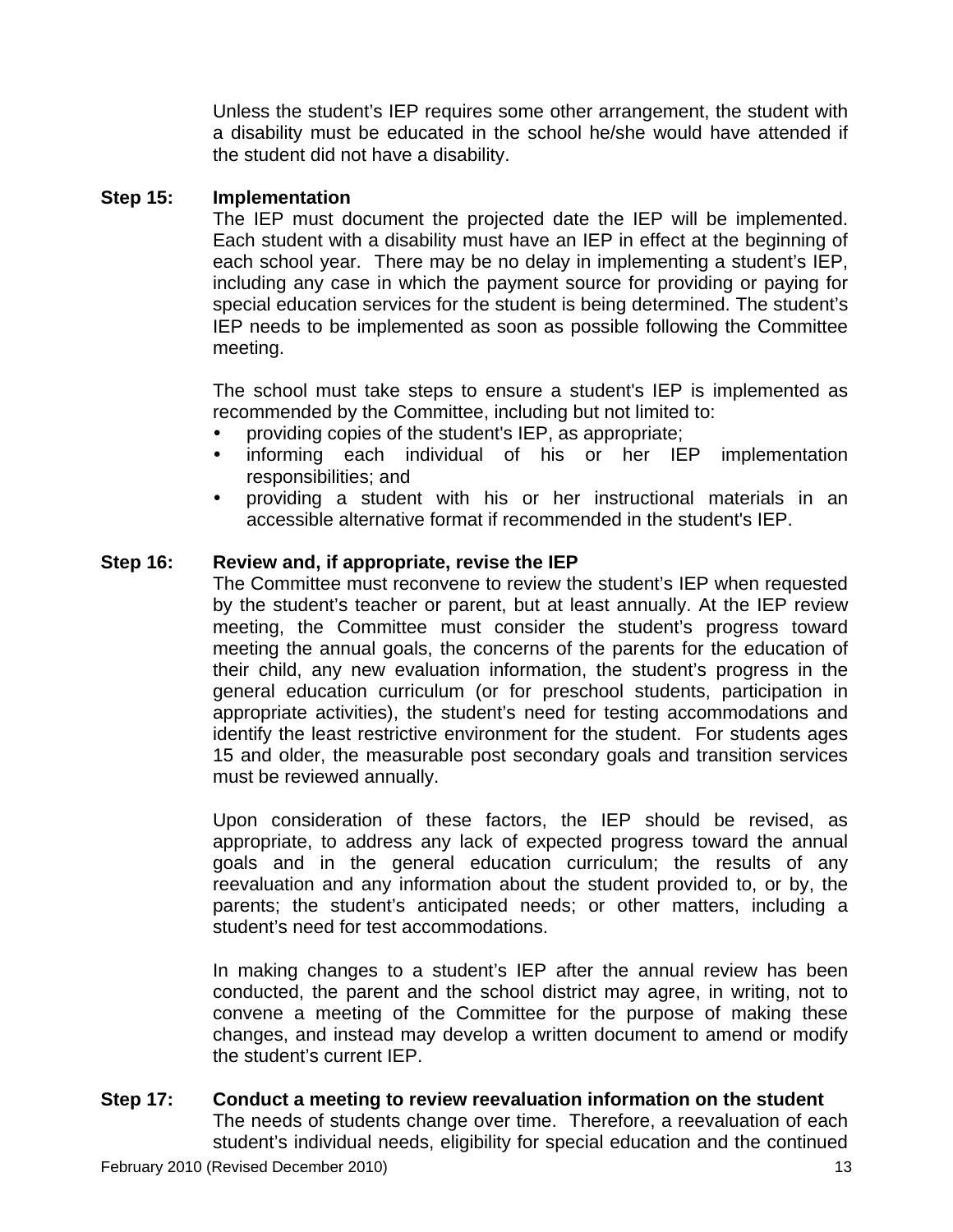appropriateness of the special education services that have been provided to the student must be conducted at least once every three years, except where the school district and the parent agree in writing that such reevaluation is unnecessary. A reevaluation may be conducted more frequently if conditions warrant or if the parent or the teacher requests a reevaluation of the student, but not more frequently than once a year unless the parent and representatives of the school district appointed to the Committee agree otherwise. The Committee must convene a meeting to discuss and, if appropriate, revise the student's IEP in consideration of the results of the reevaluation.

#### **Guiding Principles for IEP Development**

The following guiding principles for IEP development are important to ensure that each student's IEP is developed and implemented consistent with the intent of the law.

- The IEP development process is a student-centered process. No other issues, agenda or purposes should interfere.
- Information provided by parents regarding their child's strengths and needs is a vital part of the evaluation and is critical in developing an IEP that will lead to student success.
- The input of each individual on the Committee should be encouraged and valued.
- All members of the Committee share the responsibility to contribute meaningfully to the development of a student's IEP.
- Meaningful efforts are made to ensure that parents and students participate in the IEP development process.
- Information is shared in the language or communication mode a parent and student can understand.
- Special education is a service, not a place. The IEP development process evolves to address concerns and considerations so as to support the student's progress toward the State's learning standards and to ensure the student receives services in the least restrictive environment appropriate for the student.
- The IEP recommendations are based on the student's present levels of performance and in consideration of the student's strengths, needs, interests and preferences.
- The IEP recommendations reflect consideration of the concerns of the parent for the education of their child.
- The IEP is developed in such a way that it is a useful document that guides instruction and provides a tool to measure progress.
- The IEP appropriately addresses all the student's unique needs without regard to the current availability of needed services.
- Positive behavioral supports and services needed by the student are identified.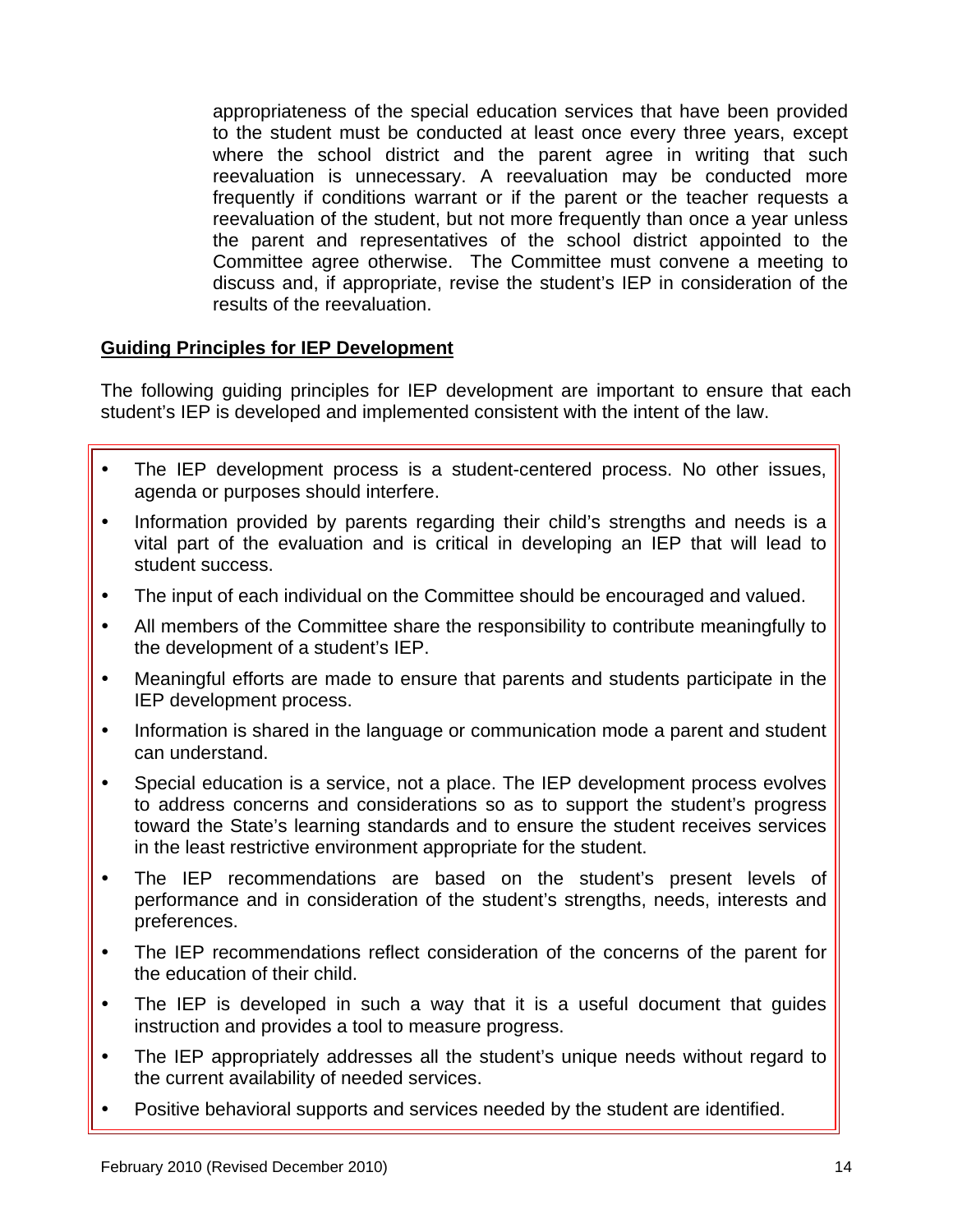- A student's need for transition services is considered throughout the IEP development process, including during discussions of the student's present levels of performance, annual goals, services, accommodations, program modifications and placement.
- The student's parents participate in developing, reviewing and revising the IEP, having concerns and information considered and being regularly informed of their child's progress.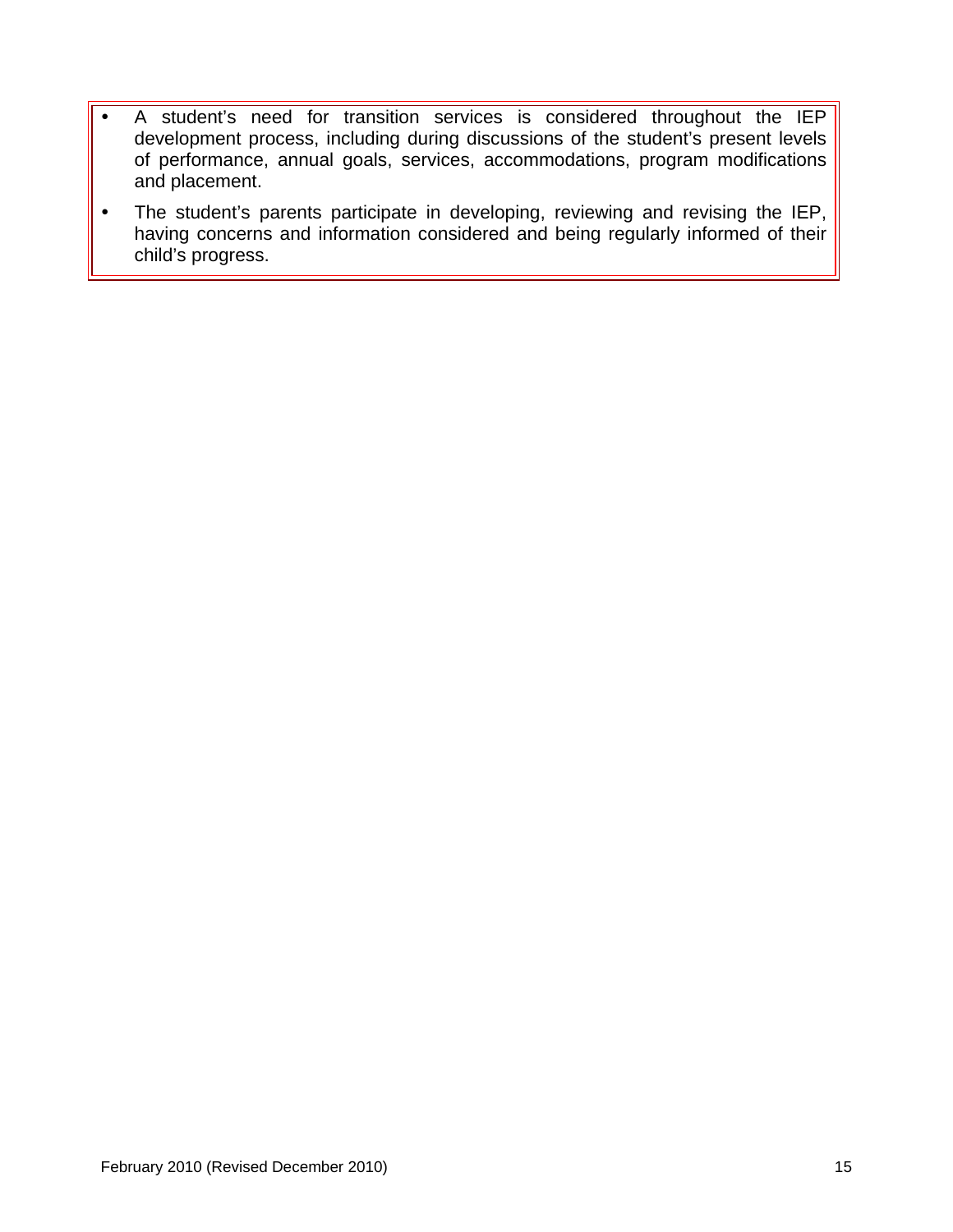# **INDIVIDUALIZED EDUCATION PROGRAM (IEP) DEVELOPMENT**

<span id="page-18-0"></span>The following sections of this document provide guidance on developing, documenting and implementing recommendations for each student's IEP.

- **IEP Identifying Information**
- Present Levels of Performance and Individual Needs
- Measurable Post-secondary Goals/Transition Needs
- Measurable Annual Goals, Short-Term Objectives and Benchmarks
- Reporting Progress to Parents
- Recommended Special Education Programs and Services
- Coordinated Set of Transition Activities
- Participation in State and District-wide Assessments
- Participation with Students Without Disabilities
- Transportation
- Placement Recommendation
- IEP Implementation

In general, each chapter presents regulatory requirements, followed by guidance on each of the required components and quality indicators for that section.

The New York State Education Department (NYSED) has developed model Student Information Summary and IEP forms recommended for use by all school districts. A copy of the State Model IEP form may be found at [http://www.p12.nysed.gov/specialed/formsnotices/IEP/memo-Jan10.htm.](http://www.p12.nysed.gov/specialed/formsnotices/IEP/memo-Jan10.htm) Beginning in the 2011-12 school year and annually thereafter, IEPs developed for NYS students must be on the State developed IEP form.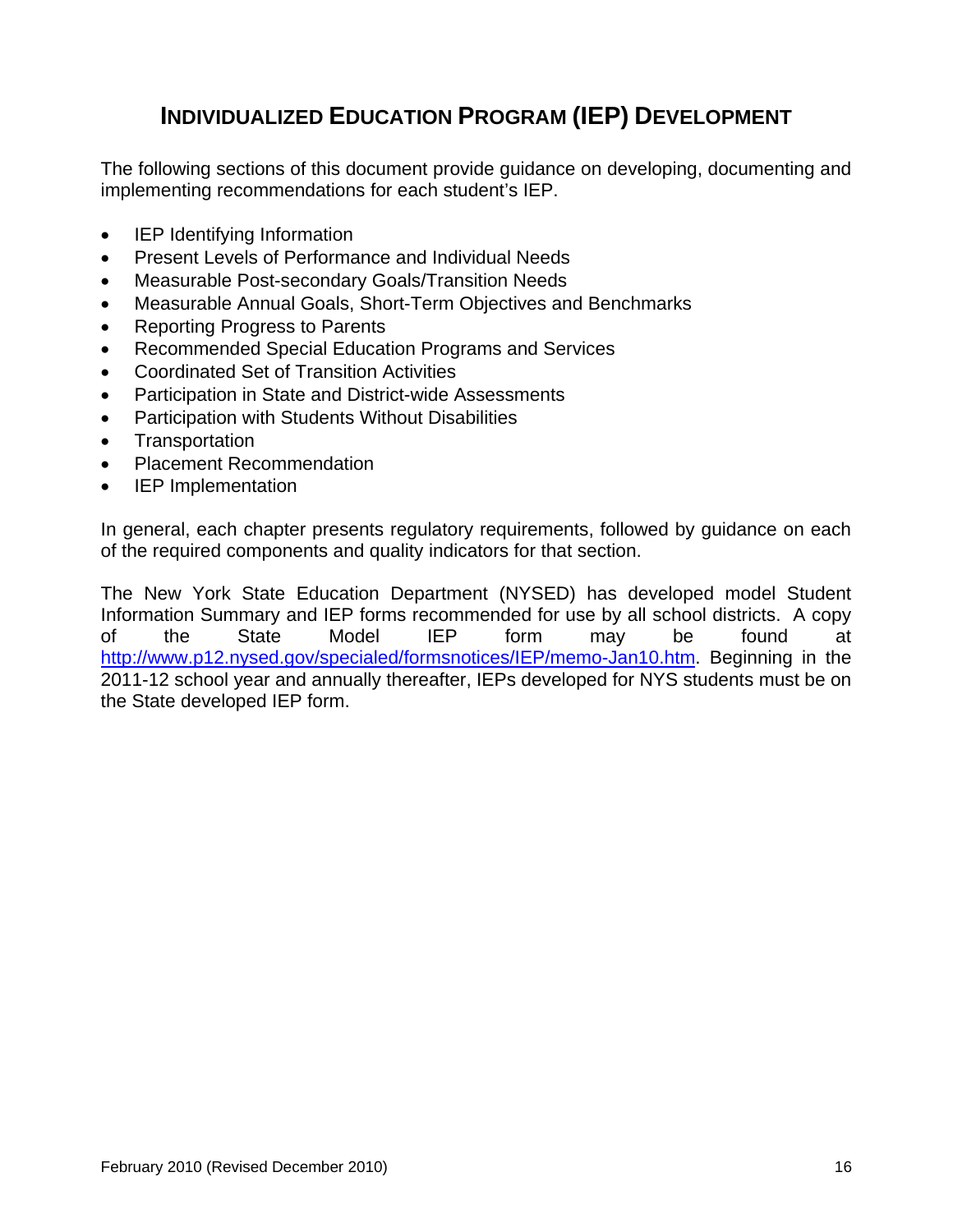# **IEP IDENTIFYING INFORMATION**

<span id="page-19-0"></span>

| <b>STUDENT</b><br><b>IDENTIFYING</b><br><b>INFORMATION</b> | The student's name is indicated in the IEP. The IEP may also<br>indicate the student's date of birth and locally developed<br>identification number.                                                                                                                                                                                                                                                                                                                                                                                                                                                                                                                                                                                                                                                                                                                                                                                                                                                                                                                                                                                                                                                                                                                                                                                                                                                                                                                                                                                                |
|------------------------------------------------------------|-----------------------------------------------------------------------------------------------------------------------------------------------------------------------------------------------------------------------------------------------------------------------------------------------------------------------------------------------------------------------------------------------------------------------------------------------------------------------------------------------------------------------------------------------------------------------------------------------------------------------------------------------------------------------------------------------------------------------------------------------------------------------------------------------------------------------------------------------------------------------------------------------------------------------------------------------------------------------------------------------------------------------------------------------------------------------------------------------------------------------------------------------------------------------------------------------------------------------------------------------------------------------------------------------------------------------------------------------------------------------------------------------------------------------------------------------------------------------------------------------------------------------------------------------------|
| <b>DISABILITY</b><br><b>CLASSIFICATION</b>                 | The IEP must designate the disability classification of the student<br>from one of the disability categories defined in State regulations.<br>Only one disability category may be listed in the IEP.<br>For preschool students, the disability category must be<br>$\bullet$<br>designated as "preschool student with a disability." The criteria<br>used for the preschool student's eligibility determination shall<br>be either:<br>a functional delay: a significant delay or disorder in one or<br>$\circ$<br>more functional areas related to cognitive, language and<br>communicative, adaptive, socio-emotional<br>or<br>motor<br>development which adversely affects the student's ability<br>to learn; or<br>a specific disability classification of autism, deafness,<br>O<br>deaf/blindness, hearing<br>impairment,<br>orthopedic<br>impairment, other health-impaired, traumatic brain injury<br>or visual impairment including blindness. The definition of<br>these terms may be found in section 200.1(mm) of the<br>Regulations of the Commissioner of Education.<br>For school-age students, the IEP must specify one of the<br>disabilities: autism, deafness, deaf-blindness,<br>following<br>emotional<br>disturbance,<br>impairment,<br>intellectual<br>hearing<br>disability, learning disability, multiple disabilities, orthopedic<br>impairment, other health-impairment, speech or language<br>impairment, traumatic brain injury or visual impairment<br>including blindness. These disabilities are defined in section |
|                                                            | 200.1(zz) of the Regulations of the Commissioner of<br>Education.                                                                                                                                                                                                                                                                                                                                                                                                                                                                                                                                                                                                                                                                                                                                                                                                                                                                                                                                                                                                                                                                                                                                                                                                                                                                                                                                                                                                                                                                                   |
| DATE IEP IS TO BE<br><b>IMPLEMENTED</b>                    | The IEP must indicate the projected date the IEP is to be<br>implemented.                                                                                                                                                                                                                                                                                                                                                                                                                                                                                                                                                                                                                                                                                                                                                                                                                                                                                                                                                                                                                                                                                                                                                                                                                                                                                                                                                                                                                                                                           |
| <b>PROJECTED DATE</b><br>OF ANNUAL REVIEW                  | The IEP must indicate the projected date of the review of the<br>student's IEP. Each student's IEP must be reviewed and, if<br>appropriate, revised at least annually to determine if the annual<br>goals for the student are being achieved. Some students require<br>more frequent reviews to adjust the student's educational program<br>as a result of a student's changing needs.                                                                                                                                                                                                                                                                                                                                                                                                                                                                                                                                                                                                                                                                                                                                                                                                                                                                                                                                                                                                                                                                                                                                                              |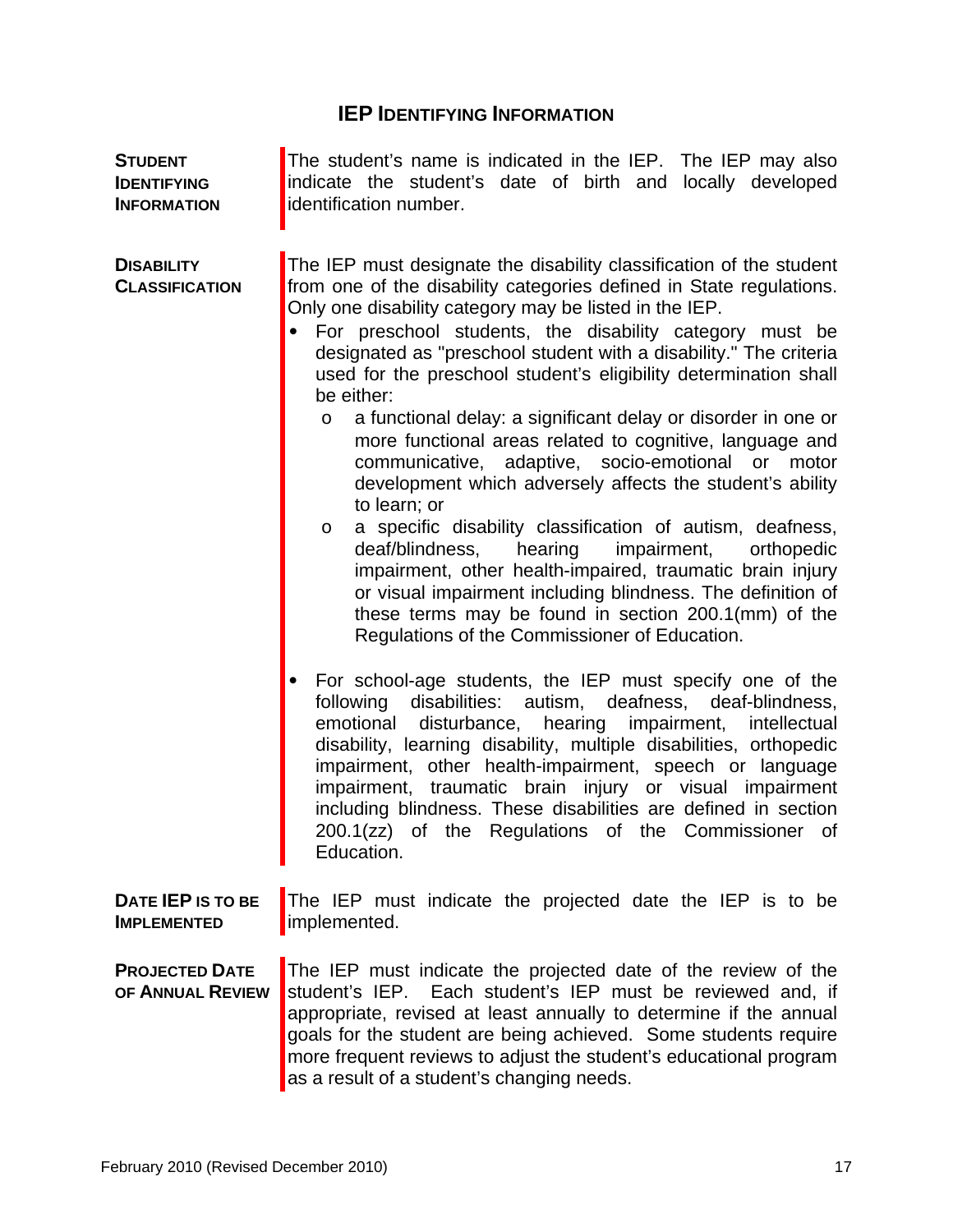# **PRESENT LEVELS OF PERFORMANCE AND INDIVIDUAL NEEDS**

<span id="page-20-0"></span>

| <b>PURPOSE</b>                                                                                   | An appropriate program for a student with a disability begins with<br>an IEP that reflects the results of the student's individual<br>evaluation and describes the needs of the student to be<br>addressed through the provision of special education services,<br>including a student's strengths, interests and preferences and<br>concerns of the parents. This section of a student's IEP identifies<br>the areas of unique needs related to the student's disability and<br>the current level of functioning, including the strengths of the<br>student, related to those areas. This is the foundation on which<br>the Committee builds to identify goals and services to address the<br>student's individual needs.                                                                                                                                                                                                                                                                                                                                                                                                                                                                                                                                                                                                                                                                                                                                                                      |
|--------------------------------------------------------------------------------------------------|-------------------------------------------------------------------------------------------------------------------------------------------------------------------------------------------------------------------------------------------------------------------------------------------------------------------------------------------------------------------------------------------------------------------------------------------------------------------------------------------------------------------------------------------------------------------------------------------------------------------------------------------------------------------------------------------------------------------------------------------------------------------------------------------------------------------------------------------------------------------------------------------------------------------------------------------------------------------------------------------------------------------------------------------------------------------------------------------------------------------------------------------------------------------------------------------------------------------------------------------------------------------------------------------------------------------------------------------------------------------------------------------------------------------------------------------------------------------------------------------------|
| <b>CONSIDERATIONS IN</b><br><b>IDENTIFYING</b><br><b>PRESENT LEVELS OF</b><br><b>PERFORMANCE</b> | The Committee must ensure that the present levels of<br>performance and individual need statements are developed in<br>consideration of:<br>results of the student's most recent individual evaluation(s);<br>student's strengths;<br>student's results on State and district-wide assessments;<br>parents' concerns for enhancing the education of their child;<br>special factors related to the student's disability such as a<br>student's needs in the areas of behavior, communication,<br>limited English proficiency, instruction in and the use of Braille,<br>and assistive technology devices and services;<br>how the student's disability affects involvement and progress<br>in the general curriculum, or for preschool students,<br>participation in age-appropriate activities; and<br>the results of age-appropriate transition assessments <sup>2</sup> and the<br>student's strengths, preferences and interests as they relate to<br>transition from school to post school activities.<br>Present levels of performance and need statements:<br>summarize information from a variety of sources;<br>translate information from technical evaluation reports to clear,<br>concise statements;<br>identify the instructional implications of evaluations; and<br>describe, in language the parents and professionals can<br>understand, the unique needs of the student that the IEP will<br>address and identify the student's level of performance in<br>those need areas. |

<span id="page-20-1"></span> 2 For guidance on age appropriate transition assessments, see [http://www.nsttac.org/products\\_and\\_resources/tag.aspx](http://www.nsttac.org/products_and_resources/tag.aspx)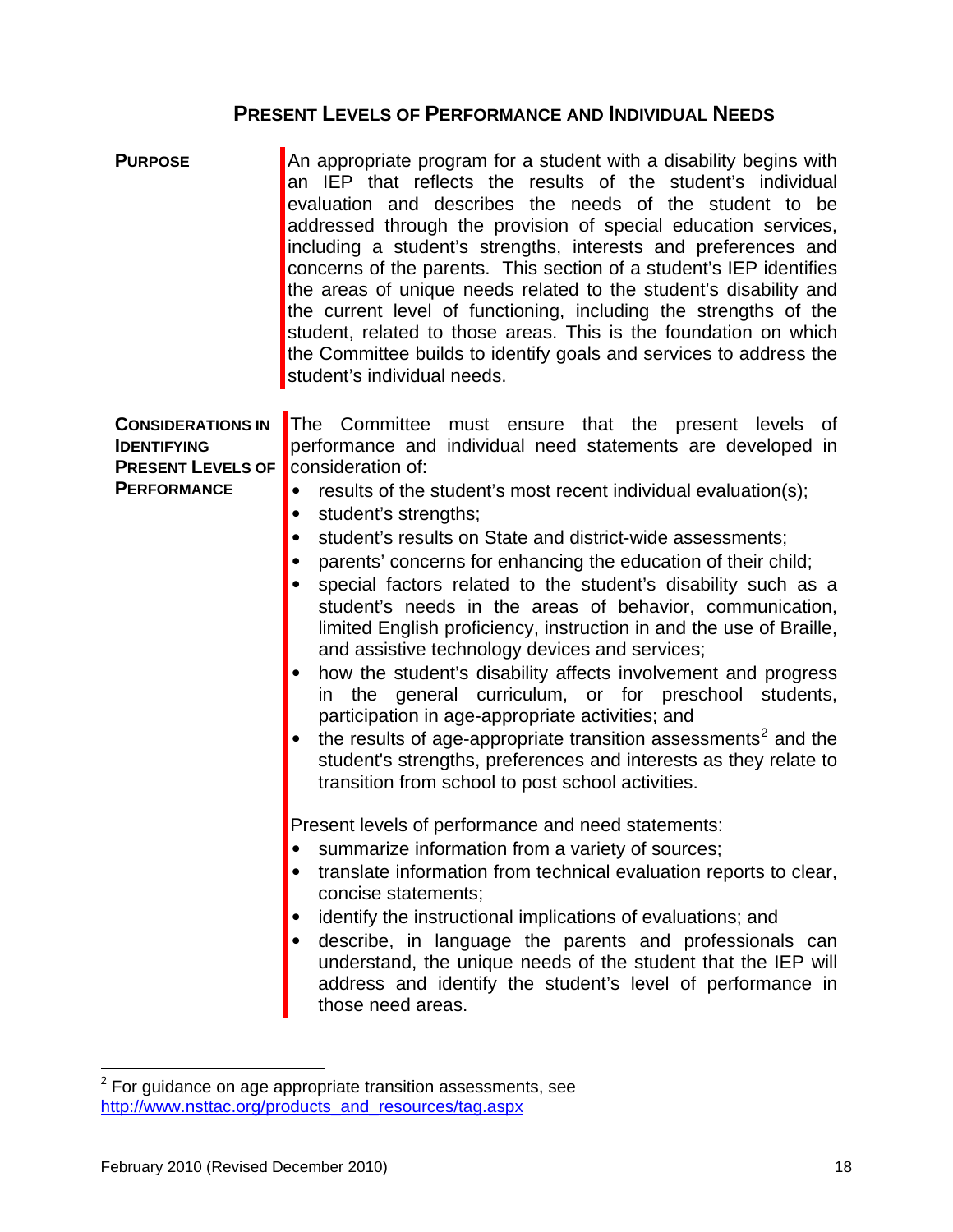|                                                                                                                                                                                                      | <b>EVALUATION RESULTS</b> The IEP must document the results of the initial or most recent<br>individual evaluation of the student as well as the results of the<br>student's performance on any general State or district-wide<br>assessment programs that identify the student's present levels of<br>performance and individual needs. For example:                                                                                                                                                                                                                                                                                                                                                                                                                                               |
|------------------------------------------------------------------------------------------------------------------------------------------------------------------------------------------------------|-----------------------------------------------------------------------------------------------------------------------------------------------------------------------------------------------------------------------------------------------------------------------------------------------------------------------------------------------------------------------------------------------------------------------------------------------------------------------------------------------------------------------------------------------------------------------------------------------------------------------------------------------------------------------------------------------------------------------------------------------------------------------------------------------------|
|                                                                                                                                                                                                      | Behavioral Assessment - 10-11-09 - Student demonstrated difficulty<br>in the areas of self-regulation and attention and showed aggression<br>in the form of destruction of materials. Observations and reports<br>from teachers indicate these behaviors are avoidance/escape<br>motivated behaviors in response to stress and skill deficits.                                                                                                                                                                                                                                                                                                                                                                                                                                                      |
|                                                                                                                                                                                                      | State Assessments - 2008 grade 4 English language arts - Level<br>2; 2008 grade 4 Math - Level 2 (not proficient).                                                                                                                                                                                                                                                                                                                                                                                                                                                                                                                                                                                                                                                                                  |
| <b>THE FOUR NEED</b><br><b>AREAS THAT MUST BE</b><br><b>ADDRESSED IN</b><br><b>DOCUMENTING A</b><br><b>STUDENT'S PRESENT</b><br><b>LEVEL OF</b><br><b>PERFORMANCE AND</b><br><b>INDIVIDUAL NEEDS</b> | The IEP recommendation must report the student's present levels<br>of performance and indicate the individual needs according to each<br>of four areas:<br>academic achievement, functional performance and learning<br>characteristics;<br>social development;<br>physical development; and<br>management needs.                                                                                                                                                                                                                                                                                                                                                                                                                                                                                   |
|                                                                                                                                                                                                      | The report of the student's present levels of performance and<br>individual needs in the above areas must include how the disability<br>affects involvement and progress in the general curriculum (i.e., the<br>same curriculum as for nondisabled students), or for preschool<br>students as appropriate, how the disability affects participation in<br>age-appropriate activities.                                                                                                                                                                                                                                                                                                                                                                                                              |
| <b>ACADEMIC</b><br>ACHIEVEMENT,<br><b>FUNCTIONAL</b><br>PERFORMANCE AND<br>LEARNING<br><b>CHARACTERISTICS</b>                                                                                        | The student's current levels of knowledge and development in<br>subject and skill areas, including, as appropriate:<br>activities of daily living (e.g., personal care, preparing meals,<br>household activities, managing resources);<br>level of intellectual functioning (e.g., general intelligence,<br>attention,<br>memory, problem-solving ability,<br>language<br>functioning);<br>adaptive behavior (e.g., the effectiveness with which the<br>individual copes with the natural and social demands of his or<br>her environment; how the student makes judgments and<br>decisions);<br>expected rate of progress in acquiring skills and information<br>(e.g., the pace in which a student learns new information or<br>skills, in consideration of factors such as those associated with |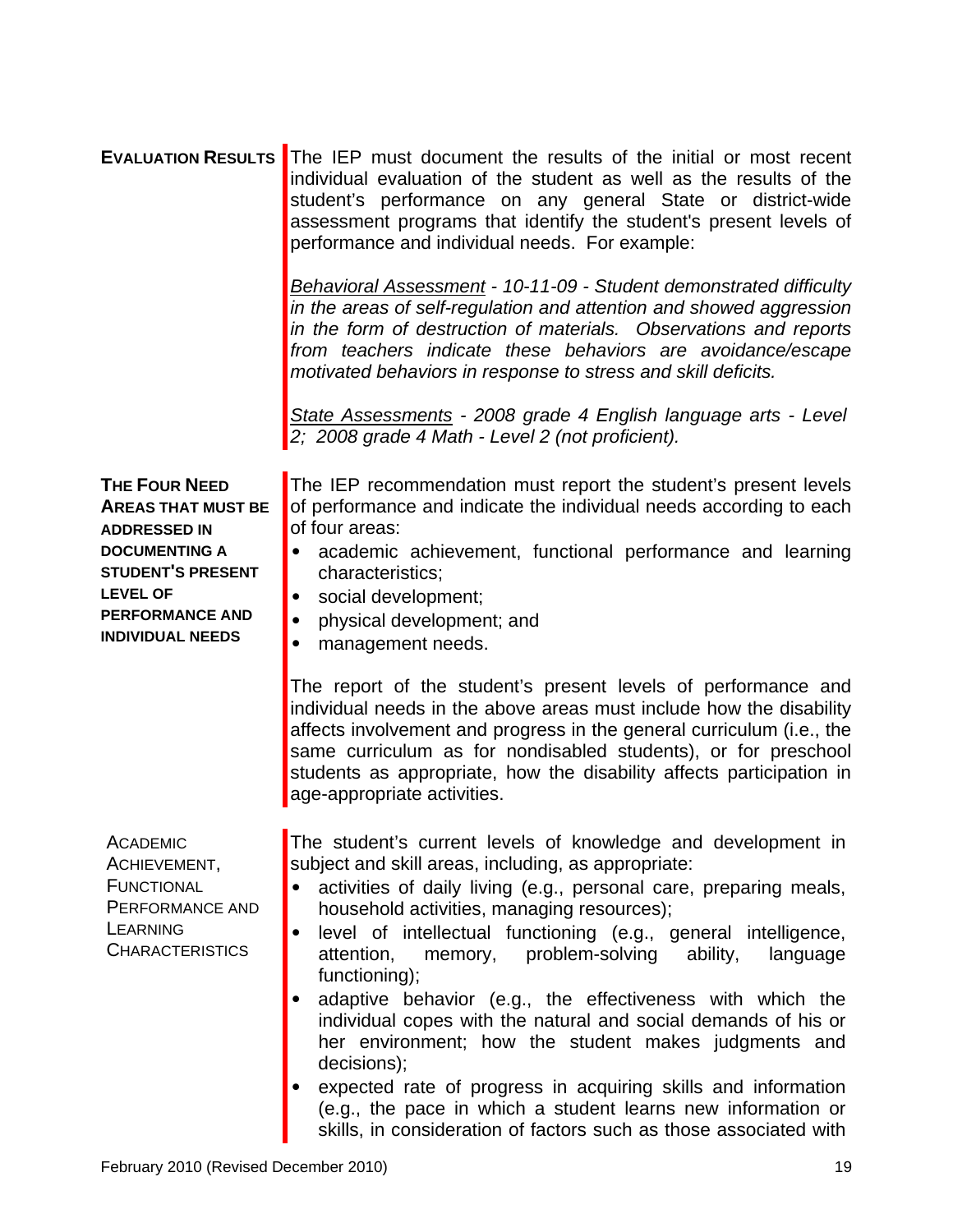|                                                                                       | the child's levels of cognitive skills, interests, age and history of<br>rate of progress); and<br>learning style (e.g., how the student learns best such as<br>through visual or auditory modalities, hands-on approaches,<br>cooperative learning, repetition).                                                                                                                                                                                                                                                                                                                                                                                                                                                                |
|---------------------------------------------------------------------------------------|----------------------------------------------------------------------------------------------------------------------------------------------------------------------------------------------------------------------------------------------------------------------------------------------------------------------------------------------------------------------------------------------------------------------------------------------------------------------------------------------------------------------------------------------------------------------------------------------------------------------------------------------------------------------------------------------------------------------------------|
| <b>SOCIAL</b><br><b>DEVELOPMENT</b>                                                   | The degree and quality of the student's:<br>relationships with peers and adults;<br>feelings about self; and<br>social adjustment to school and community environment.                                                                                                                                                                                                                                                                                                                                                                                                                                                                                                                                                           |
| PHYSICAL<br><b>DEVELOPMENT</b>                                                        | The degree or quality of the student's:<br>motor and sensory development;<br>$\bullet$<br>health;<br>vitality; and<br>physical skills or limitations that pertain to the learning process.                                                                                                                                                                                                                                                                                                                                                                                                                                                                                                                                       |
| <b>MANAGEMENT</b><br><b>NEEDS</b>                                                     | Management needs means the nature and degree to which the<br>following are required to enable the student to benefit from<br>instruction:<br>environmental modifications (e.g., consistency in routine;<br>limited visual/auditory distractions; adaptive furniture);<br>human resources (e.g., assistance in locating classes and<br>following schedules; assistance in note taking); and<br>material resources (e.g., instructional material in alternative<br>formats).<br>Management needs must be developed in accordance with the<br>factors identified in the areas of academic or educational<br>achievement and learning characteristics, social and physical<br>development.                                           |
| <b>PRESENT LEVEL</b><br><b>STATEMENTS</b><br><b>SHOULD ANSWER</b><br>THESE QUESTIONS: | Present levels of performance statements should answer such<br>questions as:<br>What are the student's unique needs that result from his or her<br>disability?<br>What is it that the student can and cannot do at this time?<br>$\bullet$<br>What are the student's strengths in this area?<br>$\bullet$<br>How do these needs affect the student's participation and<br>progress in the general curriculum or, for a preschool student,<br>participation in age-appropriate activities?<br>What are the parents' concerns for the education of their child?<br>$\bullet$<br>What instructional and/or behavioral supports or services have<br>been effective or not effective in addressing the need area in<br>the past year? |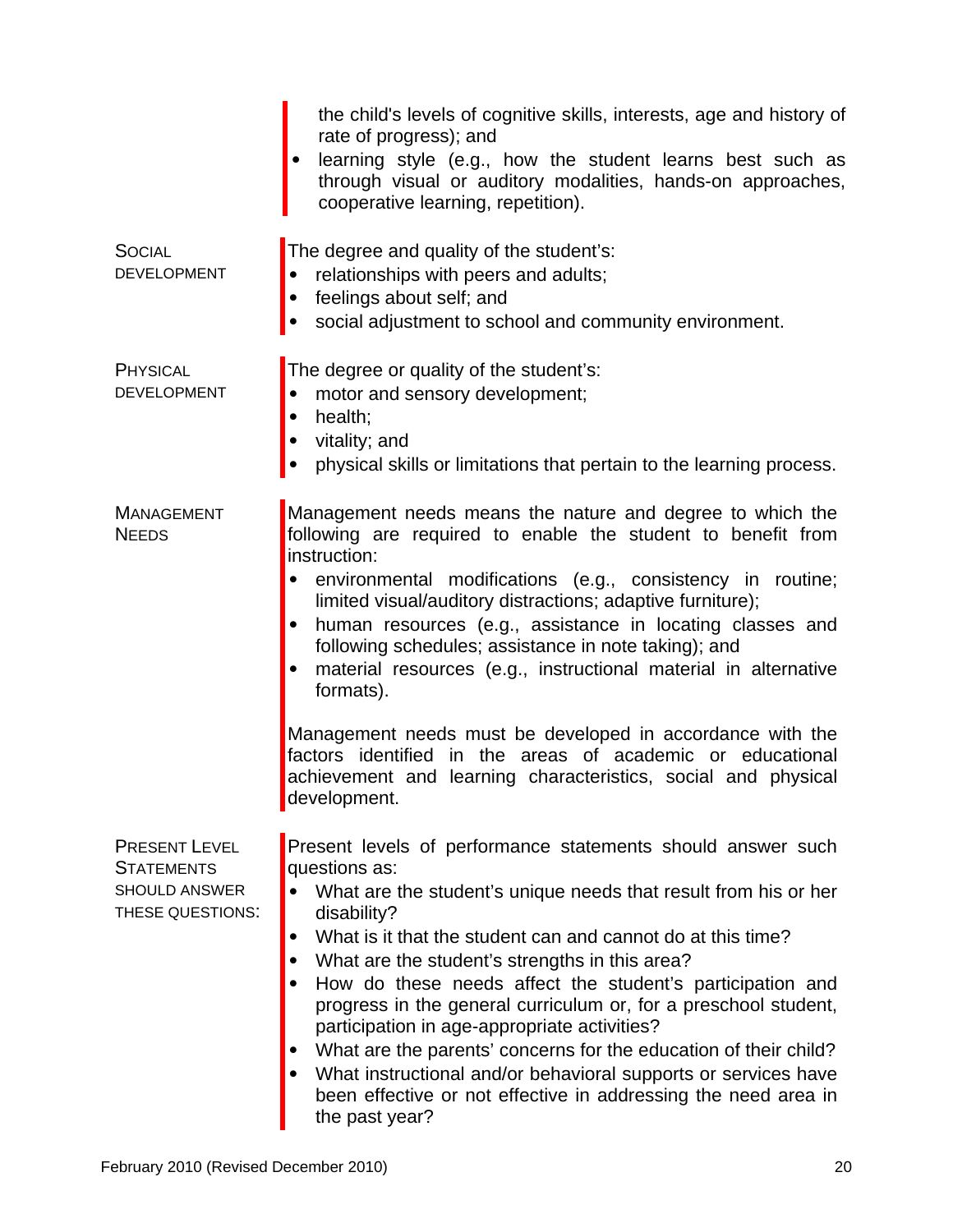- What accommodations and/or program modifications or supplementary aids and services have been effective or not effective in addressing the need area in the past year?
- What instructional supports and services will likely be supported and used by the student?

#### **The student's unique needs that require the student's educational program to be individualized:**

*We are individualizing this student's education program because of his unique needs related to his disability in the areas of . . . . (e.g., reading, writing, organization, memory, vision, hearing, problem solving, attention, motor skills).* 

#### **What the student can and cannot do in each area of identified need:**

*In the area of \_\_\_\_\_\_\_\_\_\_\_, we know this student can currently \_\_\_\_\_\_\_\_\_\_\_\_\_, but cannot \_\_\_\_\_\_\_\_\_\_\_\_\_\_. (e.g., in the area of memory, he can remember a two-step sequence, but does not complete activities that involve multiple steps such as "get ready for school.)* 

#### **The strengths of the student are upon which you can build:**

*He learns best through \_\_\_\_\_\_\_\_\_\_\_\_\_\_\_\_\_\_\_\_\_ (e.g., pairing auditory with written work; using music to trigger memory; redirection; modeling).* 

#### **The areas of concern the parents have raised about their child's needs:**

*(e.g., He becomes upset and cries at home when he has to do writing assignments; he is not showing at home any of the language skills teachers report he has achieved in school; he has tantrums whenever we bring him out into the community).* 

#### **The environmental, human or material resources the student will need to enable him/her to benefit from education:**

*(e.g., He will need structure and routine throughout his instructional day; close supervision during transitions; assistance with note taking; adaptive furniture for motor support; instructional materials in large print formats; a positive reward system for appropriate behavior).* 

HOW THE DISABILITY AFFECTS INVOLVEMENT AND PROGRESS IN THE The present levels of performance must include a description of how a student's disability affects the student's involvement in the general curriculum.

Examples:

• *Kari's difficulty in organizing materials and information affects* 

WHEN YOU COMPLETE THE STUDENT'S PRESENT LEVEL OF PERFORMANCE AND INDIVIDUAL NEED SECTION OF AN IEP, YOU SHOULD BE ABLE TO STATE:

GENERAL

CURRICULUM, OR FOR PRESCHOOL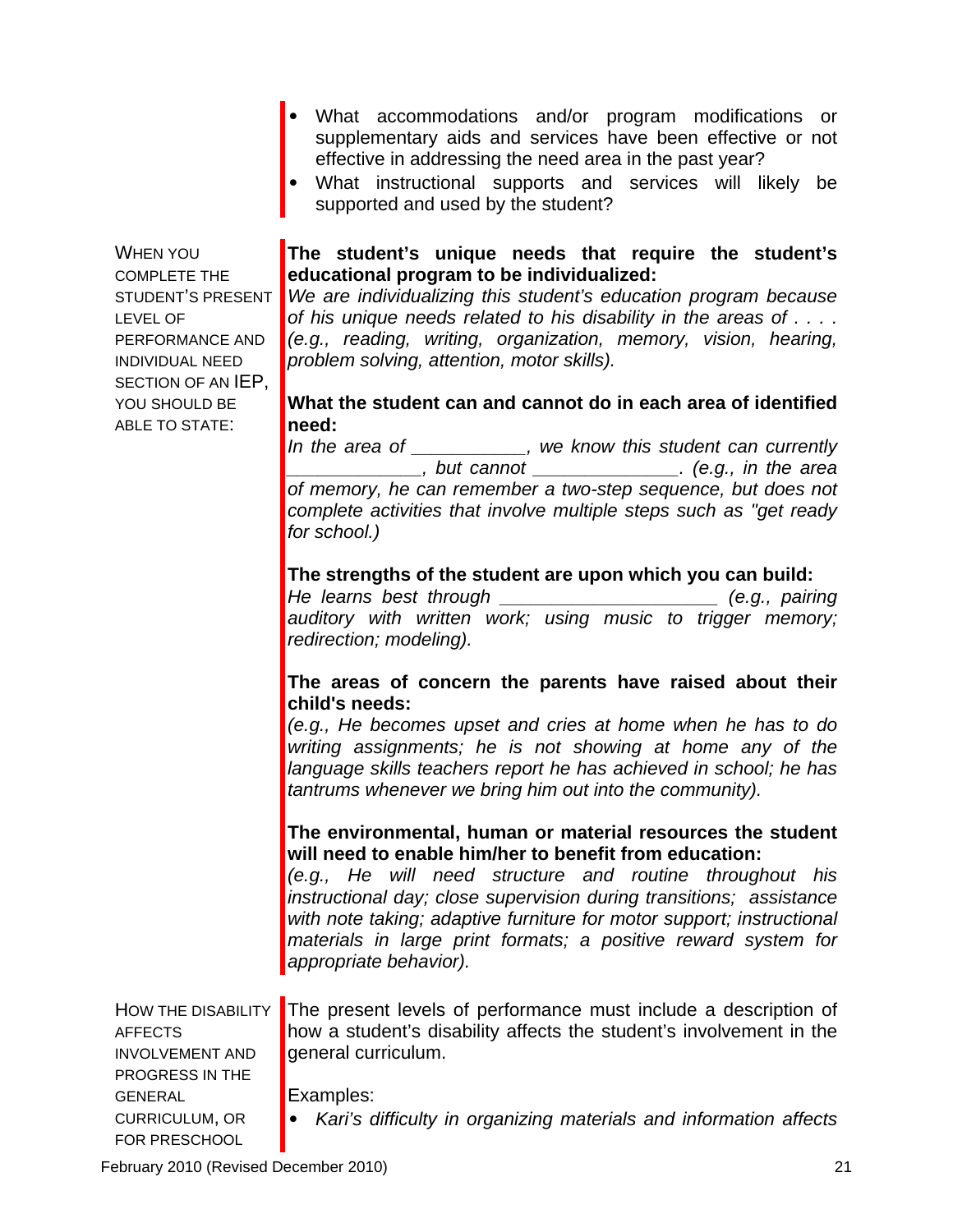STUDENTS, HOW THE DISABILITY AFFECTS PARTICIPATION IN AGE APPROPRIATE **ACTIVITIES** 

*her ability to complete assignments independently and compose written essays.*

• *Luis has difficulty organizing information into larger units (e.g., main ideas or themes). He understands parts of a text, but has difficulty determining the main ideas and writing summaries of information read.*

For preschool students, appropriate activities include those activities that children of that chronological age engage in such as coloring, pre-reading activities, play time, listening to stories, sharing-time, parallel play.

Examples:

- *Dayton prefers to play in isolation and becomes upset (e.g., cries and hits others) when another student comes too close. As a result his peer interactions at playtime are limited.*
- *Damien's attention problems result in failure to follow teacher's directions, talking out of turn and responding inappropriately during group activities.*

# **CONSIDERATION OF SPECIAL FACTORS**

The IEP must include a statement (under the applicable sections of the IEP) if the student needs a particular device or service (including an intervention, accommodation or other program modification) to address one or more of the following needs in order for the student to receive a free appropriate public education.

STRATEGIES, INCLUDING POSITIVE **BEHAVIORAL** INTERVENTION AND SUPPORTS TO ADDRESS THE BEHAVIOR WHEN A STUDENT HAS BEHAVIOR THAT IMPEDES HIS OR HER LEARNING OR THAT OF OTHERS

In the case of a student whose behavior impedes his or her learning or that of others, the Committee must consider strategies, including positive behavioral interventions and supports and other strategies to address that behavior. The behavioral interventions and/or supports should be indicated under the applicable section of the IEP. For example, a Committee may determine that the positive behavioral supports a student needs require a special education service (e.g., consultant teacher), a related service (e.g., counseling), a program modification (e.g., special seating arrangements), assistive technology (e.g., communication board) and/or supports for school personnel (e.g., consultation with the school psychologist).

A student's need for a behavioral intervention plan must be documented in the IEP. When a behavioral intervention plan is recommended, the Committee must ensure that a functional behavioral assessment (FBA) has or will be conducted prior to the development of the behavioral intervention plan. A student's IEP must specify when a behavioral intervention plan will include the use of a time out room for a student, including the maximum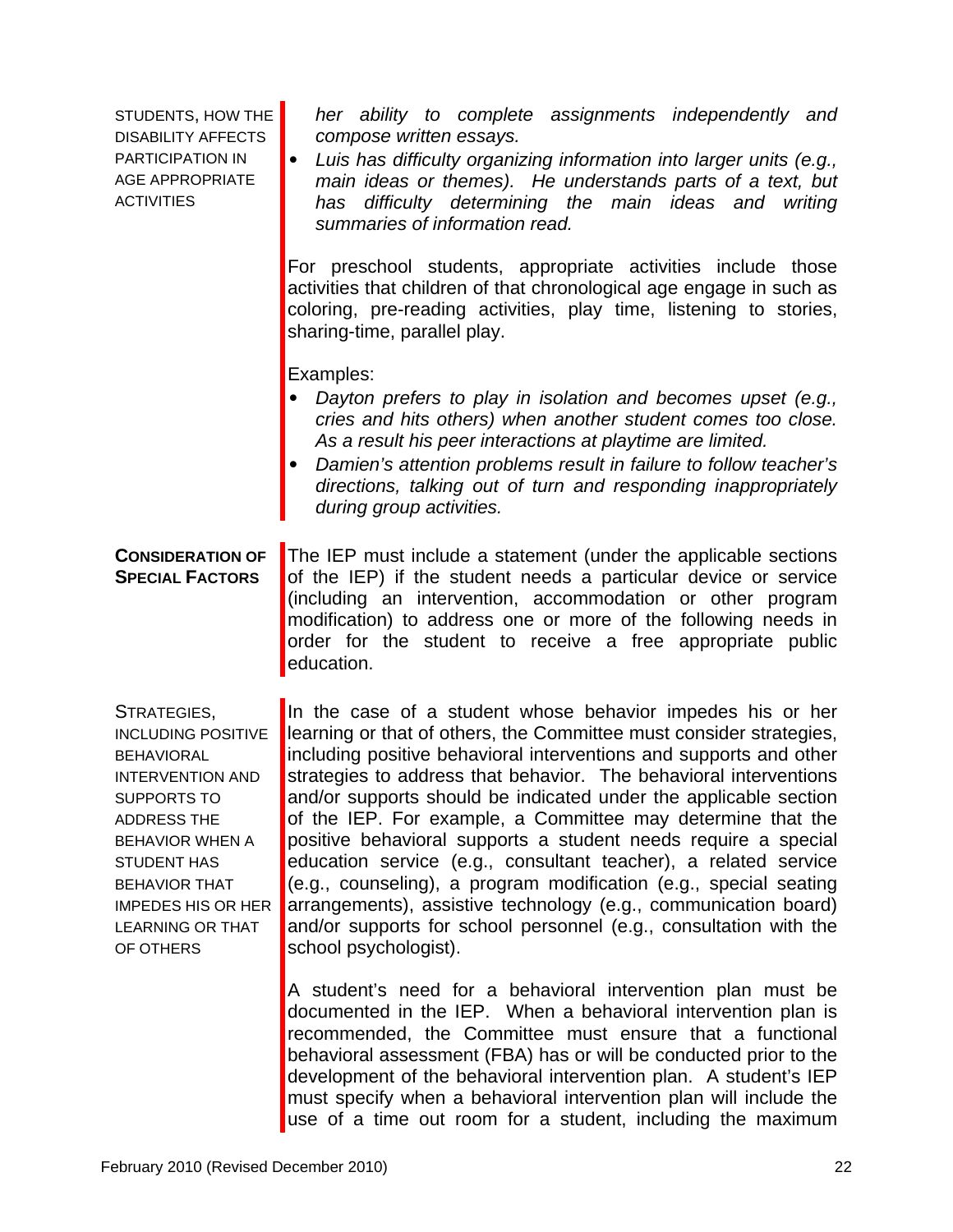amount of time a student will need to be in a time out room as a behavioral consequence as determined on an individual basis in consideration of the student's age and individual needs. In addition, if applicable, other information relating to a student's behavioral intervention plan as required by section 200.22(e)(9) of the Regulations must be specified.

LANGUAGE NEEDS OF THE STUDENT WITH LIMITED ENGLISH PROFICIENCY, AS SUCH NEEDS RELATE TO THE STUDENT'S IEP

In developing an IEP for a student with limited English proficiency (LEP), the Committee must consider how the student's level of English language proficiency affects the special education services that the student needs, including:

- whether a student with LEP may need special education services for those aspects of his or her educational program that addresses the development of English language skills and other aspects of the student's educational program (e.g., consultant teacher to be provided in the student's English as a second language course); and
- whether the special education services will be provided in a language other than English (e.g., bilingual speech and language therapy).

**COMMUNICATION** NEEDS OF THE **STUDENT** 

For each student with a disability, the Committee must consider whether a student needs a particular device or service to address the student's communication needs.

For a student who is deaf or hard-of-hearing, such consideration must also include the:

- opportunities the student needs for direct communication with peers and professional personnel in the student's language and communication mode; and
- student's academic level and full range of needs, including opportunities for direct instruction in the student's language and communication mode.

The communication needs of the student would be addressed on the IEP under the applicable sections. For example:

- "Annual Goals/ Short Term Objectives/Benchmarks" (e.g., reflecting instruction in sign language or use of an augmentative communication device)
- "Related Services" (e.g., reader)
- "Program Modifications/Accommodations/Supplementary Aids and Services/ Assistive Technology Devices/Services " (e.g., instructional materials in alternative formats: audio text, tape recorder, computer, speech synthesizer, headphones; related hardware and software; instruction in the use of speech synthesizer software)
- "Testing Accommodations" (e.g., separate location with double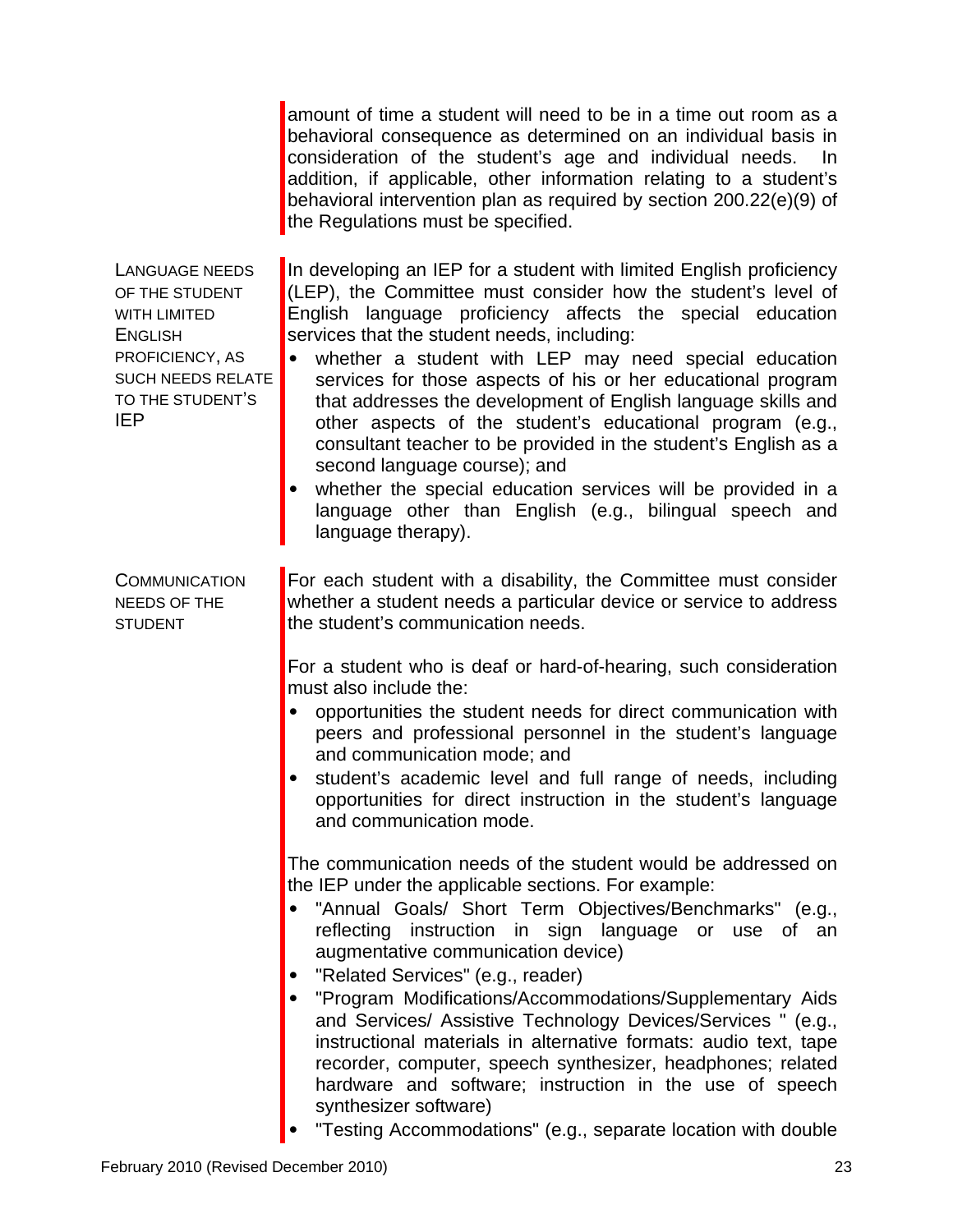# time)

| IN THE CASE OF A<br><b>STUDENT WHO IS</b><br><b>BLIND OR VISUALLY</b><br>IMPAIRED, THE<br>STUDENT'S NEED<br>FOR INSTRUCTION IN<br><b>BRAILLE AND THE</b><br><b>USE OF BRAILLE</b> | In the case of a student who is blind or visually impaired, the IEP<br>must recommend that the student be provided instruction in Braille<br>and in the use of Braille, unless the Committee determines, after<br>reviewing the results of the student's individual evaluation, that<br>instruction in Braille or the use of Braille is not appropriate for that<br>student. If instruction in Braille or the use of Braille is to be<br>provided, this would be documented under the applicable sections<br>of the IEP, for example:<br>"Annual Goals/Short Term Objectives/Benchmarks" (e.g.,<br>reflecting instruction in the use of Braille and/or instruction in<br>the use of a related assistive technology device)<br>"Related Services" (e.g., orientation and mobility services;<br>parent counseling and training in use of a portable word-<br>processor/note taker Braille device)<br>"Program Modifications/ Accommodations/ Supplementary<br>Aids and Services/ Assistive Technology Devices/ Services/<br>Supports for School Personnel" (e.g., instructional materials in<br>alternative formats: Braille text; refreshable Braille note taker;<br>related hardware and software; instruction in the use of Braille,<br>staff training in the use of a Braille word-processing device) |
|-----------------------------------------------------------------------------------------------------------------------------------------------------------------------------------|---------------------------------------------------------------------------------------------------------------------------------------------------------------------------------------------------------------------------------------------------------------------------------------------------------------------------------------------------------------------------------------------------------------------------------------------------------------------------------------------------------------------------------------------------------------------------------------------------------------------------------------------------------------------------------------------------------------------------------------------------------------------------------------------------------------------------------------------------------------------------------------------------------------------------------------------------------------------------------------------------------------------------------------------------------------------------------------------------------------------------------------------------------------------------------------------------------------------------------------------------------------------------------------------------------|
| THE STUDENT'S<br><b>NEED FOR ASSISTIVE</b><br><b>TECHNOLOGY</b><br><b>DEVICES AND</b><br><b>SERVICES</b>                                                                          | The Committee must consider each student's need for assistive<br>technology devices and/or services. If a student needs such<br>devices and/or services, the appropriate sections of the IEP must<br>specify the:<br>nature of the assistive technology to be provided;<br>services the student needs to use the assistive technology<br>device;<br>frequency, duration of such services;<br>location where the assistive technology devices and/or<br>services will be provided; and<br>whether such device is required to be used in the student's<br>home or another setting in order for the student to receive a<br>free appropriate public education.<br>Attachment 2 provides examples of guiding questions that may be<br>used by a Committee to determine whether a student needs such<br>an intervention, accommodation or program modification to<br>address one of these special considerations.                                                                                                                                                                                                                                                                                                                                                                                            |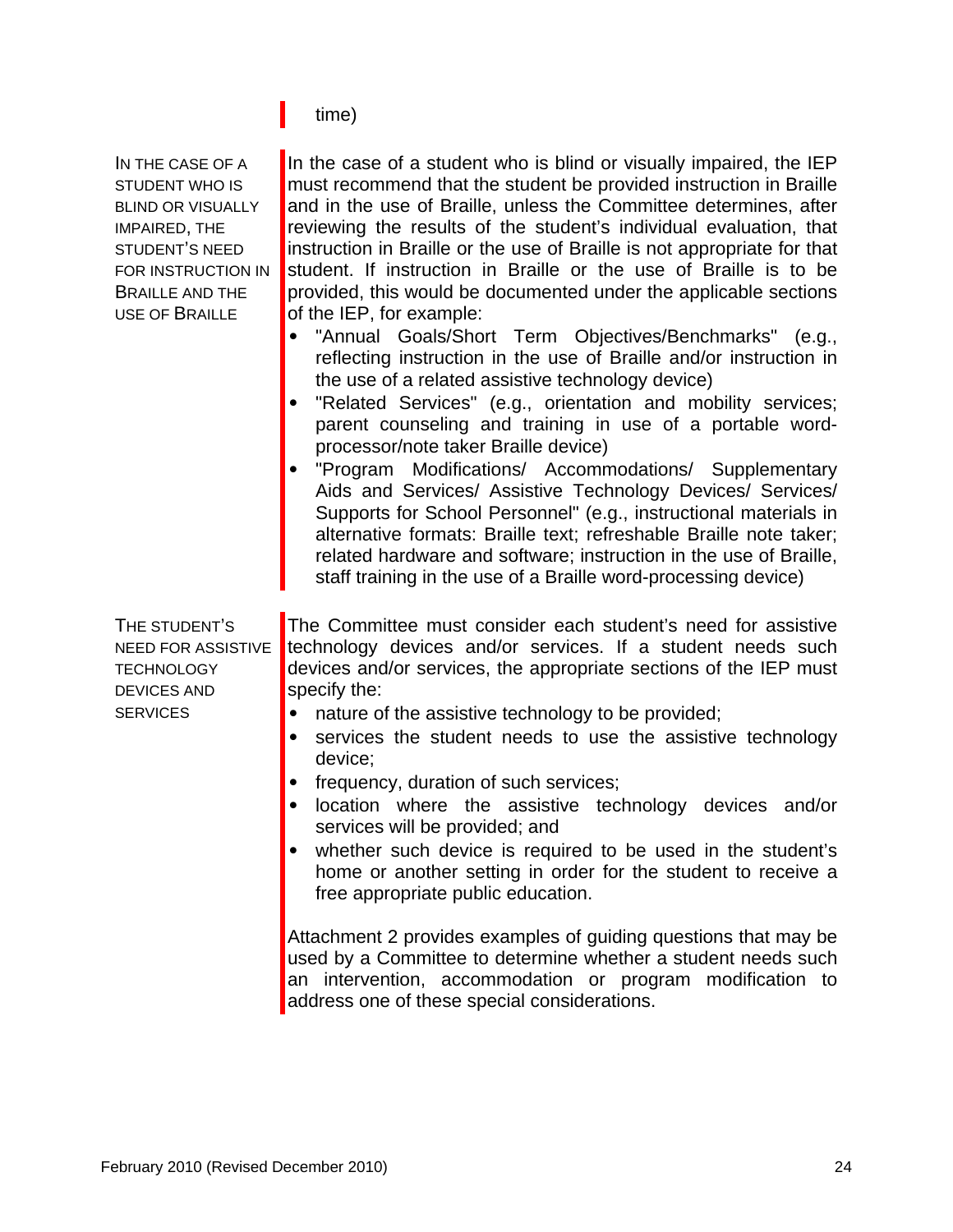| <b>Quality Indicators</b> | Present levels of performance and individual need statements:<br>provide instructionally relevant information about the student.<br>identify how the student is progressing towards the State learning<br>standards.<br>are descriptive and specific.<br>provide the basis for annual goals and direction for provision of<br>appropriate educational programs and services.<br>are written in such a way that they can be understood by parents,<br>professionals and paraprofessionals.<br>are based on the results of the individual evaluation.<br>reflect the concerns of the parents for enhancing the education of<br>their child.<br>identify what impact the student's disability is having on his or her<br>ability to participate and progress in age-appropriate activities or<br>in the same curriculum as nondisabled peers. |
|---------------------------|--------------------------------------------------------------------------------------------------------------------------------------------------------------------------------------------------------------------------------------------------------------------------------------------------------------------------------------------------------------------------------------------------------------------------------------------------------------------------------------------------------------------------------------------------------------------------------------------------------------------------------------------------------------------------------------------------------------------------------------------------------------------------------------------------------------------------------------------|
|---------------------------|--------------------------------------------------------------------------------------------------------------------------------------------------------------------------------------------------------------------------------------------------------------------------------------------------------------------------------------------------------------------------------------------------------------------------------------------------------------------------------------------------------------------------------------------------------------------------------------------------------------------------------------------------------------------------------------------------------------------------------------------------------------------------------------------------------------------------------------------|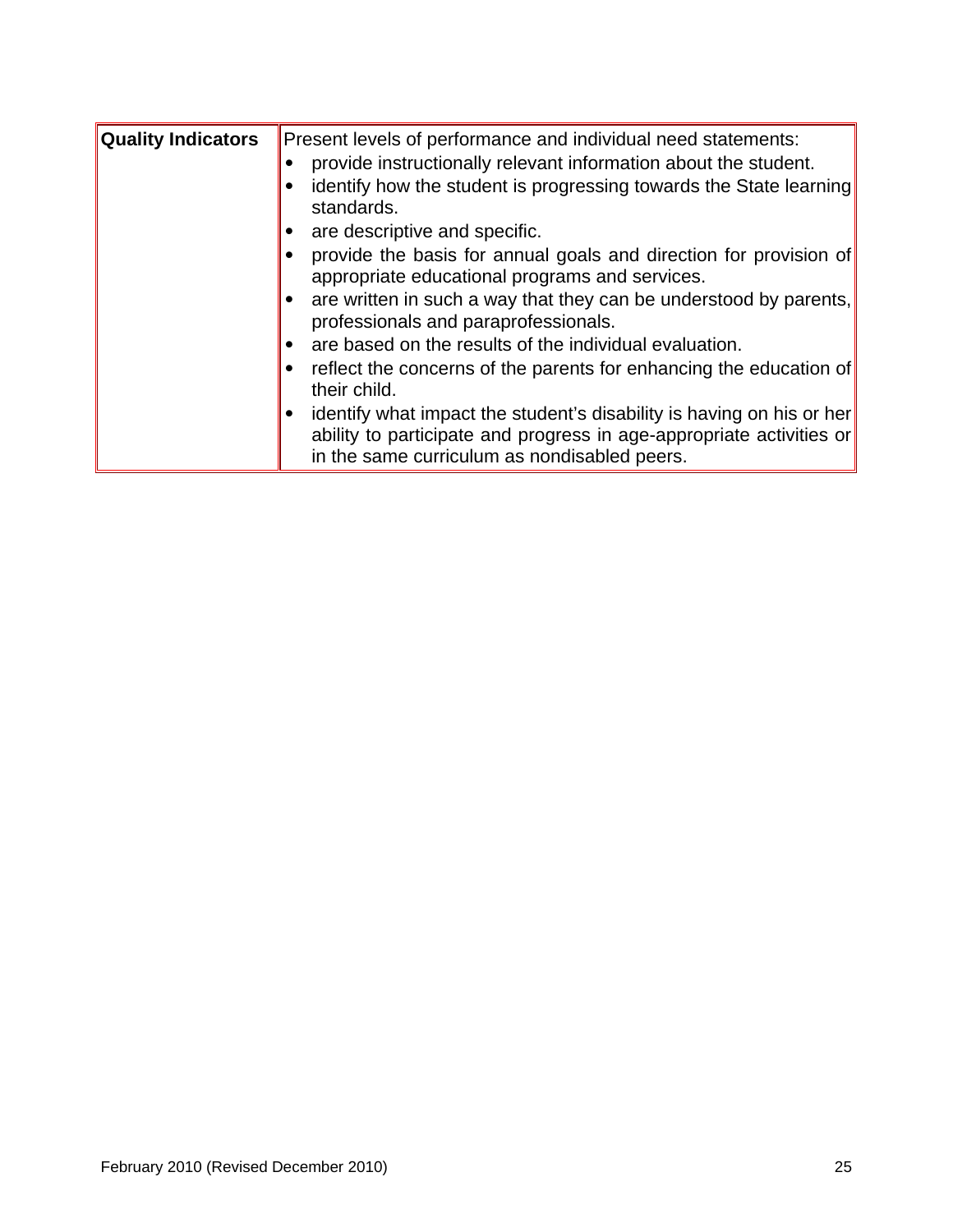## **MEASURABLE POSTSECONDARY GOALS AND TRANSITION NEEDS**

#### <span id="page-28-0"></span>**MEASURABLE POSTSECONDARY GOALS**

For students beginning with the first IEP to be in effect when the student is age 15 (and at a younger age, if determined appropriate) and updated at least annually, the IEP must include measurable postsecondary goals based on the student's preferences and interests, as they relate to transition from school to post-school activities, in the areas of:

- employment (e.g., integrated competitive employment);
- postsecondary education and training (e.g., career and technical education and training, continuing and adult education, college); and
- independent living skills (when appropriate) (e.g., adult services, independent living or community participation).

The National Secondary Transition Technical Assistance Center defines a postsecondary goal to be "generally understood to refer to those goals that a child hopes to achieve after leaving secondary school (i.e., high school)" rather than "the process of pursuing or moving toward a desired outcome." [http://www.nsttac.org/tm\\_materials/post\\_secondary\\_goals.aspx.](http://www.nsttac.org/tm_materials/post_secondary_goals.aspx)

Postsecondary goals identify the student's long-term goals for living, working and learning as an adult. The projected postsecondary goals in the student's IEP establish a direction for the school, student, student's family and any participating agencies to work towards in recommending transition activities for the student. These post-school goals guide planning for activities that prepare the student to move from school to post-school activities and for discussion with appropriate public and private community agencies regarding their contributions to the student's transition process. The student's IEP should include goals, services and activities to incrementally prepare the student to achieve the measurable postsecondary goals.

Students and parents need to be involved in developing these goals. Information to develop a student's measurable postsecondary goals should be obtained using a variety of formal and/or informal methods which may vary from student to student, including but not limited to vocational assessments, assessment of postsecondary education skills, interviews with the student and/or parent, strength-based assessments and teacher observations.

The measurable postsecondary goals are intended to acknowledge the student's needs, preferences and interests and should be expressed in terms of the student's aspirations for the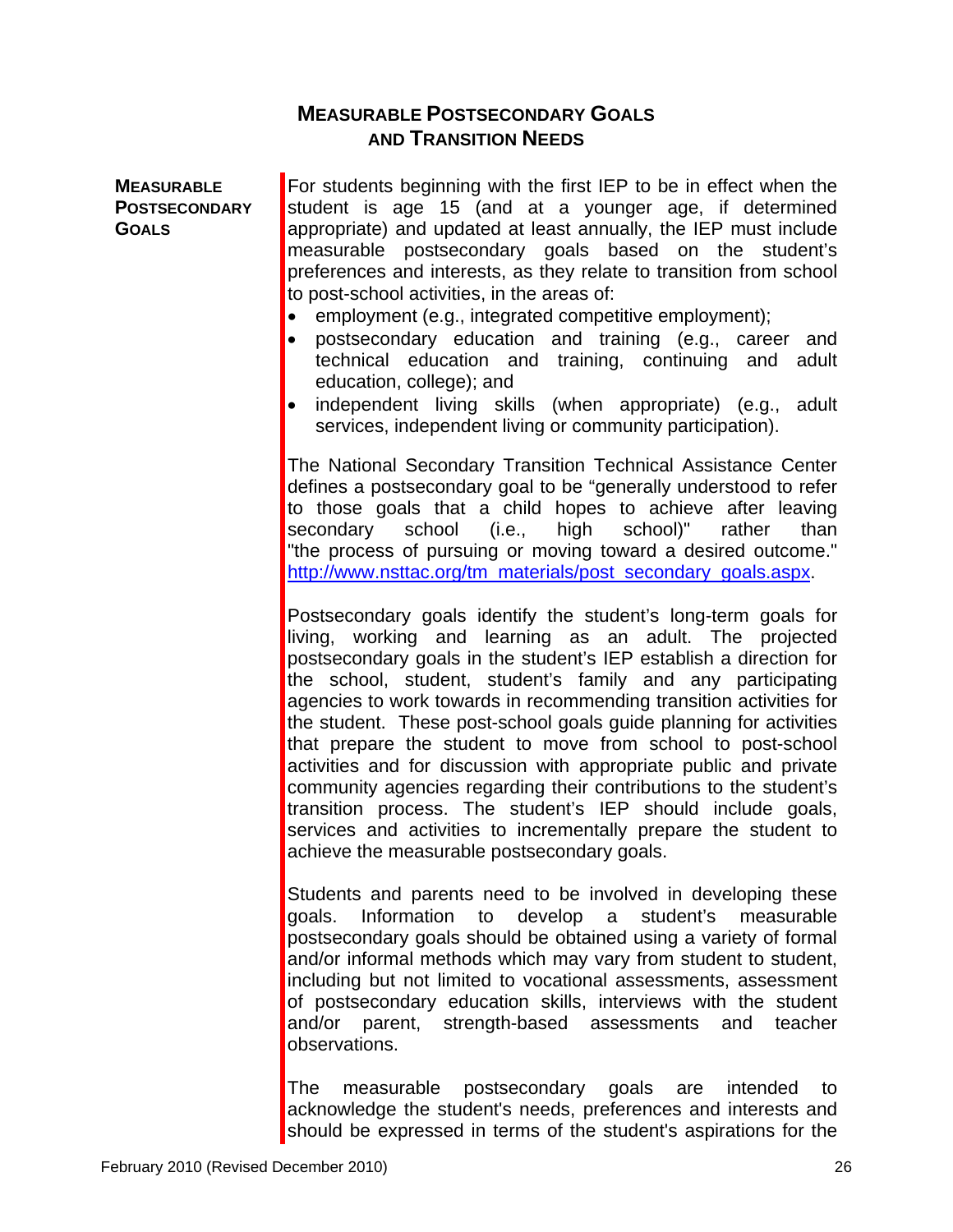future. Goals may be written using the student's own words, in answer to such questions as:

- What do you want to do when you finish high school?
- If you go to college, what do you want to study?
- What kind of work do you want to do?
- What do you want to learn more about?
- Where do you plan on living?

The measurable postsecondary goals can be general or specific since they will be reviewed and, as appropriate, revised annually to reflect the student's current aspirations as well as his or her ability to narrow general interests to specific directions concerning postsecondary plans. For example, when Maria first begins to participate in the transition planning process, projected postsecondary goals may be broad in scope: *"Maria will work in the technology field."* Later, after involvement in career and technical education courses and work experiences, the IEP might more specifically state that *"Maria will attend a 4-year college to study computers with the goal of working as a computer programmer."*

Examples of Post-Secondary Goals:

### Education/Training

- *John will enroll in the general Associates Degree program at ZYX Community College in September 2012.*
- *Joan will attend a two-year community college course and gain a qualification in culinary arts.*
- *Karen will complete a one-year course at a cosmetology school.*
- *John will take a course in dog grooming.*
- *Emma will complete a training course as a Certified Nursing Assistant.*
- *Jack will participate in on-the-job training as a painter and decorator.*

#### Employment

- *Thomas will become employed as an apprentice carpenter.*
- *Damien will work for at least one year as a trainee veterinary*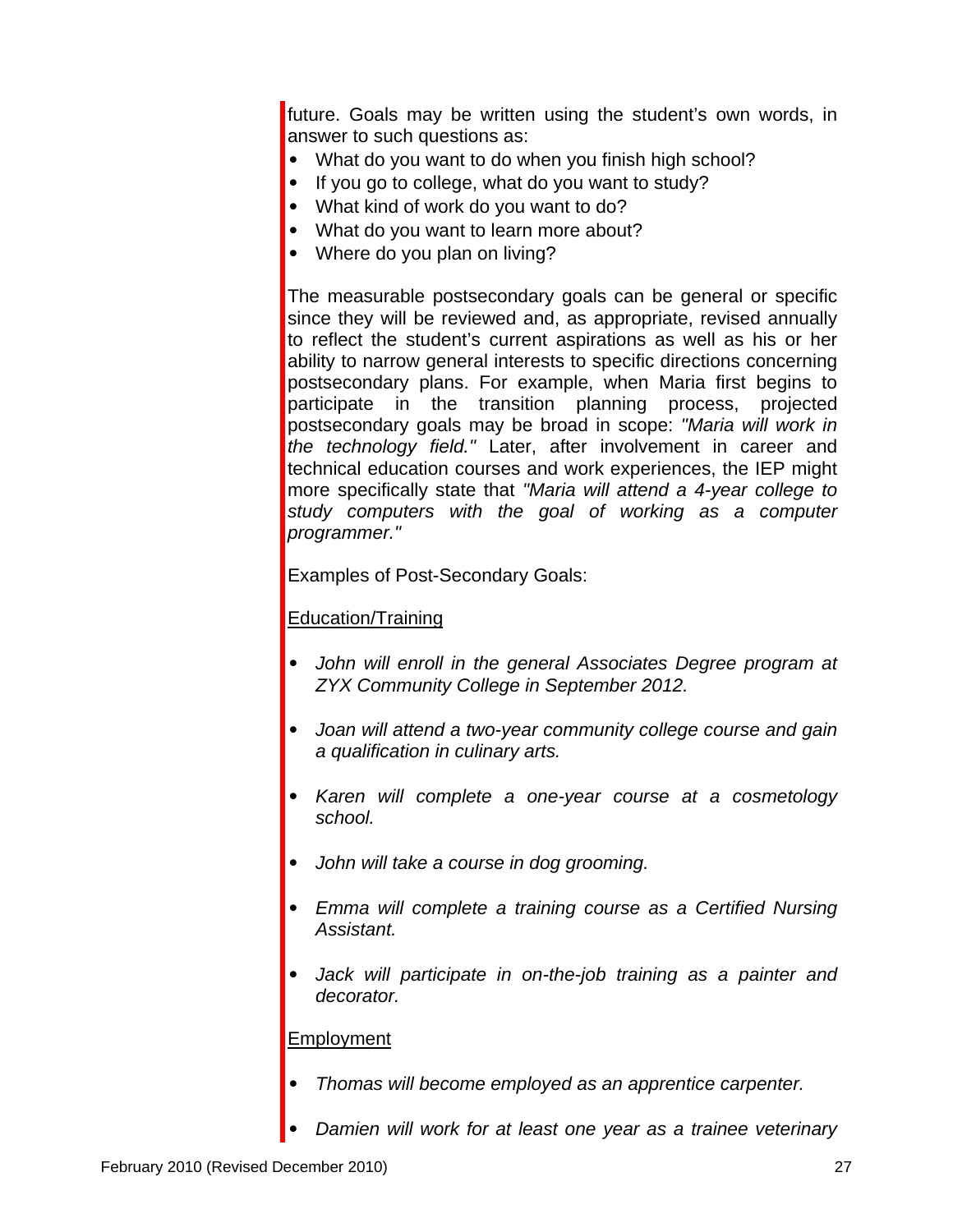|                                                                  | technician in order to gain relevant employment experience.                                                                                                                                                                                                                                                                                                                                                                                                                                                                                                                                         |
|------------------------------------------------------------------|-----------------------------------------------------------------------------------------------------------------------------------------------------------------------------------------------------------------------------------------------------------------------------------------------------------------------------------------------------------------------------------------------------------------------------------------------------------------------------------------------------------------------------------------------------------------------------------------------------|
|                                                                  | <b>Independent Living</b>                                                                                                                                                                                                                                                                                                                                                                                                                                                                                                                                                                           |
|                                                                  | Matthew will live in an apartment with friends.                                                                                                                                                                                                                                                                                                                                                                                                                                                                                                                                                     |
|                                                                  | Chris will obtain his driving license after graduation from high<br>school.                                                                                                                                                                                                                                                                                                                                                                                                                                                                                                                         |
|                                                                  | Andrea will shop for groceries independently using a list.                                                                                                                                                                                                                                                                                                                                                                                                                                                                                                                                          |
| <b>TRANSITION NEEDS</b><br><b>AND COURSES OF</b><br><b>STUDY</b> | For students beginning with the IEP to be in effect when the<br>student is age 15 (and at a younger age, if determined<br>appropriate), the IEP must include a statement of the transition<br>service needs of the student that focuses on the student's courses<br>of study, such as participation in advanced placement courses or<br>a vocational education program, taking into account the student's<br>strengths, preferences and interests, as they relate to transition<br>from school to post-school activities.                                                                           |
|                                                                  | The IEP should identify the high school curriculum that will<br>prepare the student to meet his/her post secondary goals.<br>Examples of courses of study might include Regents coursework<br>and/or sequence of courses in a career and technical education<br>field related to the student's post-secondary goals.                                                                                                                                                                                                                                                                                |
|                                                                  | This section of the IEP should also identify other needs of the<br>student such as:<br>Joey needs adult assistance to travel in the community<br>$\bullet$<br>Darcy needs instruction in functional reading and mathematics.<br>Guy needs to develop self-advocacy skills.<br>Ravon needs to learn to use public transportation.<br>Sydney needs to learn computer and time management skills.<br>Savannah needs to complete necessary coursework for<br>graduation with a regular diploma.<br>John needs to complete courses in automotive career and<br>technical education.                      |
|                                                                  | Based on the postsecondary goals and transition needs of the<br>student, annual goals and objectives or benchmarks and other<br>activities can be developed to help the student incrementally<br>knowledge, experiences and contacts with<br>develop<br>skills,<br>needed, to work toward these desired<br>resources,<br>as<br>postsecondary goals. The specific coordinated set of activities,<br>including instruction, to be provided for the student to achieve<br>his/her postsecondary goals is documented in a later section of<br>the IEP (See "Coordinated Set of Transition Activities"). |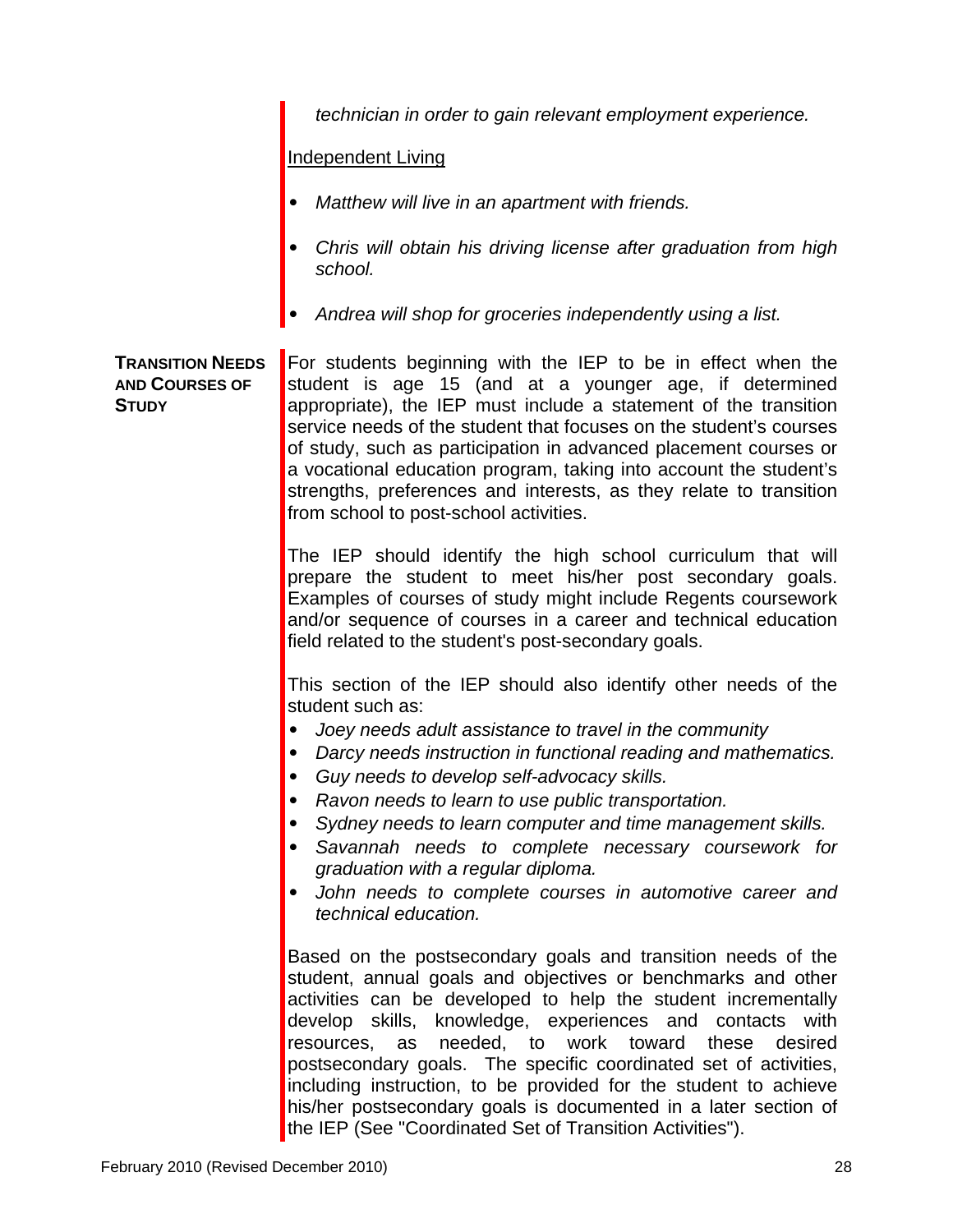| <b>Quality Indicators</b> | Measurable postsecondary goals and transition need statements:<br>reflect the dreams, aspirations and hopes of the student.<br>reflect the student's strengths, preferences and interests as they<br>relate to transition from school to post-school activities.<br>• are written to the greatest extent possible in the student's own<br>words.<br>are reviewed and updated at least annually.<br>become increasingly specific as the student comes closer to the<br>time he or she will be leaving school.<br>are developed with direct student involvement. |
|---------------------------|----------------------------------------------------------------------------------------------------------------------------------------------------------------------------------------------------------------------------------------------------------------------------------------------------------------------------------------------------------------------------------------------------------------------------------------------------------------------------------------------------------------------------------------------------------------|
|                           | are written in such a way as to guide the development of annual<br>goals and recommendations for transition services, linkages and<br>activities.<br>are based upon age-appropriate transition assessments relating<br>to training, education, employment and where appropriate,<br>independent living skills.                                                                                                                                                                                                                                                 |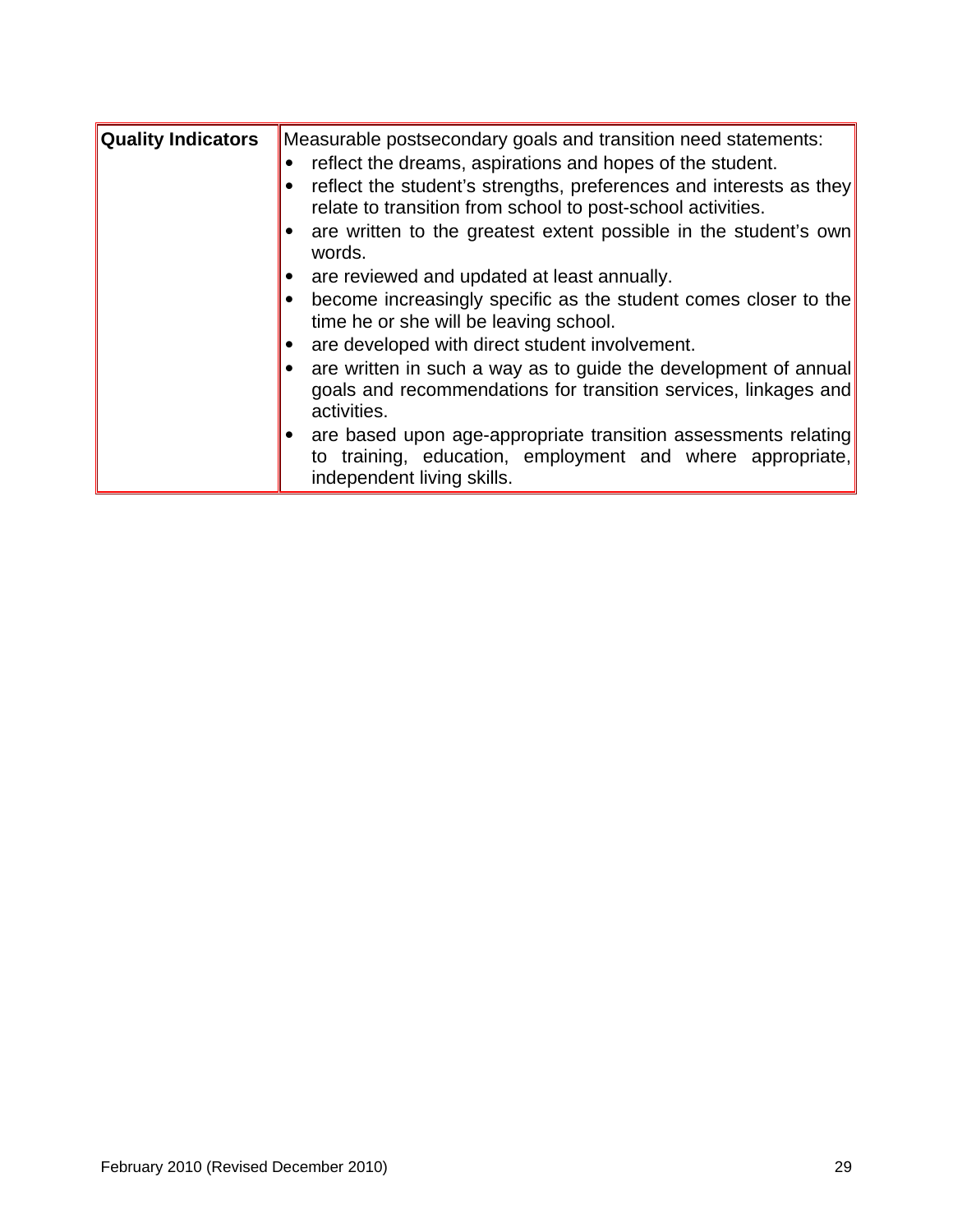| <b>ANNUAL GOALS, SHORT-TERM INSTRUCTIONAL</b> |  |
|-----------------------------------------------|--|
| <b>OBJECTIVES AND/OR BENCHMARKS</b>           |  |
|                                               |  |

<span id="page-32-0"></span>**REQUIREMENTS** | Individual need determinations (i.e., present levels of performance and individual needs) must provide the basis for a student's written annual goals. The IEP must list measurable annual goals, consistent with the student's needs and abilities to be followed during the period in which the IEP will be in effect.

> For each annual goal, the IEP must indicate the evaluative criteria (the measure used to determine if the goal has been achieved), evaluation procedures (how progress will be measured) and schedules (when progress will be measured) to be used to measure the student's progress toward meeting the annual goal.

> For students who meet the eligibility criteria to take NYSAA and for preschool students with disabilities, the IEP must include a description of the short-term instructional objectives and/or benchmarks that are the measurable intermediate steps between the student's present level of performance and the measurable annual goal.

> The measurable annual goals, including academic and functional goals, must be related to meeting:

- the student's needs that result from the student's disability to enable the student to be involved in and progress in the general education curriculum (or for preschool students, in appropriate activities); and
- each of the student's other educational needs that result from the student's disability.

For students beginning with the first IEP to be in effect when the student is age 15 and older, annual goals should be identified, as appropriate, to move the student toward his/her postsecondary goals. For transition goals, the CSE should consider the State's Career Development and Occupational Standards (CDOS).

**WHAT ARE ANNUAL GOALS?**  Annual goals are statements that identify what knowledge, skills and/or behaviors a student is expected to be able to demonstrate within the year during which the IEP will be in effect. The IEP must list measurable annual goals consistent with the student's needs and abilities, as identified in the present levels of performance.

**HOW SHOULD ANNUAL GOALS BE LINKED TO THE STANDARDS?**  Annual goals should focus on the knowledge, skills, behaviors and strategies to address the student's needs. A student's needs generally relate to knowledge and skill domains such as, but not limited to, reading, writing, listening, organization, study skills,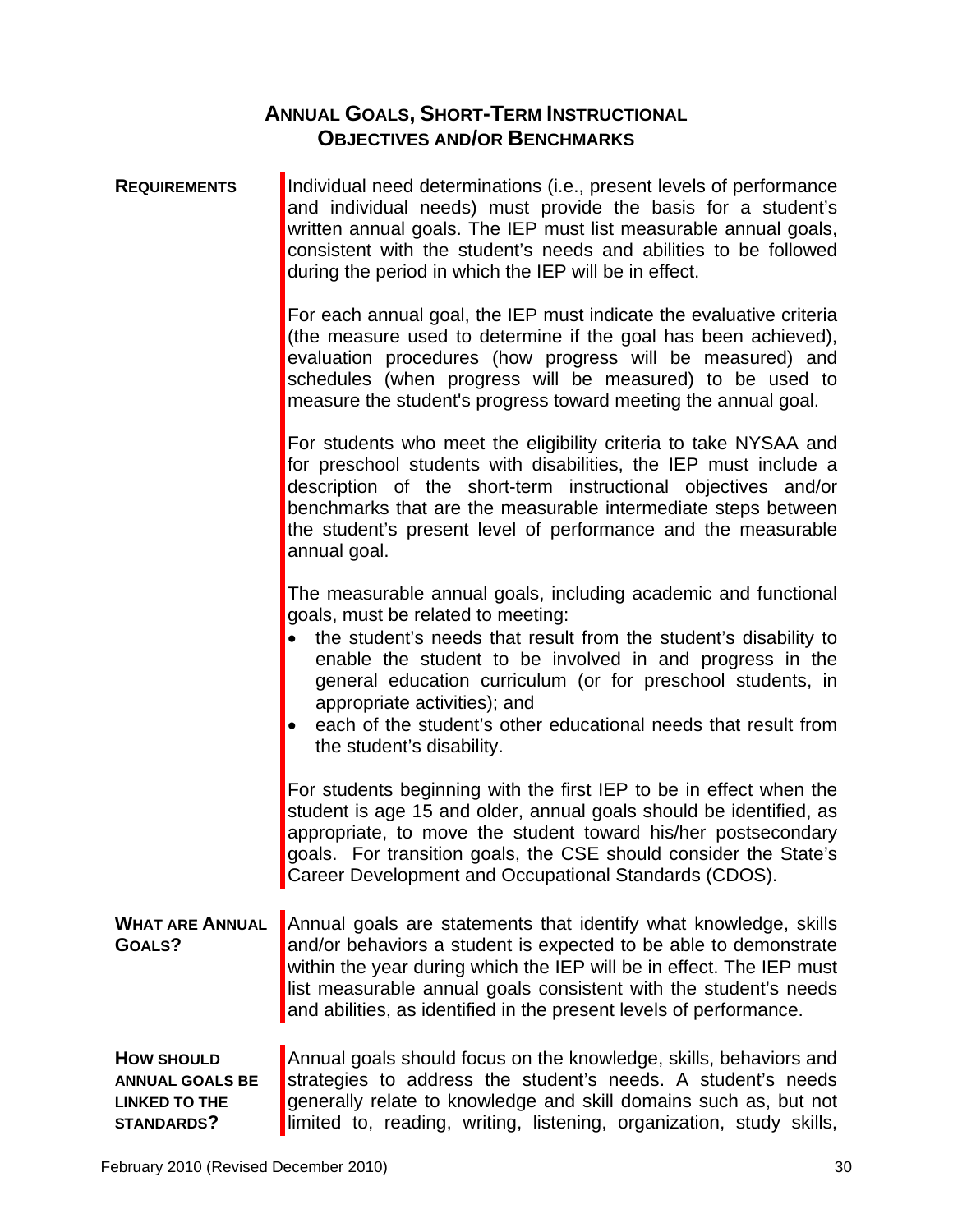communication, physical development, motor skills, cognitive processing, problem-solving, social skills, play skills, memory, visual perception, auditory perception, attention, behavior, and career and community living skills. The goals in a student's IEP should relate to the student's need for specially designed instruction to address the student's disability needs and those needs that interfere with the student's ability to participate and progress in the general curriculum.

Goals should not be a restatement of the general education curriculum (i.e., the same curriculum as for students without disabilities), or a list of everything the student is expected to learn in every curricular content area during the course of the school year or other areas not affected by the student's disability. In developing the IEP goals, the Committee needs to select goals to answer the question: "What skills does the student require to master the content of the curriculum?" *rather than* "What curriculum content does the student need to master?"

For example, a student may be performing very poorly on written tests in global studies that require written expression. The IEP goal for this student should focus on developing written expressive skills (e.g., using outlines or other strategies to organize sentences in paragraphs) rather than the curriculum goal that the student will write an essay about the economy of a particular country. Generally, goals should address a student's unique needs across the content areas and should link to the standards so that a student has the foundation or precursor skills and strategies needed to access and progress in the general education curriculum.

#### **HOW FAR … BY WHEN?**

*ONE YEAR FROM NOW, WE EXPECT THE STUDENT TO BE ABLE TO….*

#### From information in the present levels of performance, the Committee has identified which need areas must be addressed and where the student is currently functioning in each of those areas. The next step is to identify what the focus of special education instruction will be over the course of the upcoming year. The annual goals will guide instruction, serve as the basis to measure progress and report to parents and serve as the guideposts to determine if the supports and services being provided to the student are appropriate and effective.

An annual goal indicates what the student is expected to be able to achieve during the year in which the IEP will be in effect. The annual goal takes the student from his/her present level of performance to a level of performance expected by the end of the year.

To be measurable, an annual goal should, in language parents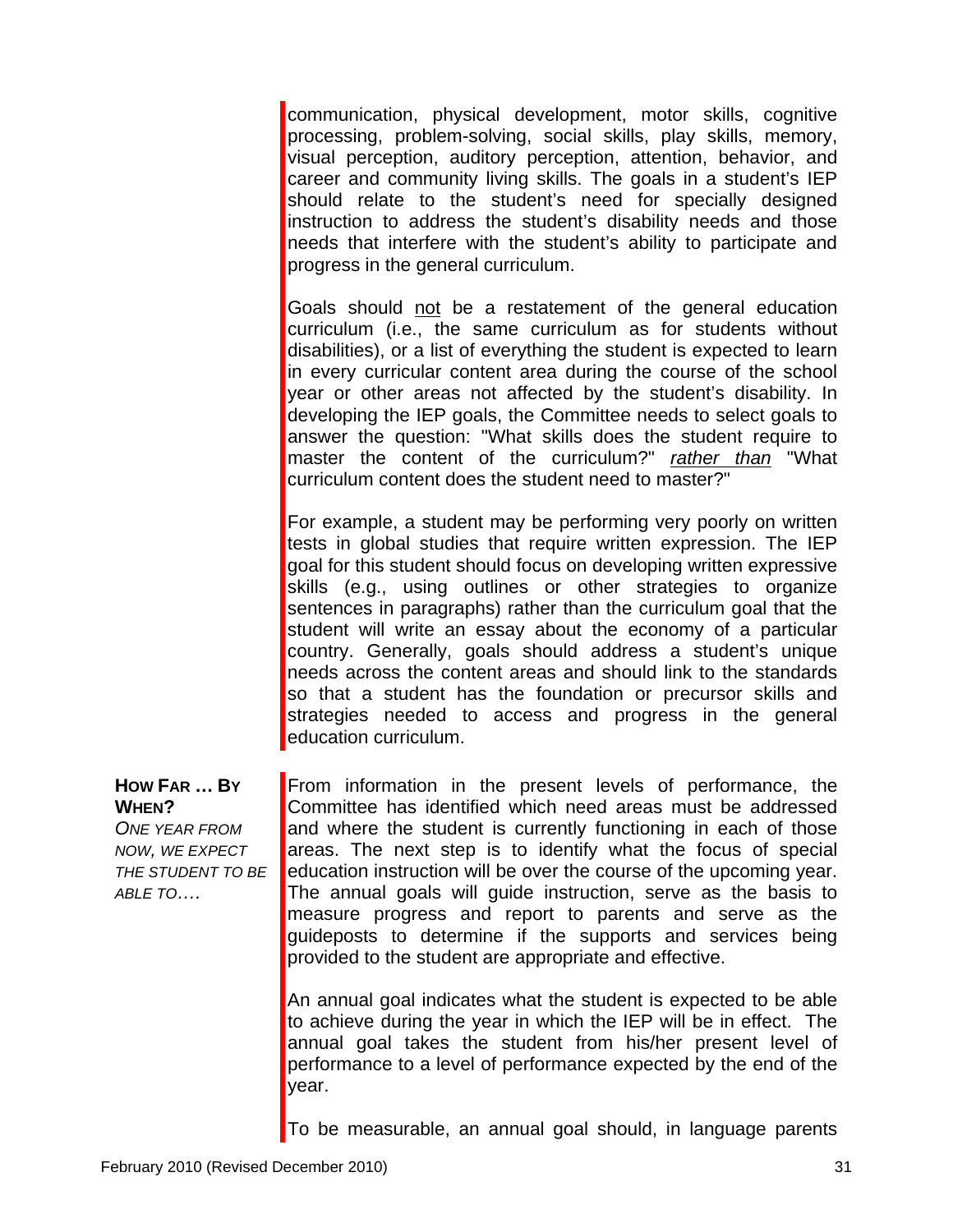|                                                                                         | and educators can understand, describe the skill, behavior or<br>knowledge the student will demonstrate and the extent to which it<br>will be demonstrated.                                                                                                                                                                                                              |
|-----------------------------------------------------------------------------------------|--------------------------------------------------------------------------------------------------------------------------------------------------------------------------------------------------------------------------------------------------------------------------------------------------------------------------------------------------------------------------|
|                                                                                         | Examples:<br>Given a 4-function calculator, Sue will solve one-step word<br>problems using addition and subtraction with 90% accuracy.<br>Given 5th grade material, Mike will read orally at 80-100 words<br>per minute.<br>Given 15 minutes of free play time, Sam will engage in<br>interactive play with peers for at least 10 minutes.                               |
|                                                                                         | Terms such as "will improve," "will increase" and "will<br>decrease" are not specific enough to describe what it is the<br>student is expected to be able to do. To be measurable, a<br>behavior must be observable or able to be counted. In general, it<br>is recommended that goals describe what the student will do, as<br>opposed to what the student will not do. |
|                                                                                         | Example:<br>"The student will ask for a break from work" versus "The student<br>will not walk out of the classroom without permission."                                                                                                                                                                                                                                  |
| HOW DOES THE IEP<br><b>MEASURE PROGRESS</b><br><b>TOWARD THE</b><br><b>ANNUAL GOAL?</b> | For each annual goal, the IEP must indicate the evaluative criteria,<br>evaluation procedures and schedules to be used to measure<br>progress toward meeting the annual goal.                                                                                                                                                                                            |
| <b>EVALUATIVE</b><br><b>CRITERIA</b>                                                    | Evaluative criteria identify how well and over what period of time<br>the student must perform a behavior in order to consider it met.                                                                                                                                                                                                                                   |
|                                                                                         | How well a student does could be measured in terms such as:<br>frequency (e.g., 9 out of 10 trials)<br>duration (e.g., for 20 minutes)<br>distance (e.g., 20 feet)<br>accuracy (90% accuracy)                                                                                                                                                                            |
|                                                                                         | The period of time a skill or behavior must occur could be<br>measured in terms such as:<br>number of days (e.g., over three consecutive days)                                                                                                                                                                                                                           |
|                                                                                         | number of weeks (e.g., over a four week period)<br>$\bullet$<br>occasions (e.g., during Math and English classes, on six<br>consecutive occasions)                                                                                                                                                                                                                       |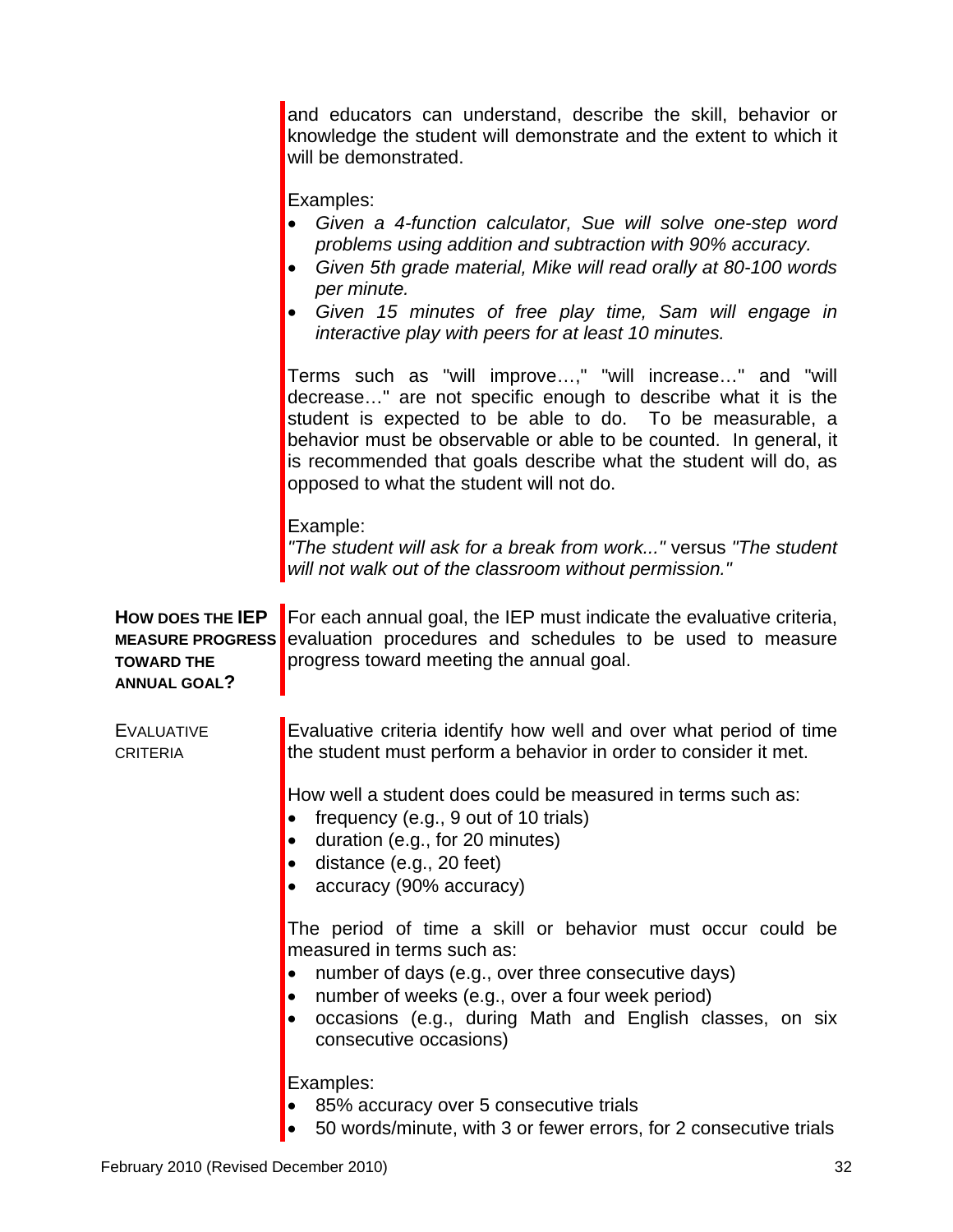• 3 out of 5 trials per week

**EVALUATION** PROCEDURES Evaluation procedures identify the method that will be used to measure progress and determine if the student has met the objective or benchmark. An evaluation procedure must provide an objective method in which the student's behavior will be measured or observed.

Examples:

- *structured observations of targeted behavior in class*
- *student self-monitoring checklist*
- *written tests*
- *audio-visual recordings*
- *behavior charting*
- *work samples*

EVALUATION **SCHEDULES** 

Evaluation schedules state the date or intervals of time by which evaluation procedures will be used to measure the student's progress toward the objective or benchmark. It is not a date by which the student must demonstrate mastery of the objective.

Examples:

- *Each class period*
- *Daily*
- *Weekly*
- *Monthly*
- *On January 5, March 15 and June 3*

The following template may assist in the writing of annual goals: Given (conditions, accommodations), *student name* will (do what – observable skill/behavior in functional term) (to what extent) (over what period of time) or (by when) as evaluated by \_\_\_\_\_\_\_\_\_ For example:

| <b>Measurable Goals</b>  |                 |                  |                 |
|--------------------------|-----------------|------------------|-----------------|
| <b>Annual Goal</b>       | <b>Criteria</b> | <b>Method</b>    | <b>Schedule</b> |
| Given 5th grade          | for $3$         | 1 minute oral    | weekly          |
| material, Mike will read | consecutive     | reading probe    |                 |
| orally at 80-100 words   | trials          | with charting of |                 |
| per minute with 95%      |                 | words per minute |                 |
| accuracy                 |                 | and error count  |                 |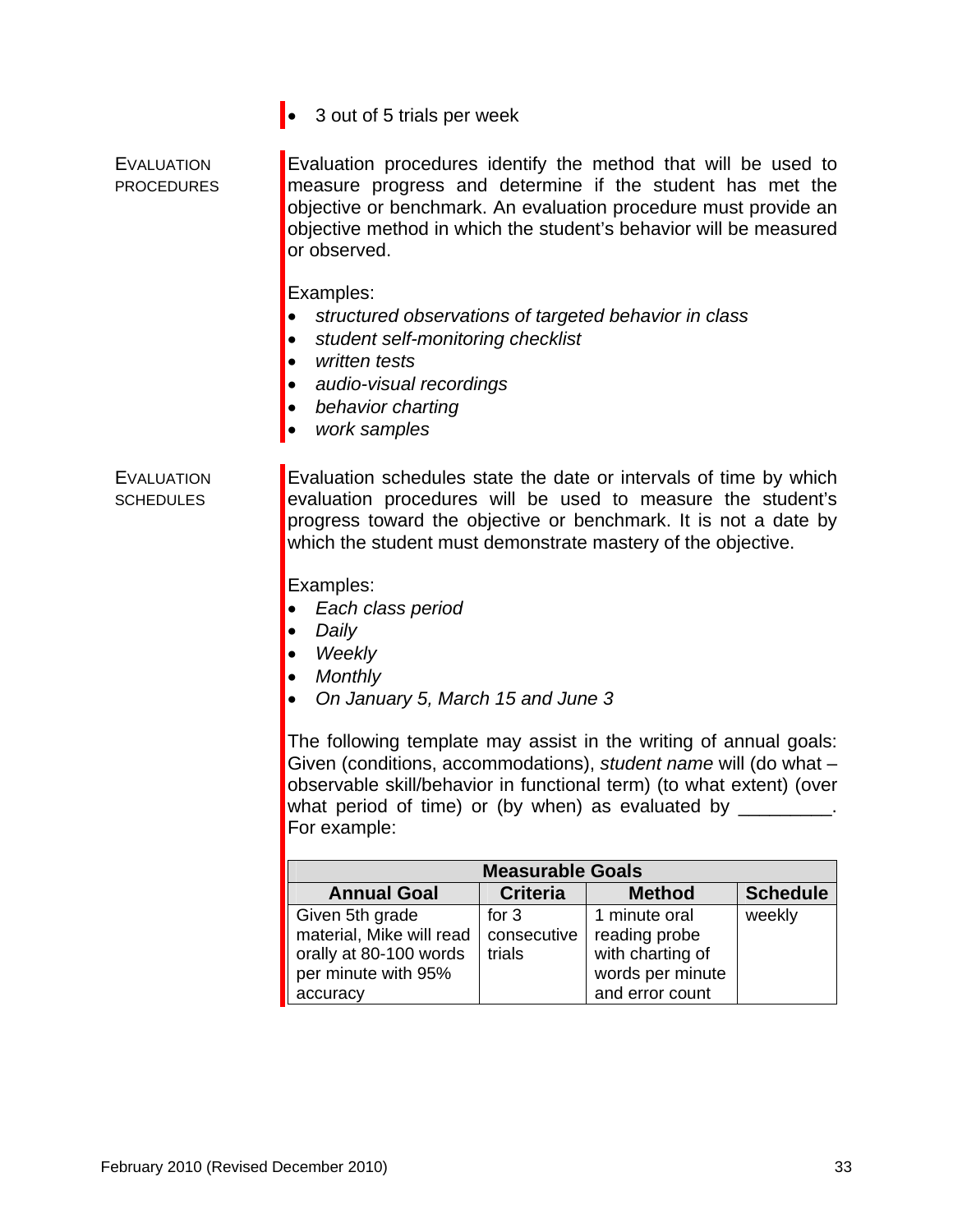**SHORT-TERM INSTRUCTIONAL OBJECTIVES AND/OR BENCHMARKS** Short-term instructional objectives and/or benchmarks are required for students who take NYSAA and for all preschool students with disabilities. Short-term instructional objectives and/or benchmarks are the intermediate steps between the student's present level of performance and the measurable annual goal. Short-term instructional objectives and benchmarks should be general indicators of progress, not detailed instructional plans, that provide the basis to determine how well the student is progressing toward his or her annual goal and which serve as the basis for reporting to parents.

Generally, one annual goal would not include both short-term objectives and benchmarks. Whether short-term instructional objectives or benchmarks are used for a particular annual goal is at the discretion of the Committee.

SHORT-TERM **INSTRUCTIONAL OBJECTIVES** Short-term instructional objectives are the intermediate knowledge and skills that must be learned in order for the student to reach the annual goal. Short-term instructional objectives break down the skills or steps necessary to accomplish an annual goal into discrete components.

> For example, the sequential steps that one student must demonstrate in order for him to reach the annual goal to *"read orally at 80-100 words per minute with 95% accuracy"* are as follows:

- *Mike will identify and record unfamiliar words prior to engaging in oral reading.*
- *Mike will make a prediction about the topic of the passage(s) he will read.*
- *Mike will self-monitor his reading fluency and accuracy on a daily basis.*

#### BENCHMARKS Benchmarks are the major milestones that the student will demonstrate that will lead to the annual goal. Benchmarks usually designate a target time period for a behavior to occur (i.e., the amount of progress the student is expected to make within specified segments of the year). Generally, benchmarks establish expected performance levels that allow for regular checks of progress that coincide with the reporting periods for informing parents of their child's progress toward the annual goals. For example:

- *By November, Mike will orally read 70 80 words per minute*
- *By February, Mike will orally read 80 90 words per minute*
	- *By April, Mike will orally read 90 100 words per minute*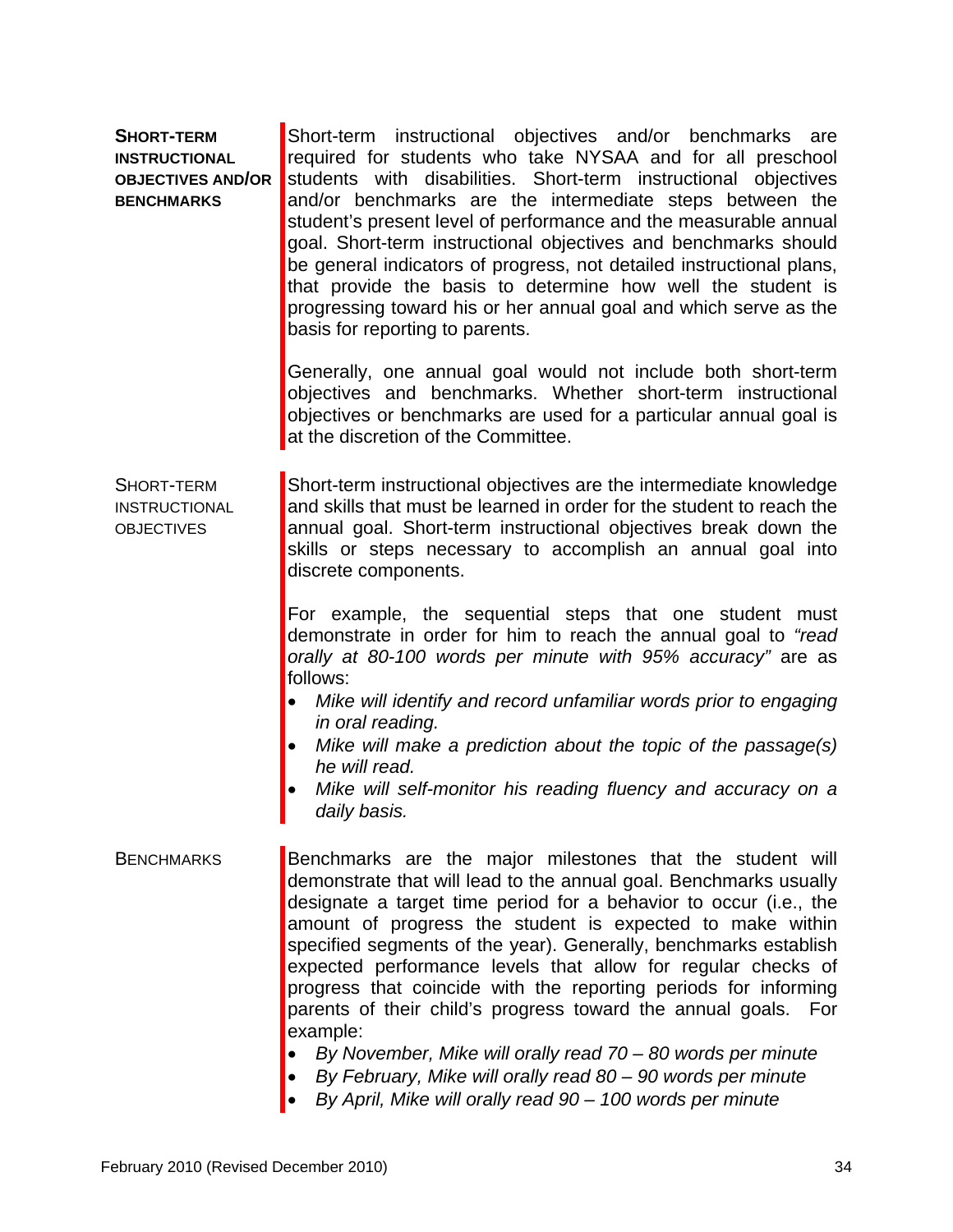| <b>Quality Indicators</b> | Annual goals, including short-term instructional objectives or<br>benchmarks:                                                                                                                                                                                                                                                                                                                                                                                                                                                                                                                         |
|---------------------------|-------------------------------------------------------------------------------------------------------------------------------------------------------------------------------------------------------------------------------------------------------------------------------------------------------------------------------------------------------------------------------------------------------------------------------------------------------------------------------------------------------------------------------------------------------------------------------------------------------|
|                           | are directly related to the student's present levels of performance<br>statements.<br>are written in observable and measurable terms.<br>identify an ending level of performance that is achievable within<br>one year.<br>identify objective procedures to evaluate a student's progress.<br>incrementally provide knowledge and skills towards achieving the<br>student's projected measurable postsecondary goals.<br>are achievable in relation to the student's current level of<br>educational performance, expected rate of progress, strengths<br>and needs.<br>are instructionally relevant. |
|                           | are written in terms that parents and educators can understand.<br>support participation and progress in the general education<br>curriculum and for preschool students, participation in age-<br>appropriate activities.                                                                                                                                                                                                                                                                                                                                                                             |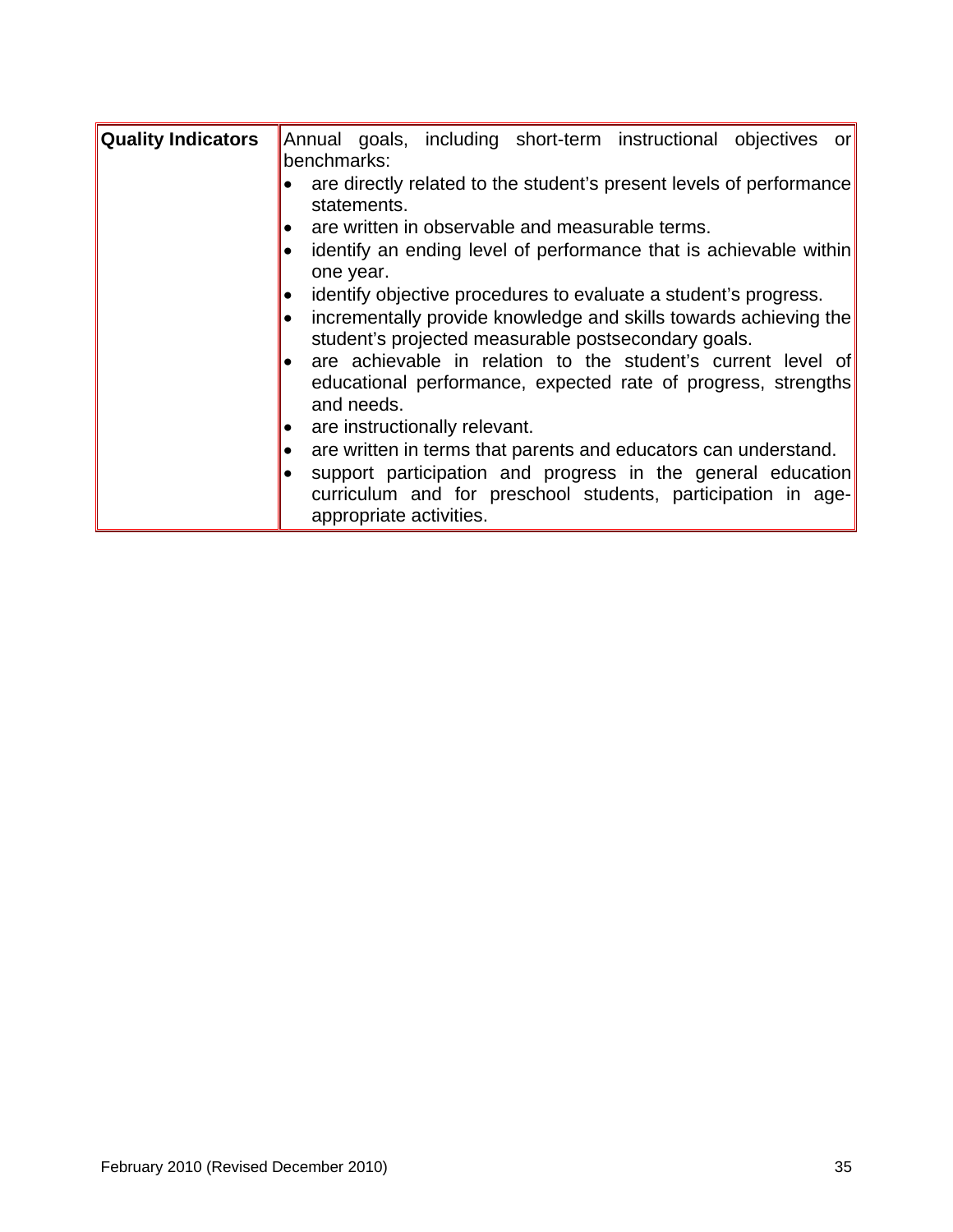# **REPORTING PROGRESS TO PARENTS**

**REQUIREMENTS** The IEP must identify when periodic reports on the progress the student is making toward the annual goals will be provided to the student's parents.

WHAT IS THE PURPOSE OF REPORTING PROGRESS TO PARENTS? Regular reports to parents provide a mechanism to monitor a student's progress toward the annual goals and to evaluate the effectiveness of the student's special education services. If progress is such that the student is not expected to reach his/her annual goals, the Committee must review and revise the student's IEP to ensure that the student is being provided the appropriate supports and services.

WHAT SHOULD BE

INCLUDED IN THE PROGRESS REPORT?

- The report of the child's progress informs parents of:
- their child's progress toward the annual goals; and
- whether this progress is sufficient in order for their child to achieve the goals by the end of the school year.

The annual goal establishes the criteria, schedule and method for evaluating the student's progress. Establishing goals that are measurable is important so that progress can be adequately assessed. To report student progress, the teachers must have gathered evidence of what students are able to do in each annual goal area. Establishing a systematic data collection system is the very first step to effective progress reporting to parents.

**IN WHAT MANNER SHOULD PROGRESS BE REPORTED?**  The method or combination of methods to inform the parents of their child's progress is left to local discretion. Based on the unique needs of the students, the manner selected to inform parents might vary from student to student.

> There are many ways a student's parents can be informed of their child's progress, including, but not limited to periodic parentteacher conferences, written progress reports and student-parentteacher conferences. The reports to the parent do not need to be lengthy or burdensome, but they need to be informative. For example, the report to parents could include a statement of the goals with a written report of where the student is currently functioning in that goal area and/or a rating of progress to indicate whether the student's progress to date will likely result in the student reaching the goal by the end of the year. The progress report to parents should be in addition to the student's regular report cards that provide grades for courses or subject areas.

> Following is an example of how progress can be reported to parents.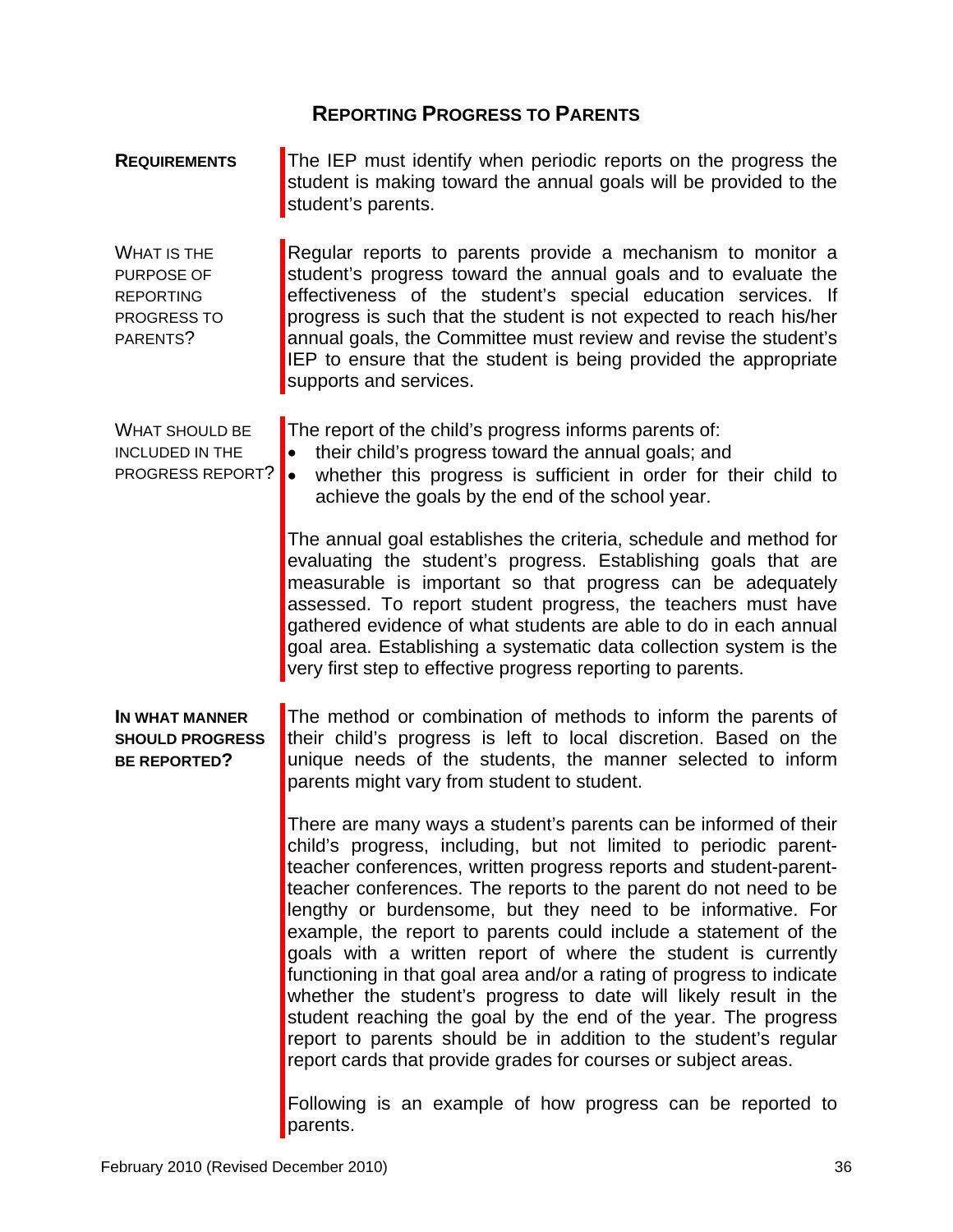**Annual Goal:** Kevin will use graphic organizers to write a three-paragraph essay using correct sequencing of sentences including topic sentence, supporting sentences and conclusion with 90% accuracy on 4 weekly trials.

Reporting Progress to Parents

| 1 <sup>st</sup> period ending                                                                                                                                                    | $2nd$ period ending                                                                                                                                                                     | 3 <sup>rd</sup> period ending                                                       | 4 <sup>th</sup> period ending                                                                                                                                            |
|----------------------------------------------------------------------------------------------------------------------------------------------------------------------------------|-----------------------------------------------------------------------------------------------------------------------------------------------------------------------------------------|-------------------------------------------------------------------------------------|--------------------------------------------------------------------------------------------------------------------------------------------------------------------------|
| <b>November</b>                                                                                                                                                                  | January                                                                                                                                                                                 | <b>March</b>                                                                        | June                                                                                                                                                                     |
| Kevin is writing<br>three-sentence<br>paragraphs with<br>correct<br>sequencing,<br>including a topic<br>sentence,<br>supporting<br>sentence and<br>conclusion.<br>Objective met. | Kevin needs<br>assistance to<br>develop the<br>outline, but once<br>developed, he<br>follows it to<br>accurately write<br>a five-sentence<br>paragraph using<br>a graphic<br>organizer. | Kevin is writing<br>two-paragraph<br>essays when<br>following a<br>written outline. | Kevin<br>independently<br>develops a<br>graphic<br>organizer<br>(outline) and<br>writes three-<br>sentence<br>paragraphs<br>using correct<br>sequencing of<br>sentences. |

| <b>HOW OFTEN MUST</b><br><b>PROGRESS BE</b><br><b>REPORTED?</b> | Progress should be reported at least as often as parents of<br>nondisabled students are informed of their child's progress. The<br>IEP could indicate frequency of reporting, for example, as:<br>monthly,<br>quarterly,<br>at the end of each term, or<br>at 3 month intervals.                                                                                                                                                                                                                                                                                                                                                                                                                                                                |
|-----------------------------------------------------------------|-------------------------------------------------------------------------------------------------------------------------------------------------------------------------------------------------------------------------------------------------------------------------------------------------------------------------------------------------------------------------------------------------------------------------------------------------------------------------------------------------------------------------------------------------------------------------------------------------------------------------------------------------------------------------------------------------------------------------------------------------|
| <b>Quality Indicators</b>                                       | The frequency and manner of reporting to parents is determined<br>$\bullet$<br>in consideration of a student's unique needs.<br>Progress is reported to parents in a manner that is understood by<br>them (e.g., jargon-free) and is objective, not subjective.<br>Specific data is included in measurable terms regarding the<br>extent to which the student is progressing towards meeting<br>annual goals.<br>The information included in reports to parents is sufficient to<br>identify a student's lack of progress early enough that the<br>Committee could, if necessary, reconvene to review and, if<br>appropriate, revise the student's IEP to ensure the student is<br>provided the appropriate supports to reach the annual goals. |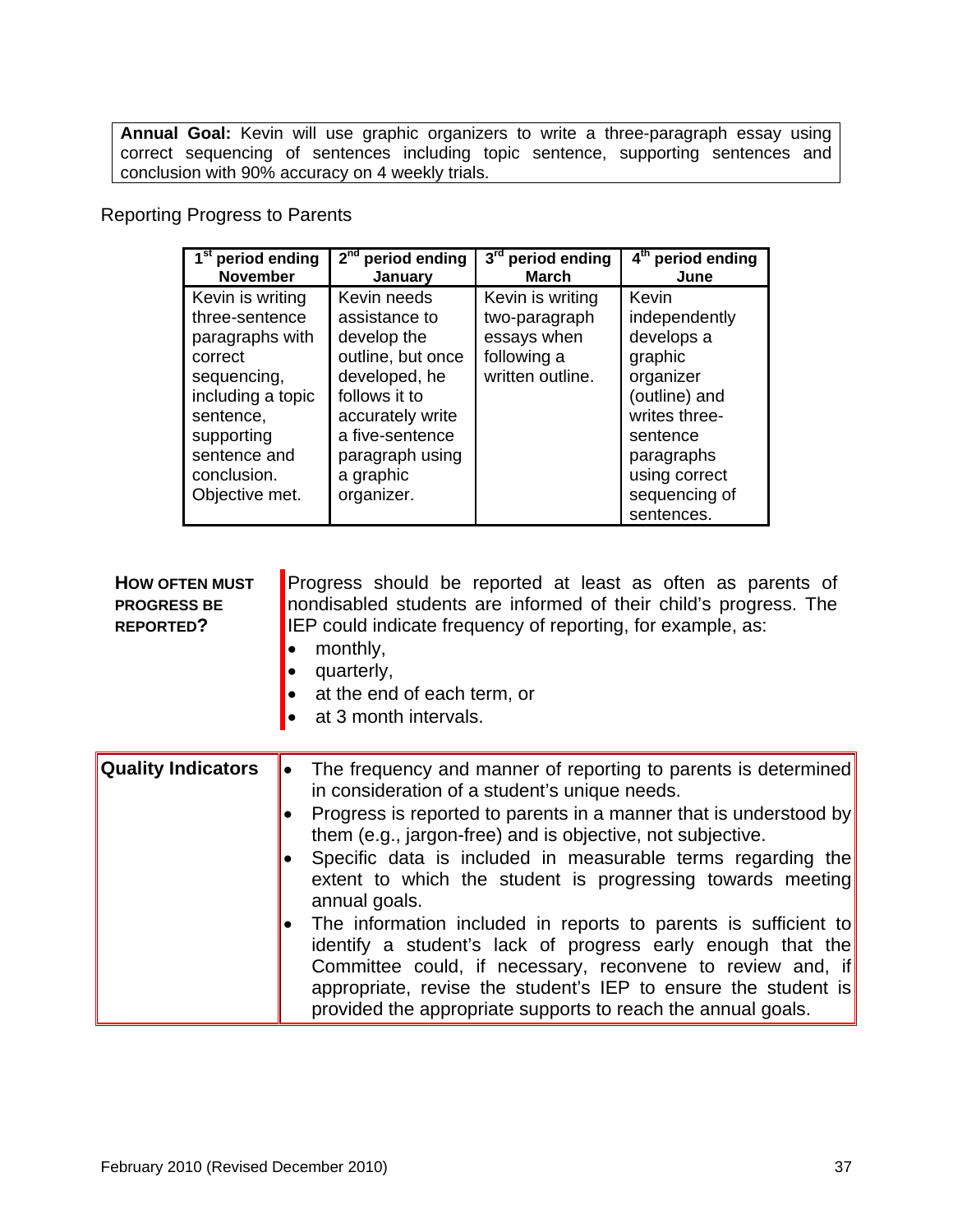# **RECOMMENDED SPECIAL EDUCATION PROGRAMS AND SERVICES**

| <b>REQUIREMENTS</b> | The IEP must indicate the recommended program and services,<br>including related services that will be provided for the student to:<br>advance appropriately toward his or her annual goals;<br>$\bullet$<br>be involved and progress in the general education curriculum<br>$\bullet$<br>(or for preschool students, in appropriate activities);<br>participate in extracurricular and other nonacademic activities;<br>and<br>be educated and participate in activities with other students<br>with disabilities and nondisabled students. |
|---------------------|----------------------------------------------------------------------------------------------------------------------------------------------------------------------------------------------------------------------------------------------------------------------------------------------------------------------------------------------------------------------------------------------------------------------------------------------------------------------------------------------------------------------------------------------|
|                     |                                                                                                                                                                                                                                                                                                                                                                                                                                                                                                                                              |
|                     | The regulations require that the IEP must indicate:                                                                                                                                                                                                                                                                                                                                                                                                                                                                                          |
|                     | the projected date for initiation of the recommended special<br>education program and services;                                                                                                                                                                                                                                                                                                                                                                                                                                              |
|                     | the recommended special education programs and services,                                                                                                                                                                                                                                                                                                                                                                                                                                                                                     |
|                     | (special education and related services) specified from the<br>options set forth in Regulations for the continuum of services<br>(section 200.6 for school-age students and section 200.16 for                                                                                                                                                                                                                                                                                                                                               |
|                     | preschool students);                                                                                                                                                                                                                                                                                                                                                                                                                                                                                                                         |
|                     | the anticipated frequency, duration and location for each of the<br>services,<br>including<br>recommended<br>programs and<br>the<br>supplementary aids and services and program modifications to<br>be provided to or on behalf of the student;                                                                                                                                                                                                                                                                                              |
|                     | whether the student is eligible for a 12-month special service<br>and/or program and the identity of the provider of services<br>during the months of July and August; for preschool students,<br>the reasons the student needs a 12-month program;                                                                                                                                                                                                                                                                                          |
|                     | the class size, if appropriate;                                                                                                                                                                                                                                                                                                                                                                                                                                                                                                              |
|                     | a statement of supports for school personnel on behalf of the<br>student;                                                                                                                                                                                                                                                                                                                                                                                                                                                                    |
|                     | the general education classes in which the student will receive                                                                                                                                                                                                                                                                                                                                                                                                                                                                              |
|                     | consultant teacher services;                                                                                                                                                                                                                                                                                                                                                                                                                                                                                                                 |
|                     | any assistive technology devices or services needed for the<br>student to benefit from education, including the use of such<br>devices in the student's home or in other settings;                                                                                                                                                                                                                                                                                                                                                           |
|                     | a statement of any individual testing accommodations to be                                                                                                                                                                                                                                                                                                                                                                                                                                                                                   |
|                     | used consistently by the student in the recommended                                                                                                                                                                                                                                                                                                                                                                                                                                                                                          |
|                     | educational program and in the administration of district-wide<br>assessments of student achievement and, in accordance with<br>policy, in State<br>Department<br>assessments<br>0f<br>student                                                                                                                                                                                                                                                                                                                                               |
|                     | achievement that are necessary to measure the academic                                                                                                                                                                                                                                                                                                                                                                                                                                                                                       |

• if the recommendation for a preschool student is for one or more related services selected from the list maintained by the municipality or itinerant services, the child care location arranged by the parent or other site at which each service will

achievement and functional performance of the student;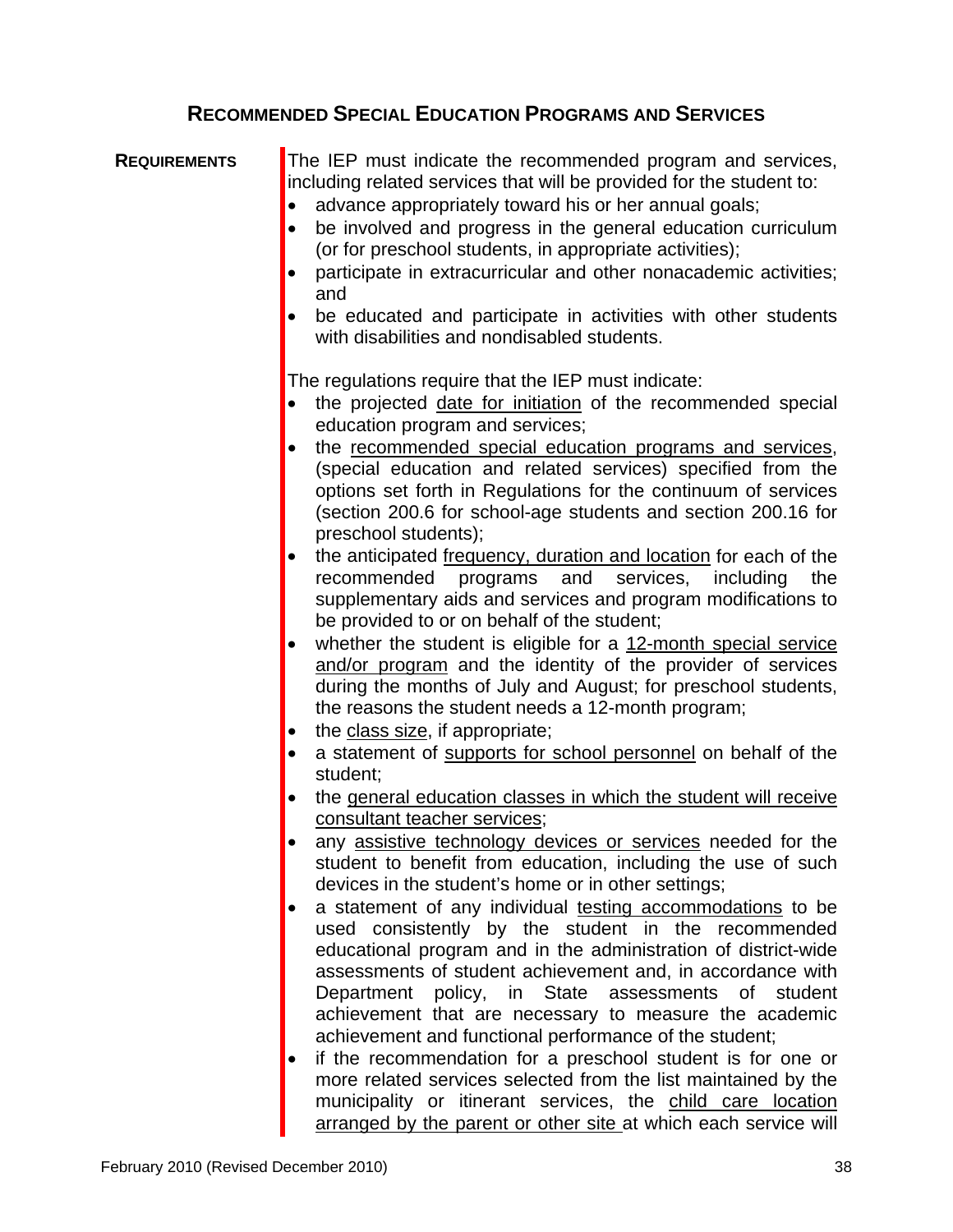be provided.

**CONSIDERATIONS TO**  The recommended special education programs and services in a **DEVELOP RECOMMENDED PROGRAMS AND SERVICES** student's IEP identify what the school will provide for the student so that the student is able to achieve the annual goals and to participate and progress in the general education curriculum (or for preschool students, age-appropriate activities) in the least restrictive environment. In determining the recommended programs and services for each student to achieve his or her annual goals, the Committee needs to consider the results of the student's evaluation, student's strengths, concerns of the parents for enhancing the education of their child, results of any general State or district-wide assessment programs and any special considerations unique to this student.

> In all cases, the determination of programs and services must be individually determined on the basis of each student's abilities and needs. The recommendations of the programs and services a student needs cannot be based solely on factors such as the category of the student's disability, the availability of special education programs or related services or personnel, the current availability of space, administrative convenience, or how the district/agency has configured its special education service delivery system.

**SPECIAL EDUCATION** The IEP must specify the special education program and/or **PROGRAM / SERVICES** services needed by the student. For school-age students, the continuum of special education programs and services includes: • consultant teacher services • integrated co-teaching services • resource room program • special class • travel training • adapted physical education For preschool students, the continuum of special education programs and services includes:

- special education itinerant teacher services
- special class integrated setting
- special class half-day or full-day

Related services for both school-age and preschool students include, but are not limited to, such services as:

- speech/language therapy
- audiology services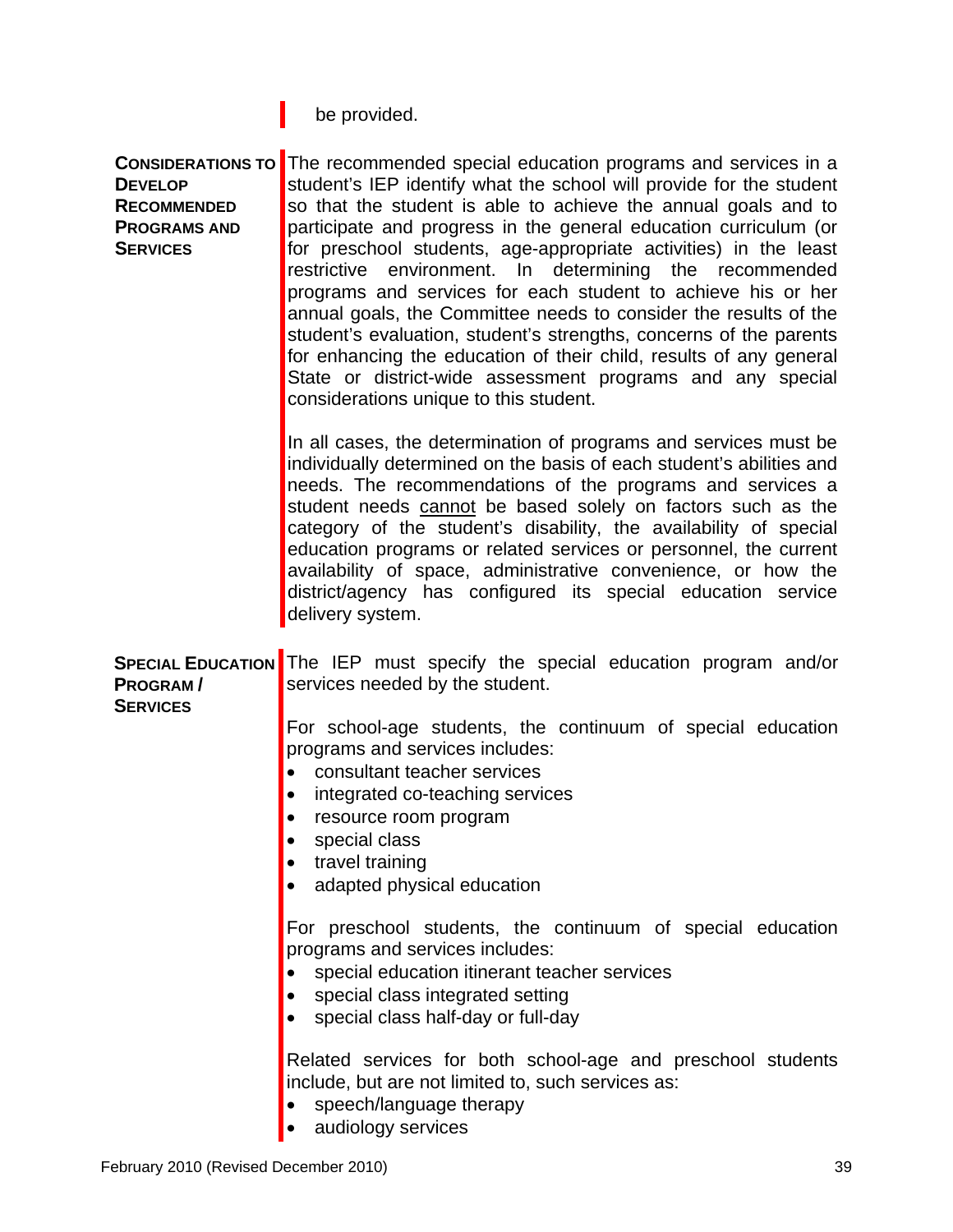- interpreting services
- psychological services
- counseling services
- physical therapy
- occupational therapy
- orientation and mobility services
- parent counseling and training
- school health services
- school social work
- assistive technology services

In recommending special education services for a preschool student, the CPSE must first consider the appropriateness of providing (1) related services only or (2) special education itinerant services only, or (3) related services in combination with special education itinerant services or (4) a half-day preschool program or (5) a full day program.

For guidance on the continuum of services for preschool students, see section 200.16 of the Regulations of the Commissioner of Education and/or the *Guide for Determining Eligibility and Special Education Programs and/or Services for Preschool Students with Disabilities* found at [http://www.p12.nysed.gov/specialed/](http://www.p12.nysed.gov/specialed/publications/preschool/guide/home.html) [publications/preschool/guide/home.html](http://www.p12.nysed.gov/specialed/publications/preschool/guide/home.html).

For guidance on the continuum of special education programs and services for school-age students, see section 200.6 of the Regulations of the Commissioner of Education or the April 2008 memorandum entitled *Continuum of Special Education Services for School-age Students with Disabilities* found at [http://www.p12.nysed.gov/specialed/publications/policy/schoolage](http://www.p12.nysed.gov/specialed/publications/policy/schoolagecontinuum.html) [continuum.html.](http://www.p12.nysed.gov/specialed/publications/policy/schoolagecontinuum.html)

**PROGRAM MODIFICATIONS, ACCOMMODATIONS, SUPPLEMENTARY AIDS AND SERVICES**

Supplementary aids and services and/or program modifications or supports means aids, services and other supports that are provided in general education classes or other education-related settings to enable students with disabilities to be educated with nondisabled students to the maximum extent appropriate in the least restrictive environment. The IEP must specify the projected date for initiation of services and the frequency, location and duration of such services. Following are examples of supplementary aids and services, accommodations and program modifications:

- A note taker
- Instructional materials in alternative formats (e.g., Braille, large print, books on tape)
- Extra time to go between classes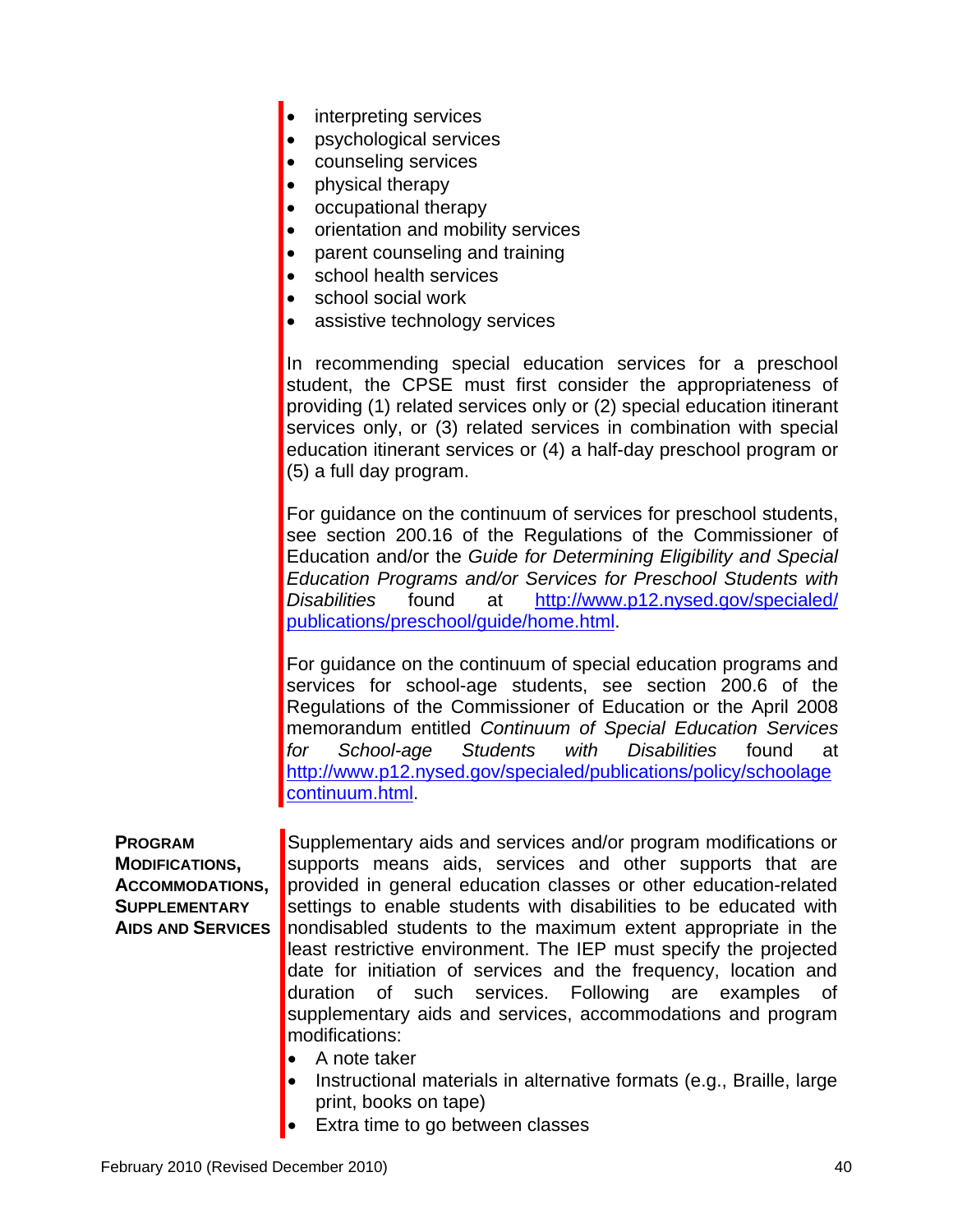- Special seating arrangements
- Highlighted work
- Books on tape
- Study guide outlines of key concepts
- Use of a study carrel for independent work
- Assignment of supplementary school personnel (i.e., teacher aide/teaching assistant)
- Behavior management/support plan
- Extra time to complete assignments

**ASSISTIVE TECHNOLOGY DEVICES AND SERVICES**

The IEP must describe any assistive technology devices and/or services needed for the student to benefit from education, including whether the use of a school-purchased assistive technology device is required to be used in the student's home or in other settings in order for the student to receive a free appropriate public education.

- Assistive technology device means any item, piece of equipment, or product system, whether acquired commercially off the shelf, modified or customized, that is used to increase, maintain or improve the functional capabilities of a student with a disability. Assistive technology devices can range from "low technology" items like pencil grips, markers or paper stabilizers to "high technology" items such as voice synthesizers, Braille readers or voice activated computers.
- Assistive technology service means any service that directly assists a student with a disability in the selection, acquisition or use of an assistive technology device.

When a student needs an assistive technology device or service, the Committee needs to consider what instruction the student might require to use the assistive technology device as well as any supports and services the student and/or the student's teachers may need related to the use of the device.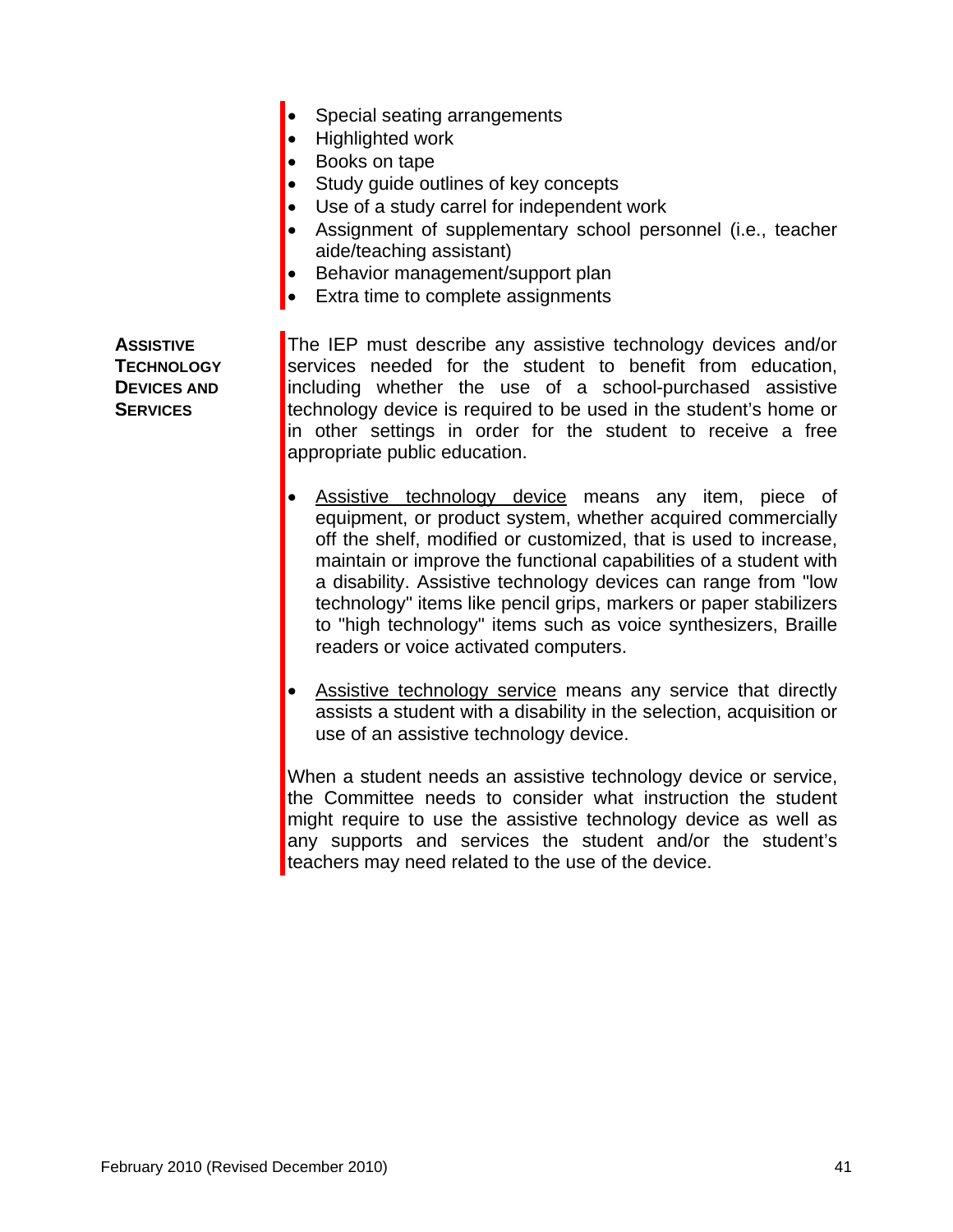| <b>SUPPORTS FOR</b><br><b>SCHOOL</b><br><b>PERSONNEL ON</b><br><b>BEHALF OF THE</b><br><b>STUDENT</b> | Supports for school personnel are those that would help them to<br>more effectively work with the student. This could include, for<br>example, special training for a student's teacher to meet a unique<br>and specific need of the student. The IEP must describe the<br>supports for school personnel that will be provided on behalf of the<br>student in order for the student to advance toward attaining the<br>annual goals, to be involved in and progress in the general<br>curriculum and to participate in extracurricular and other<br>nonacademic activities. These supports for school personnel are<br>those that are needed to meet the unique and specific needs of<br>the student.                                                                                                                           |
|-------------------------------------------------------------------------------------------------------|---------------------------------------------------------------------------------------------------------------------------------------------------------------------------------------------------------------------------------------------------------------------------------------------------------------------------------------------------------------------------------------------------------------------------------------------------------------------------------------------------------------------------------------------------------------------------------------------------------------------------------------------------------------------------------------------------------------------------------------------------------------------------------------------------------------------------------|
|                                                                                                       | Examples of supports that may be provided for school personnel<br>include:<br>information on a specific disability and implications for<br>instruction;<br>training in use of specific positive behavioral interventions;<br>training in the use of American Sign Language;<br>assistance with curriculum modifications;<br>behavioral consultation with school psychologist, social worker<br>or other behavioral consultant; and/or<br>transitional support services.                                                                                                                                                                                                                                                                                                                                                         |
| <b>12-MONTH SERVICE</b><br><b>AND/OR PROGRAM</b>                                                      | The Committee may determine that a student requires special<br>education services during the months of July and August in order<br>to prevent substantial regression. Substantial regression means a<br>student's inability to maintain developmental levels due to a loss<br>of skill or knowledge over the summer months of such severity as<br>to require an inordinate period of review at the beginning of the<br>school year (e.g., eight weeks or more) in order to reestablish and<br>maintain IEP goals and objectives mastered at the end of the<br>previous school year. A student's need for services during the<br>months of July and August must be made on an individual basis.<br>The IEP developed for services in July and August should focus<br>on the areas in which the student is expected to experience |
|                                                                                                       | regression. An IEP developed for July and August may differ from<br>the IEP developed for the school year program.<br>For school-age and preschool students eligible for 12-month<br>service and/or program, the IEP must indicate the frequency,<br>duration, location and initiation date of the recommended<br>program/service as well as the identity of the provider of services<br>during the months of July and August. Other than for 12 month<br>programs/service, there is no regulatory requirement that an IEP                                                                                                                                                                                                                                                                                                      |
| February 2010 (Revised December 2010)                                                                 | include the name of the provider of service. In addition, for<br>preschool students determined by the CPSE to require a<br>42                                                                                                                                                                                                                                                                                                                                                                                                                                                                                                                                                                                                                                                                                                   |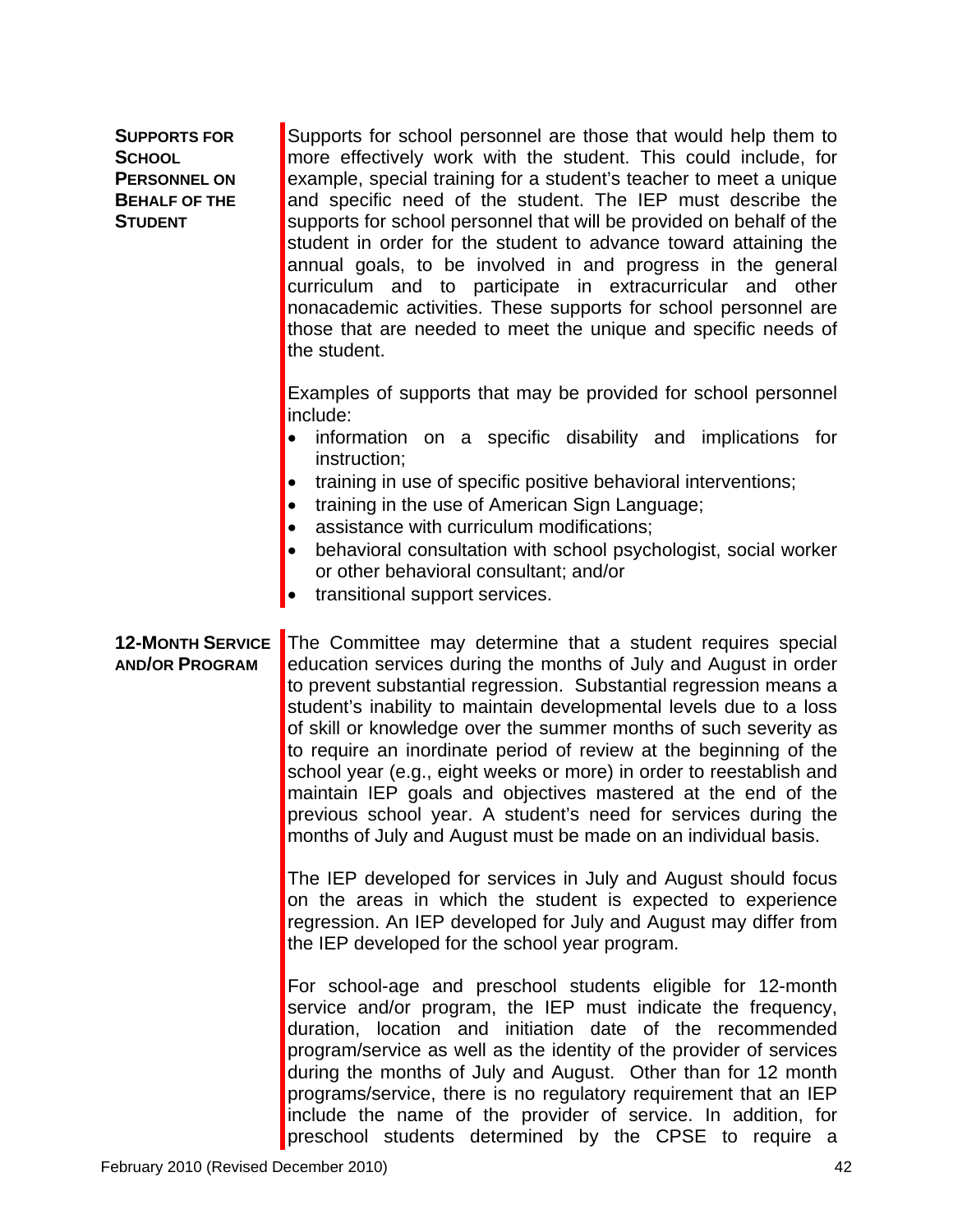structured learning environment of 12 months duration to prevent substantial regression, a statement of the reasons for such recommendation must be included in the IEP.

Placement decisions for July/August special education programs and services must also be developed consistent with least restrictive environment regulations. Schools are not, however, required to create new programs as a means of providing extended school year services to students with disabilities in integrated settings if it does not provide services at that time for its nondisabled students. However, the Committee could recommend that a student receive his/her extended school year services in a noneducational setting (e.g., a community recreational program that has been arranged for by the parent).

Extended school year programs or services may be provided in a setting that differs from the one the student attends during the school year, provided the Committee determines that the setting is appropriate for the student to benefit from the special education services and to meet his/her IEP goals.

For further information regarding the provision of special education programs/services during the months of July and August, see Extended School Year Programs and Services Questions and Answers found at [http://www.p12.nysed.gov/specialed/finance/2010QA.htm.](http://www.p12.nysed.gov/specialed/finance/2010QA.htm)

**FREQUENCY, DURATION AND LOCATION** The IEP must indicate the frequency (how often), duration (how long) and location (where) each recommended service will be provided. Frequency, duration and location must be stated with sufficient clarity to be understood by all persons involved in the development and implementation of the IEP. This quantifies the school's commitment of resources to address the student's needs.

> The frequency and/or duration of services must be specific enough so that the extent to which services will be provided is clear. Only in unique situations when the frequency or duration of a service may vary because of a student's unique needs may frequency or duration be indicated in the IEP as a range (e.g., 30– 40 minutes per day as determined by the student's evidence of fatigue). A range may not be indicated for reasons other than to address a student's unique needs (e.g., personnel availability or administrative convenience).

FREQUENCY **FREQUENCY** Frequency is the number of sessions a service will be provided during a particular time period (e.g., 3 times per week). This must be stated in the IEP in a manner that is appropriate to the type of service being provided. Frequency can be stated, for example, as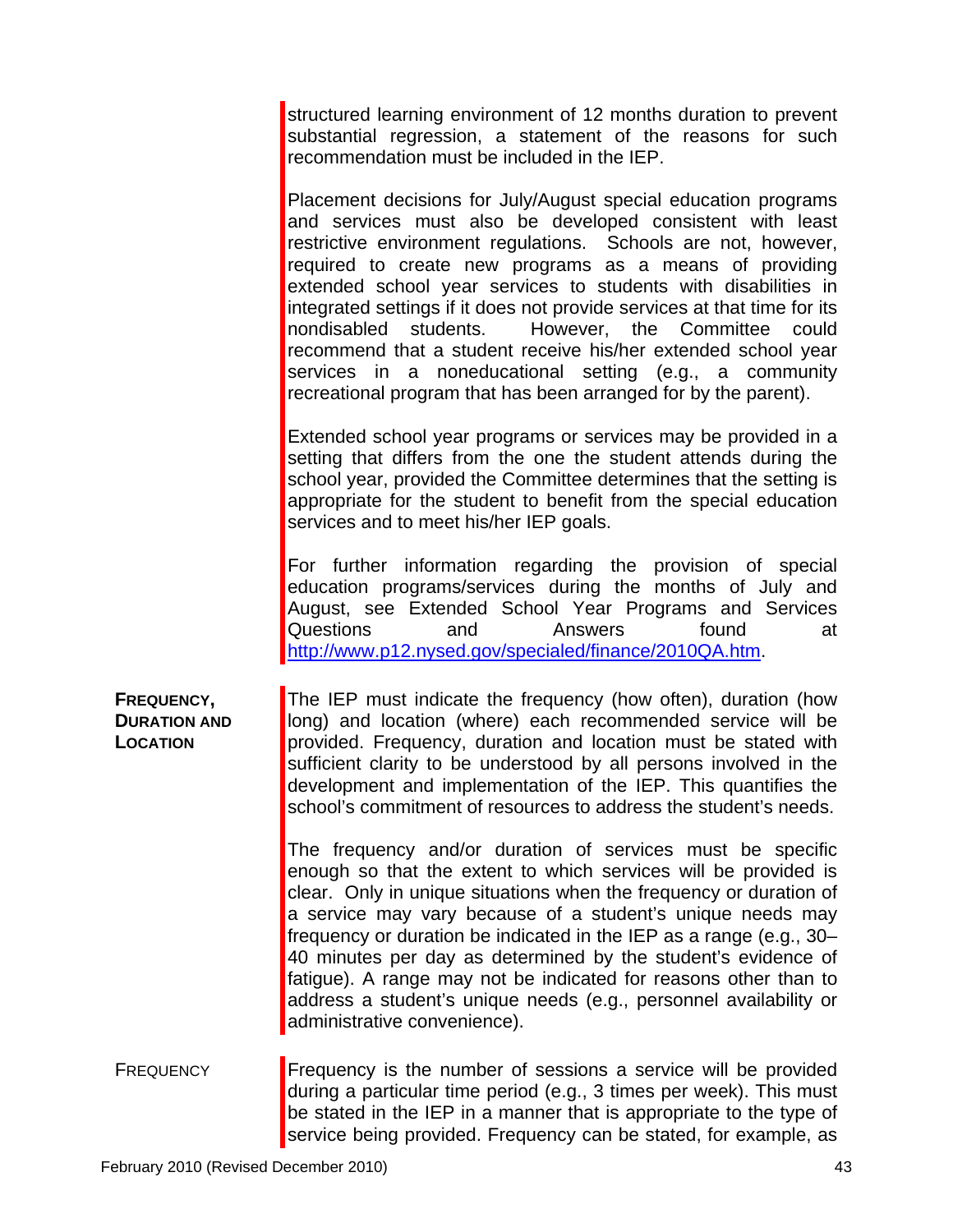the number of times per day, week or month that a service will be provided.

DURATION (REVISED DECEMBER 2010)

Duration is the amount of time within a time period that a service will be provided. Duration can be stated, for example, as the number of minutes per session or per week (e.g., 3 hours per week) or the duration of an activity (e.g., for all writing assignments).

To be considered a special education program or service, the Regulations require a minimum frequency and/or duration for certain special education programs and related services:

- Special Education Itinerant Teacher (SEIT) minimum two hours per week
- Consultant teacher minimum two hours each week (in any combination of direct and/or indirect services)\*
- Resource room programs minimum three hours per week\*

\* The Committee may recommend that a student with a disability who needs resource room services in addition to consultant teacher services receive a combination of such services consistent with the student's IEP for not less than three hours each week.

LOCATION **The "location" of services in the context of a student's IEP** generally refers to the type of environment that is the appropriate place where a particular service, program modification or accommodation would be provided. The decision as to the location where a service will be provided should be made in consideration of the least restrictive environment provisions and in consideration of the student's overall schedule and participation in general education classes. A Committee should first consider the general education class as the location for special education services including related services rather than a separate location in order to facilitate the student's maximum participation in general education programs and in the general education curriculum. A student's IEP must indicate the general education classes in which the student will receive consultant teacher services.

> The determination of location for the special education services may influence decisions about the nature and amount of these services and when they should be provided. For example, an appropriate location for the related service of occupational therapy may be the English class during which the student may have opportunities for writing activities.

> • The location where services will be provided needs to be stated specifically enough so the Committee's recommendations regarding location of services is clear (e.g.,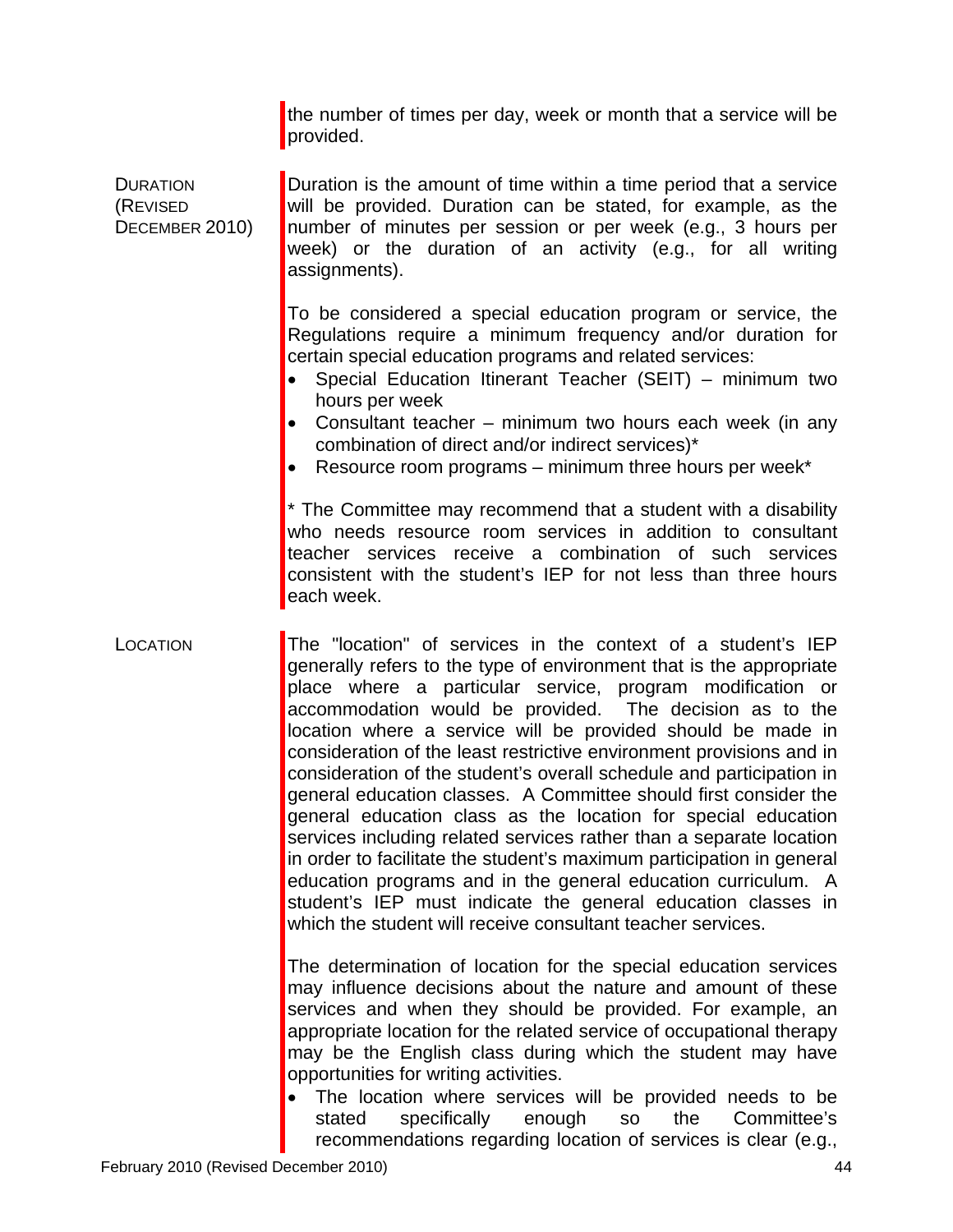English class; gymnasium; separate therapy room; cafeteria; playground; community; special class; general education summer school academic program).

- It is generally not sufficient to simply state "within general education classes or outside general education classes" for the location of services.
- The location of services should be more specific than simply stating the provider of services or where the student attends school (e.g., within the public school, at the BOCES Center, at the approved private school).

For preschool students, if the recommendation is for one or more related services or itinerant services, the IEP must indicate the child care location arranged by the parent or other site at which each service will be provided. The location must also indicate where, within that site, the services will be provided (e.g., speech and language therapy in the preschool class).

**PROJECTED DATE OF** The IEP must indicate the projected date of the initiation of each **INITIATION OF SERVICES** of the services, supports, program modifications and accommodations recommended in the IEP. The Committee has discretion in documenting the end dates of service.

The following is an example of how special education services may be documented in an IEP:

|                                          | <b>Applicable Service</b><br><b>Delivery</b><br><b>Recommendation</b> | <b>Frequency</b> | <b>Duration</b>           | Location                              | <b>Initiation Date</b> |
|------------------------------------------|-----------------------------------------------------------------------|------------------|---------------------------|---------------------------------------|------------------------|
| Consultant<br>Teacher<br><b>Services</b> | Direct CT services 3x/week                                            |                  | 60 minutes<br>per session | General<br>education<br>English class | 9/6/11                 |
| Speech<br>Language<br>Therapy            | Individual.<br>Bilingual -<br>Spanish                                 | 2x week          | 30 minutes<br>per session | <b>Therapy</b><br><b>room</b>         | 9/6/11                 |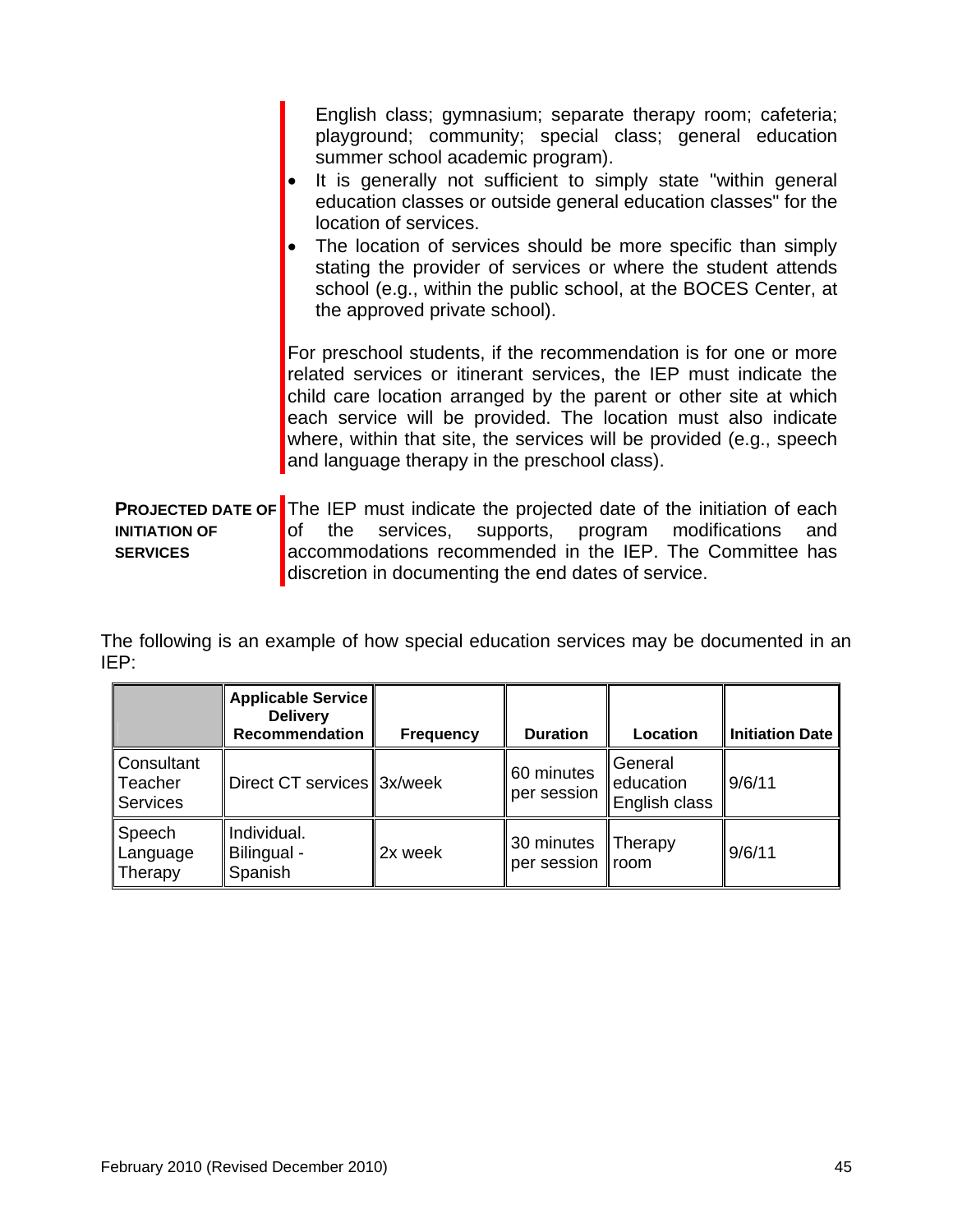| <b>Quality Indicators</b> | The recommended special education programs and services, as<br>documented in the student's IEP:                                                                                                                                                                                                                                                                                                                                                                                                                                                                                                                                                                                                                                                                                                                                                                                                                                                |
|---------------------------|------------------------------------------------------------------------------------------------------------------------------------------------------------------------------------------------------------------------------------------------------------------------------------------------------------------------------------------------------------------------------------------------------------------------------------------------------------------------------------------------------------------------------------------------------------------------------------------------------------------------------------------------------------------------------------------------------------------------------------------------------------------------------------------------------------------------------------------------------------------------------------------------------------------------------------------------|
|                           | reflect educational needs identified in present levels of<br>performance (i.e., identifies the supports and services to be<br>provided to the student to address each of the student's identified<br>needs).<br>reflect input from parents and, when appropriate, students.<br>specify resources needed to accomplish goals and to ensure<br>access to the general education curriculum (or, for preschool<br>students, to participate in appropriate activities).<br>provide support while continuing to build independence.<br>are only as "special" as are needed by the student.<br>promote the student's participation in the least restrictive<br>environment.<br>are age appropriate.<br>address transition needs and services for students age 15 and<br>older.<br>facilitate active participation by the student in extracurricular and<br>other nonacademic activities with other students, including those<br>without disabilities. |
|                           | are written in language the parents and educators can<br>understand.                                                                                                                                                                                                                                                                                                                                                                                                                                                                                                                                                                                                                                                                                                                                                                                                                                                                           |
|                           | are clearly stated as to identify the district's commitment of<br>resources to assist the student in reaching his or her goals.                                                                                                                                                                                                                                                                                                                                                                                                                                                                                                                                                                                                                                                                                                                                                                                                                |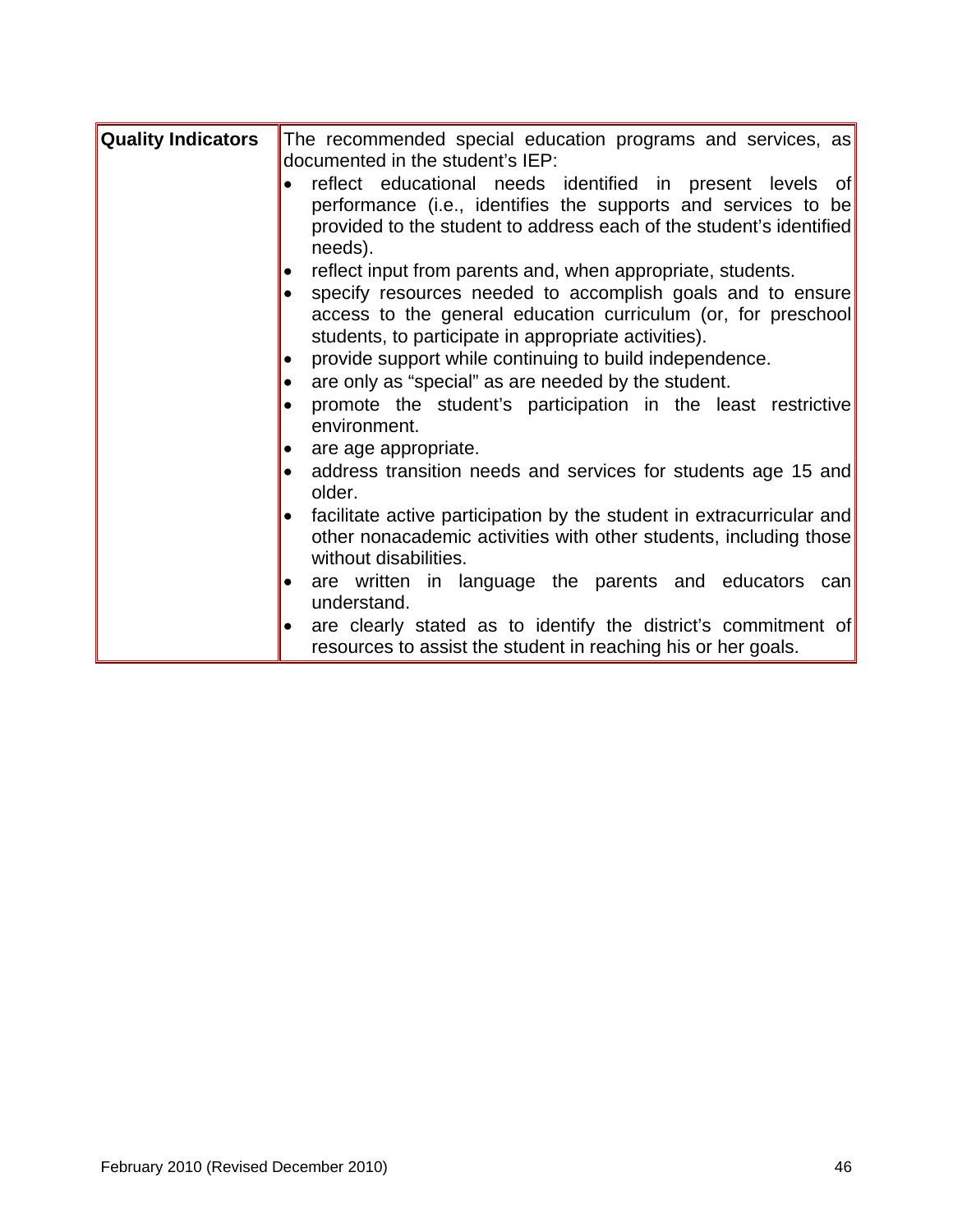### **TESTING ACCOMMODATIONS**

**REQUIREMENTS** The IEP must indicate the needed individual testing accommodations, if any, to be used consistently by the student in:

- his or her recommended education program;
- the administration of district-wide assessments of student achievement; and
- consistent with Department policy, in State assessments of student achievement that are necessary to measure the academic achievement and functional performance of the student.

**WHAT INFORMATION ON TESTING ACCOMMODATIONS SHOULD BE DOCUMENTED IN A STUDENT'S IEP?** 

For guidance on Testing Accommodations, see the guidance document *Test Access & Accommodations for Students with Disabilities – Policy and Tools to Guide Decision-Making* and Implementation found at [http://www.p12.nysed.gov/specialed/](http://www.p12.nysed.gov/specialed/%0Bpublications/policy/testaccess/policyguide.htm) [publications/policy/testaccess/policyguide.htm](http://www.p12.nysed.gov/specialed/%0Bpublications/policy/testaccess/policyguide.htm) 

Testing accommodations must be clearly stated to ensure a consistent understanding by the Committee, school principal, teacher(s), paraprofessionals, student and the student's parents. Specific testing accommodations (e.g., use of word processor) should be indicated, not generic test accommodation categories (e.g., answers recorded in any manner).

It is appropriate to indicate the conditions or types of tests that will require testing accommodations. Such conditions may include the length of the test, the purpose of the test, presentation of test items and the method of response required by the student. As examples: a student with a motor impairment may need a scribe for tests requiring extensive writing such as essay writing, but not for multiple-choice tests; a student may need breaks at certain intervals for tests longer than an hour in length but not for 40 minute classroom tests.

A particular test accommodation may also be needed due to and in conjunction with the provision of another accommodation. For example, separate setting may be needed when the student has the use of a scribe. In such instances, both accommodations must be indicated in the IEP and qualifying conditions would be indicated as appropriate.

If it is determined that the student needs a particular testing accommodation for all tests, then qualifying conditions are not indicated or would indicate "all tests."

When documenting the following accommodations, the following specifications should be included: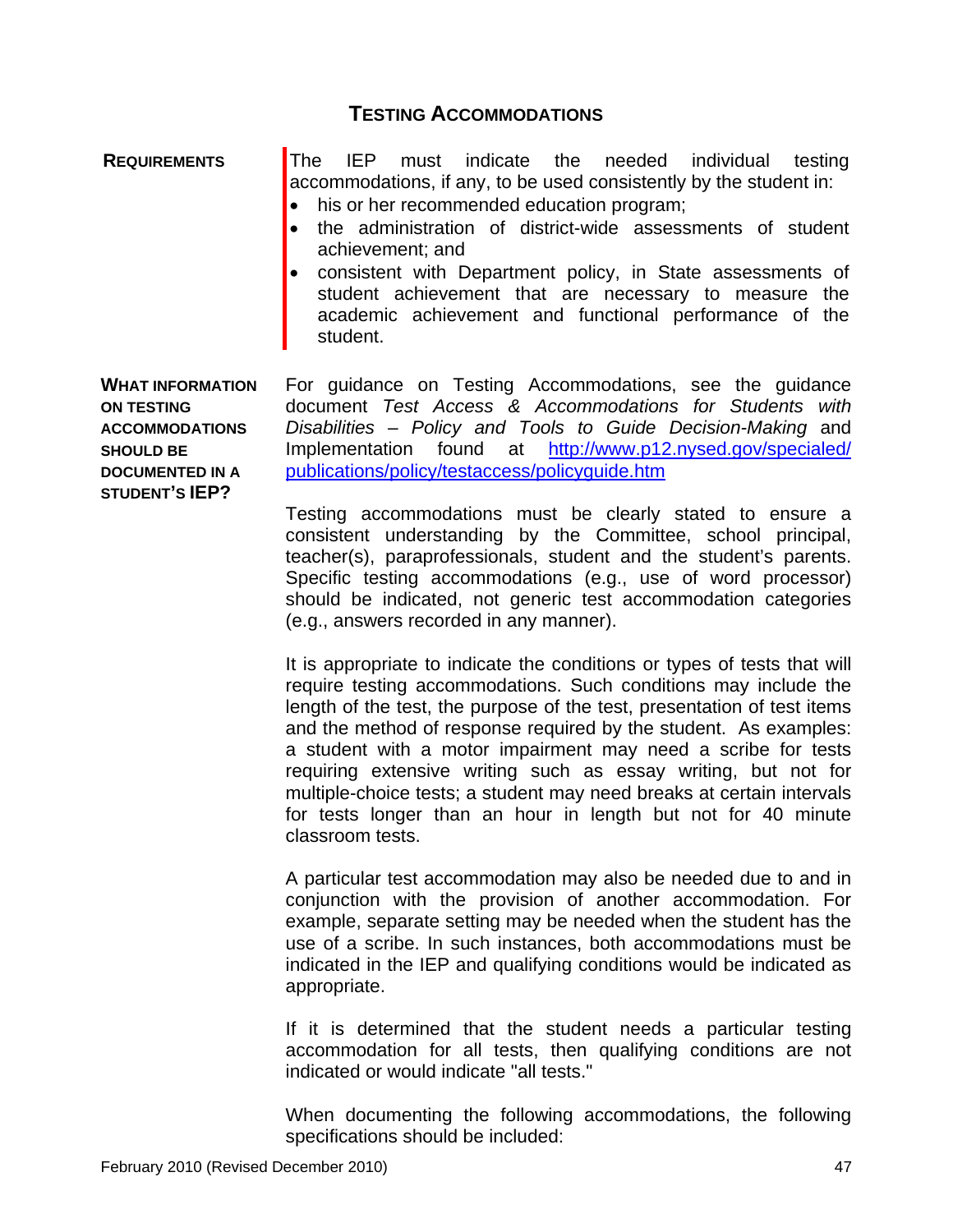- extended time specify the amount of extended time (e.g., time and a half, double time).
- breaks specify the duration of break and at what intervals (e.g., ten-minute break every 40 minutes).
- directions read or signed or listening passages read or signed more than the standard number of times - specify the number of times (e.g., directions read two more times than the standard number of times provided for all students as per Department directions).
- separate setting specify individual or small group.
- adaptive furniture special lighting or acoustics, specify type (e.g., study carrel).

Qualifying terms such as "as appropriate" or "when necessary" should not be used on the IEP.

Testing accommodations should not be indicated in a test-specific manner (e.g., "calculator with fraction capability," not "calculator with fraction capability on Regents examination in mathematics").

This section of the IEP would be completed for preschool children only if there is an assessment program for nondisabled preschool children.

Example:

| Testing<br>Accommodation | Conditions                                                   | Specifications        |
|--------------------------|--------------------------------------------------------------|-----------------------|
| Use of scribe            | For tests requiring essay writing                            |                       |
| Separate setting         | When using a scribe                                          | Individual            |
| Directions read          | All tests                                                    | 2 additional<br>times |
| <b>Breaks</b>            | For tests longer than 30 minutes $5$ min. break<br>in length | every 30 min.         |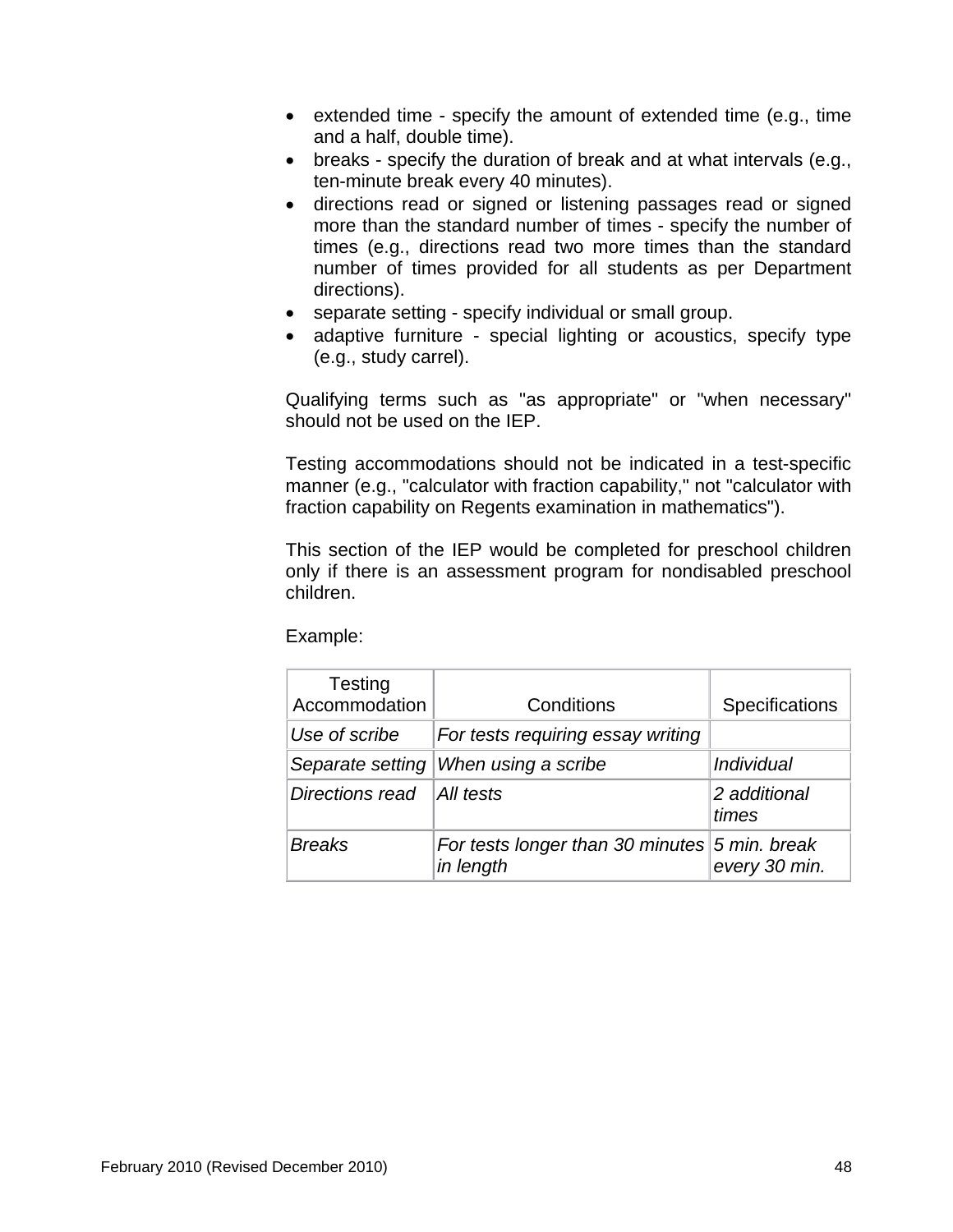# **COORDINATED SET OF TRANSITION ACTIVITIES (SCHOOL TO POST-SCHOOL)**

- **REQUIREMENTS** Beginning with the first IEP to be in effect when the student is age 15 (and at a younger age, if determined appropriate), and updated annually, the IEP must include a statement of needed transition services and a statement of the responsibilities of the school district and, when applicable, participating agencies for the provision of services and activities that promote movement from school to post-school opportunities, or both, before the student leaves the school setting.
- **TRANSITION SERVICES** Transition services means a coordinated set of activities for a student with a disability, designed within a results-oriented process, that is focused on improving the academic and functional achievement of the student with a disability to facilitate the student's movement from school to post-school activities, including, but not limited to:
	- postsecondary education,
	- vocational training,
	- integrated employment (including supported employment),
	- continuing and adult education,
	- adult services, and
	- independent living or community participation.

The coordinated set of activities must be based on the individual student's needs, taking into account the student's strengths, preferences and interests, and includes:

- instruction;
- related services;
- community experiences;
- the development of employment and other post-school adult living objectives; and
- when appropriate, acquisition of daily living skills and provision of a functional vocational evaluation.

Transition planning focuses attention on how the student's educational program can be planned to help the student make a successful transition to his or her goals for life after high school, including:

- providing instruction and courses of study that are meaningful to the student's future and will motivate the student to complete his or her education;
- teaching students the skills and knowledge needed in adult life (including career development and occupational skills); and
- providing contacts (linkages) with adult agencies to provide a smooth transition.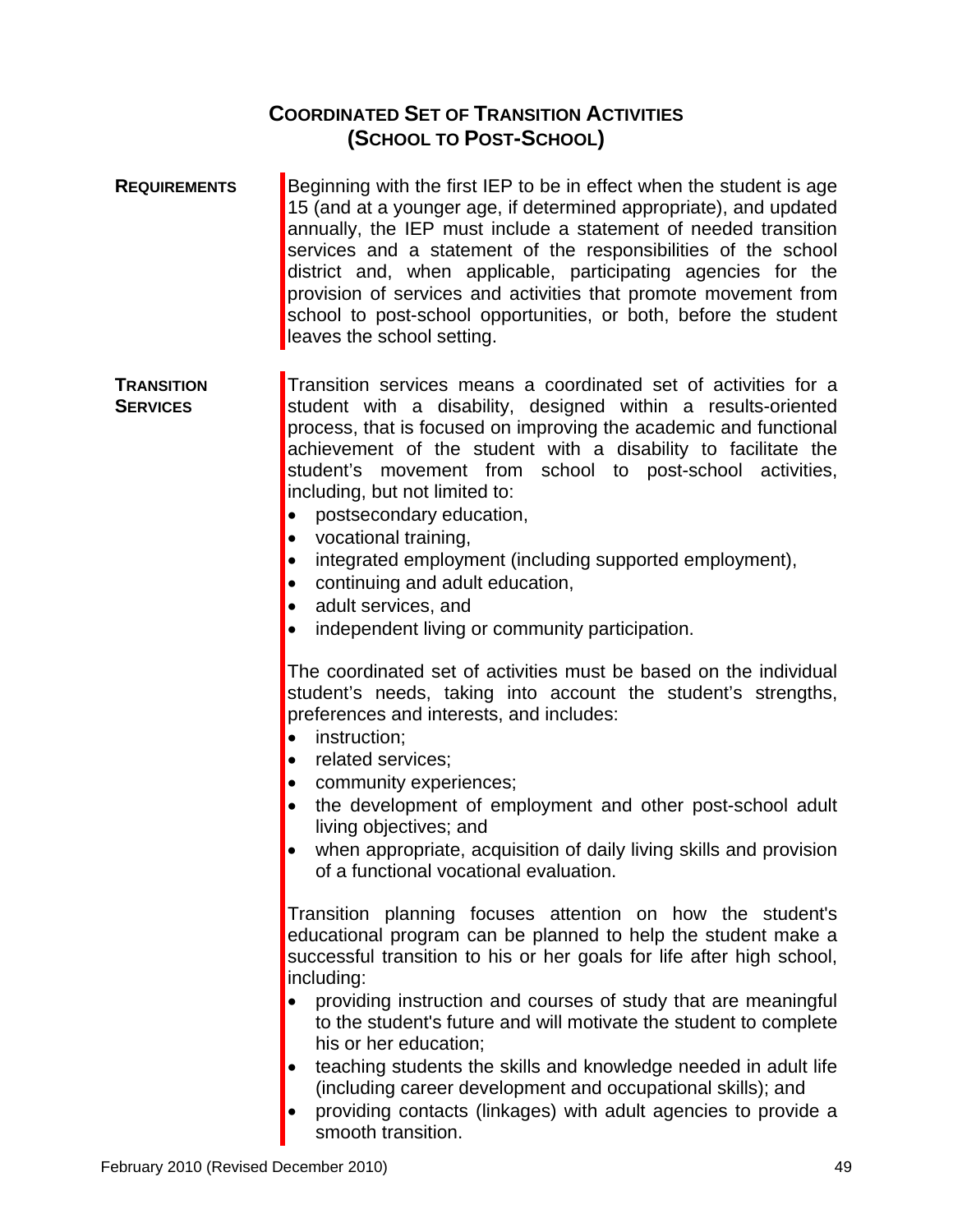Transition services should address identified transition needs of the student and prepare the student to achieve annual goals relating to transition to reach his or her projected postsecondary goals.

**INFORMATION NEEDED TO DETERMINE TRANSITION SERVICES** To determine the transition services the student needs, the Committee should consider the student's most recent evaluation information including vocational assessments, teacher recommendations, annual reviews, student strengths, preferences, interests and goals and parent concerns.

**STATEMENT OF NEEDED TRANSITION SERVICES** The statements of needed transition services, developed in consideration of the student's needs, preferences and interests, should specify the particular activity or service and the participating agency (i.e., the school district or another agency) providing the service. The beginning date for the service should be provided if the date of initiation is different than the date of initiation for the IEP.

INSTRUCTION **The IEP** must identify any instruction that the student might need to prepare the student for post-school living. Instruction is a component of a transition program that the student needs to receive in specific areas to complete needed courses, succeed in the general curriculum and gain needed skills.

> Instruction could include the courses of study the student needs to take to reach his/her postsecondary goals (e.g., Regents classes in English, Biology and a Second Language; 2 semesters of career and technical education classes in [Culinary Arts &](http://www.bocescareertech.org/Programs/hospcultech.htm)  [Hospitality Technology](http://www.bocescareertech.org/Programs/hospcultech.htm)). Instruction could be indicated as skill areas (e.g., instruction in problem solving skills, how to use public transportation, how to use a particular assistive technology device, how to balance a checkbook, to develop self-advocacy skills).

- RELATED SERVICES The IEP must identify any related services (e.g., rehabilitation counseling services; school social work; orientation and mobility services) the student may need as a transition service to support the student in attaining the projected post-school outcomes. (Related services recommended as a transition activity must also be documented under the IEP section "Special Education Program/Services").
- **COMMUNITY EXPERIENCES** The IEP must indicate if a student needs to participate in community-based experiences or learn to access community resources (e.g., after school jobs, use of public library, community recreational activities) to achieve his or her projected post-school outcomes.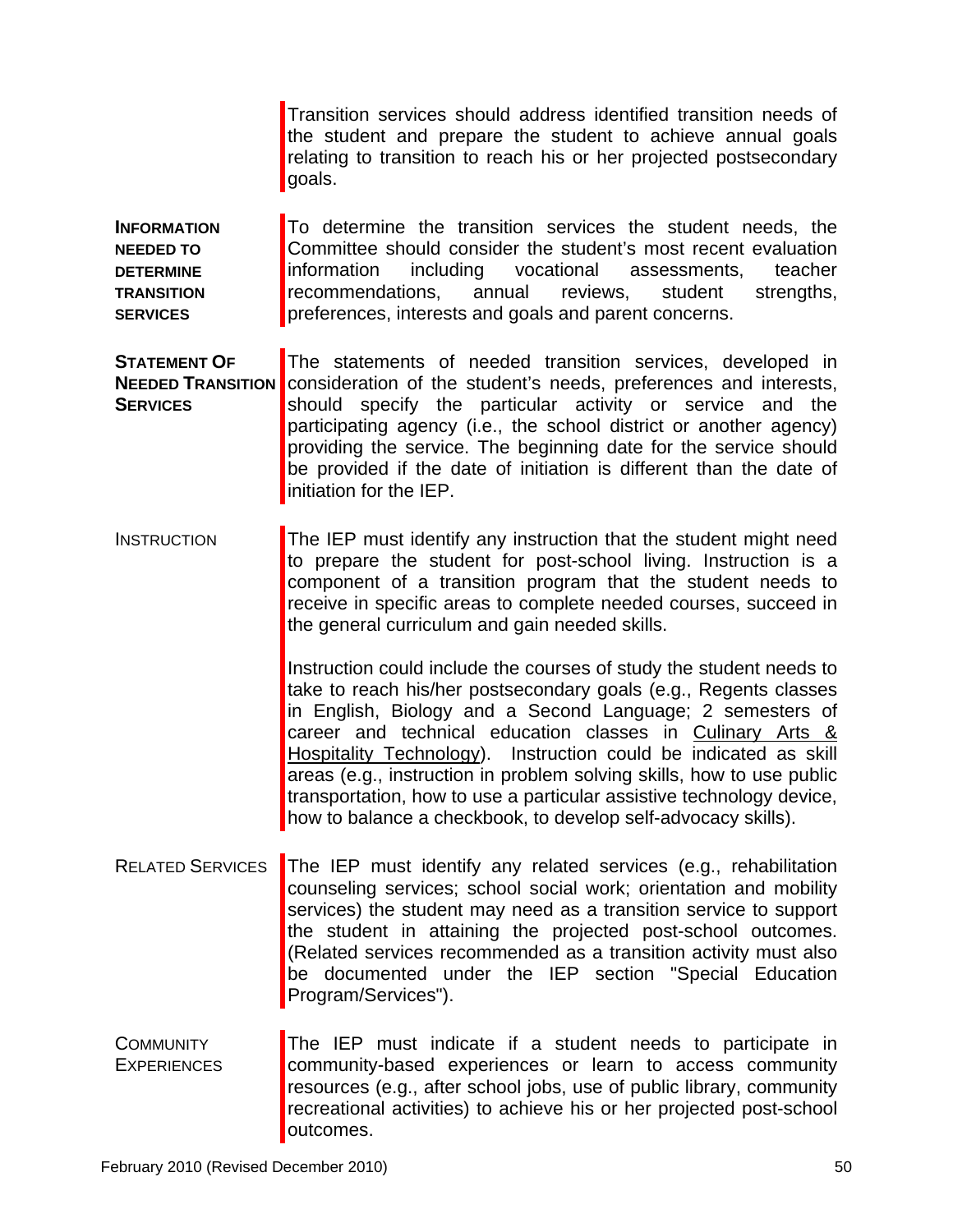EMPLOYMENT, OTHER POST-SCHOOL ADULT LIVING OBJECTIVES The IEP must identify what services or activities the student needs to prepare him or her for employment and to assist the student in meeting other post-school adult living objectives (e.g., participation in a work experience program; assistance with completing college or employment applications; practice in interviewing skills; travel training).

- ACTIVITIES OF DAILY LIVING If appropriate to the needs of the student, the IEP must indicate the services or activities that will assist the student in activities of daily living skills (e.g., dressing, hygiene, self-care skills, selfmedication).
- **FUNCTIONAL** VOCATIONAL **ASSESSMENT** The IEP must indicate if the student will need a functional vocational assessment as a transition service or activity. A functional vocational assessment is an assessment to determine a student's strengths, abilities and needs in an actual or simulated work setting or in real work sample experiences.

**WHAT IS THE DEFINITION OF A PARTICIPATING AGENCY?**  Participating agency means a State or local agency, other than the public agency responsible for a student's education, which is financially and legally responsible for providing transition services to the student.

> To the extent appropriate and with parental consent (or the consent of a student who is 18 years of age or older), the school district must invite a representative of any participating agency that is likely to be responsible for providing or paying for transition services to a CSE meeting where the purpose of the meeting is to consider the postsecondary goals for the student and the transition services needed to assist the student in reaching those goals. If an invited agency does not send a representative to the meeting, the district must take other steps to involve the other agency in the planning of any transition services for the student.

> When an agency agrees to provide a service, the IEP must include the service and the implementation date of the service if it is different than the implementation date of the IEP.

WHAT IF THE PARTICIPATING AGENCY FAILS TO PROVIDE SERVICES AS PLANNED?

If a participating agency fails to provide agreed-upon transition services contained in the student's IEP, the district responsible for the student's education must, as soon as possible, initiate a meeting to identify alternative strategies to meet the transition objectives, and if necessary, revise the student's IEP.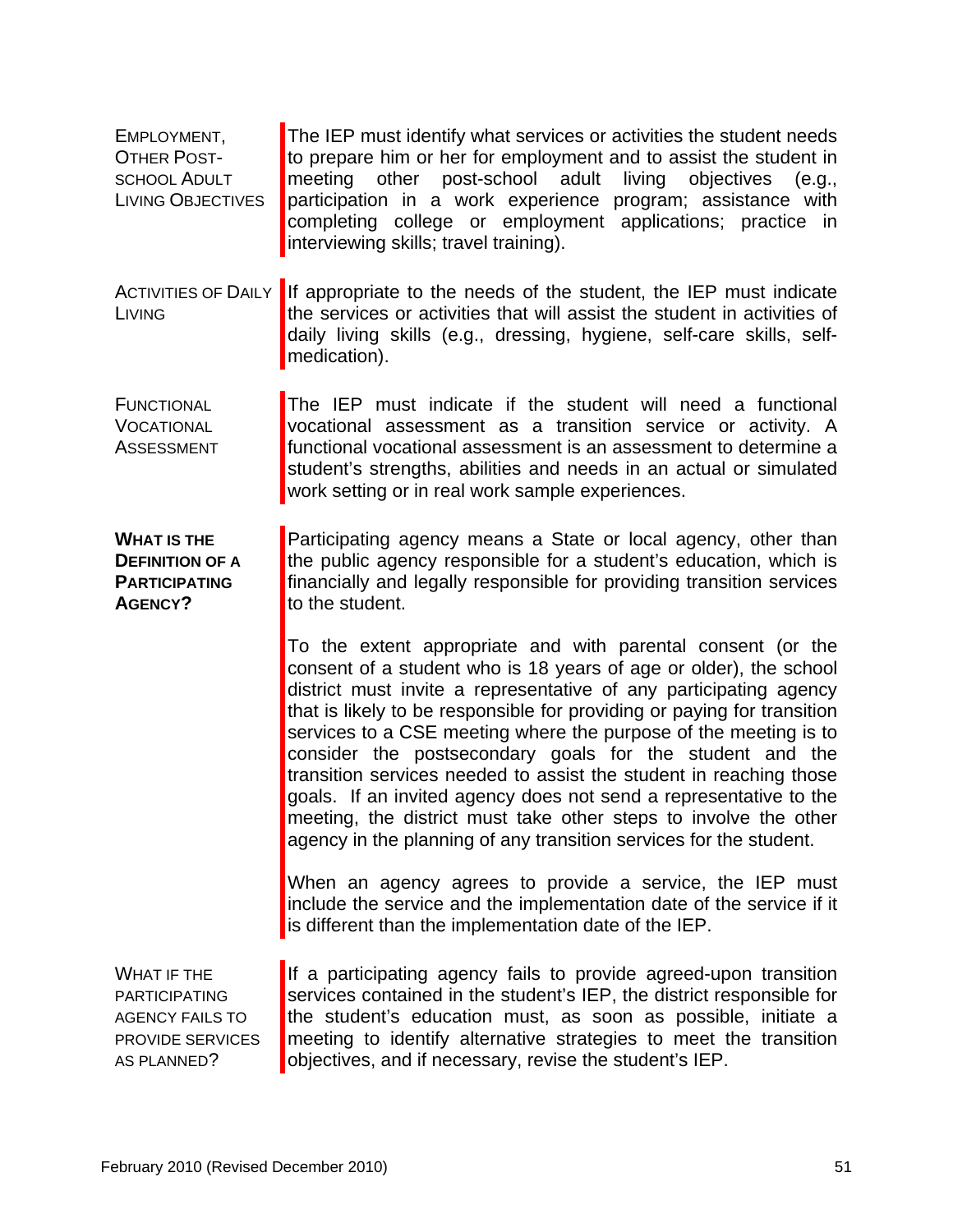| Quality Indicators | The recommended coordinated set of transition activities:<br>are based on individual student's needs and post-secondary<br>goals.<br>are reasonably calculated to assist the student to reach his<br>career and other post school goals in the areas of employment,<br>education and community living.<br>are focused on improving the academic and functional<br>achievement of the student with a disability to facilitate transition<br>to postsecondary life.<br>• are based on assessment information, including vocational<br>assessment.<br>focus on the student's strengths, interests and abilities.<br>reflect involvement and connections with general and career and |
|--------------------|----------------------------------------------------------------------------------------------------------------------------------------------------------------------------------------------------------------------------------------------------------------------------------------------------------------------------------------------------------------------------------------------------------------------------------------------------------------------------------------------------------------------------------------------------------------------------------------------------------------------------------------------------------------------------------|
|                    | technical education programs as well as post-school supports<br>and programs.<br>are developed with students and parents as active participants.<br>clearly identify the responsibilities of the school district and other<br>agencies.                                                                                                                                                                                                                                                                                                                                                                                                                                          |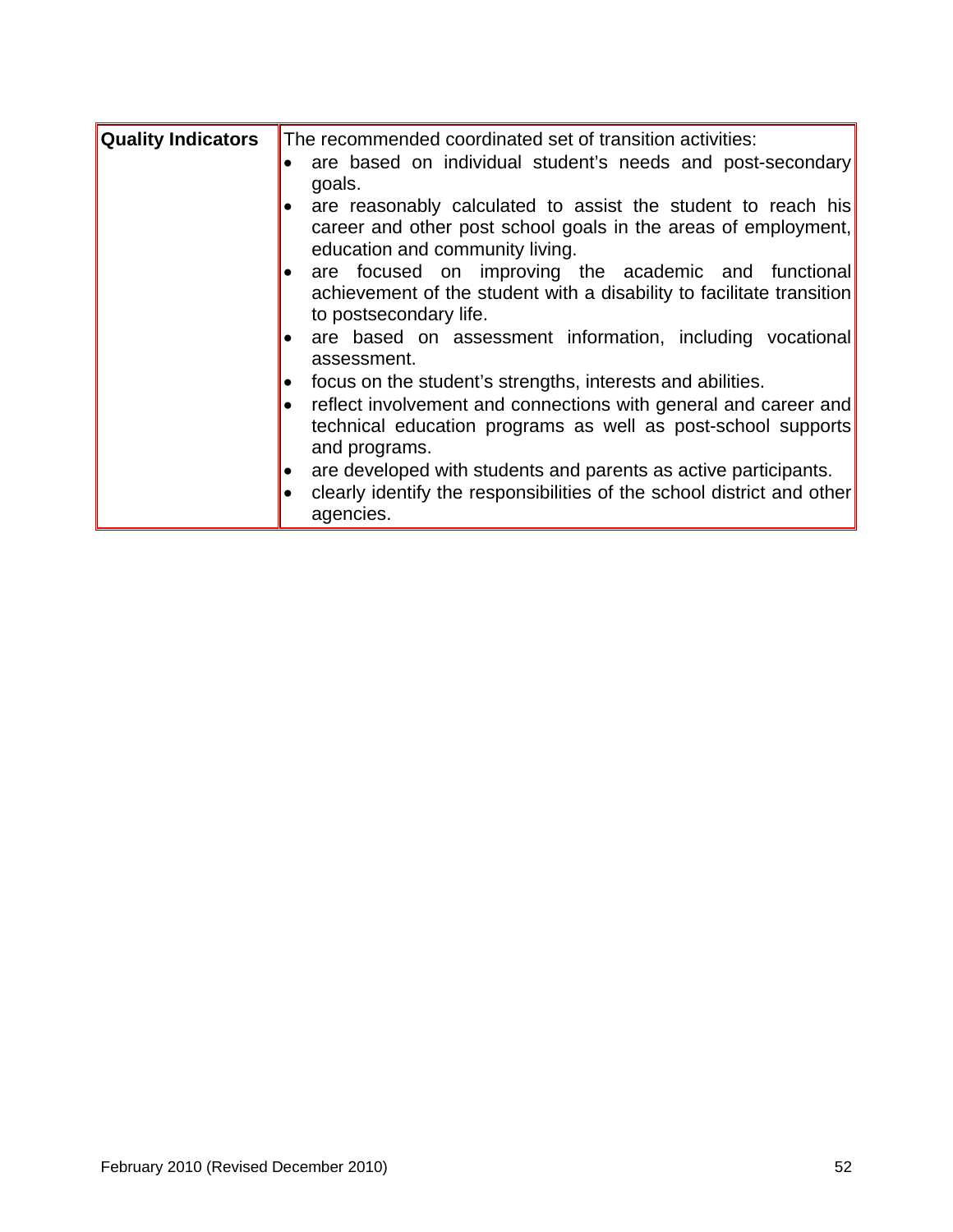#### **PARTICIPATION IN STATE AND DISTRICT-WIDE ASSESSMENTS**

**ASSESSMENT** All students with disabilities must be included in State or districtwide assessment programs. If the Committee determines that the student will participate in an alternate assessment on a particular State or district-wide assessment of student achievement, the IEP must provide a statement of why the student cannot participate in the regular assessment, and why the particular alternate assessment selected is appropriate for the student.

> For example, a student with severe disabilities may meet the criteria for participation in NYSAA. The IEP for this student would indicate that the student will be assessed using NYSAA because the student has a severe cognitive disability, significant deficits in communication/language and adaptive behavior; requires a highly specialized educational program that facilitates the acquisition, application, and transfer of skills across natural environments (home, school, community, and/or workplace); and requires educational support systems including assistive technology, personal care services, health/medical services, and behavioral intervention.

> This section of the IEP would be completed for preschool students only if there is an assessment program for nondisabled preschool students.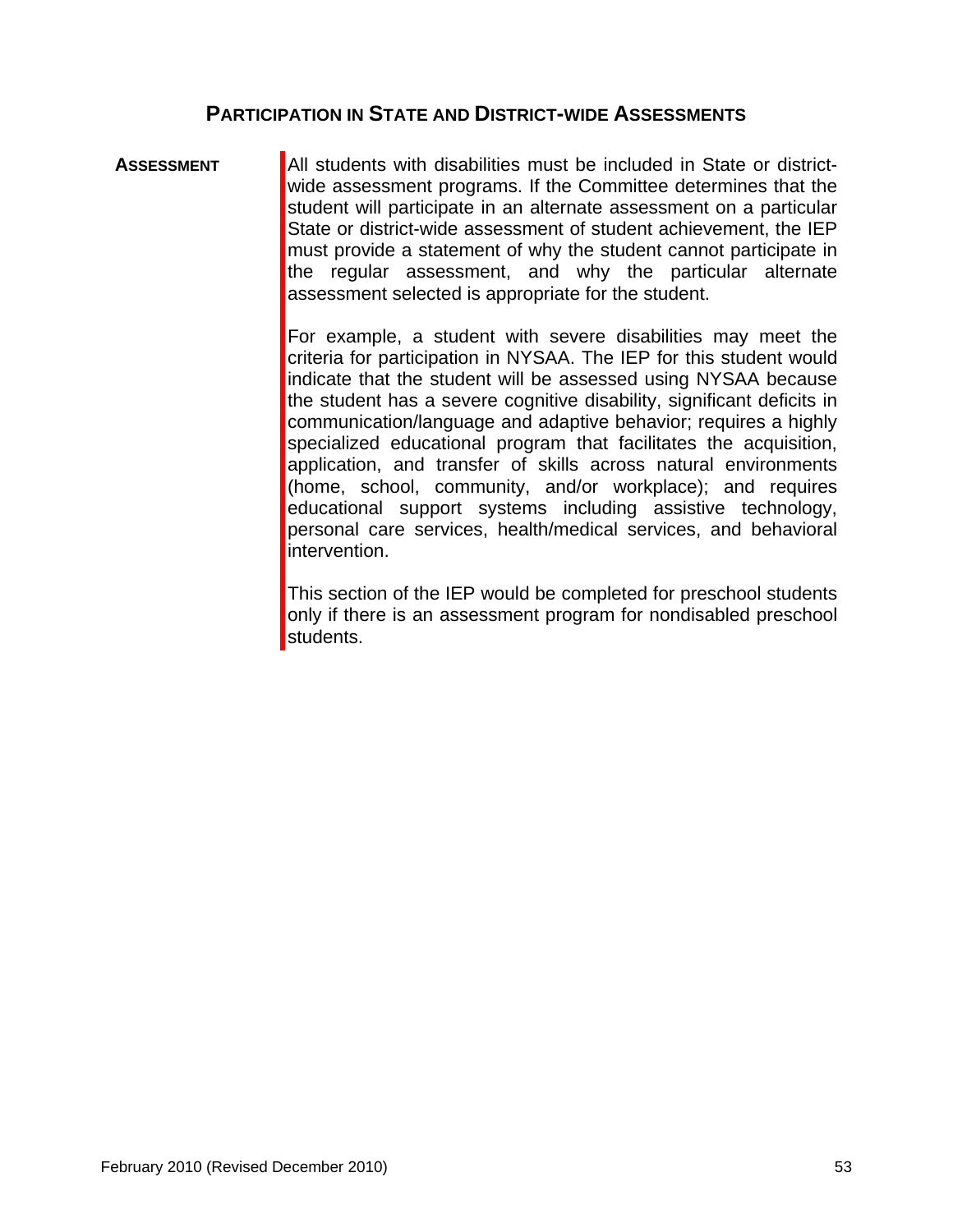# **PARTICIPATION WITH STUDENTS WITHOUT DISABILITIES**

| <b>PRESCHOOL</b><br><b>STUDENT</b>                                            | For preschool students, the IEP must provide an explanation of<br>the extent, if any, to which the student will not participate in<br>appropriate activities with age-appropriate nondisabled peers and<br>must indicate if the special education services will be provided in a<br>setting with no regular contact with age-appropriate peers without<br>disabilities.                                                                                                                                                                                                                                                                                                                                                                                                                                                                                                                                                                                         |
|-------------------------------------------------------------------------------|-----------------------------------------------------------------------------------------------------------------------------------------------------------------------------------------------------------------------------------------------------------------------------------------------------------------------------------------------------------------------------------------------------------------------------------------------------------------------------------------------------------------------------------------------------------------------------------------------------------------------------------------------------------------------------------------------------------------------------------------------------------------------------------------------------------------------------------------------------------------------------------------------------------------------------------------------------------------|
| <b>SCHOOL-AGE</b><br><b>STUDENT</b>                                           | Removal from the general educational environment occurs only<br>when the nature or severity of the disability is such that even with<br>the use of supplementary aids and services, education cannot be<br>satisfactorily achieved.                                                                                                                                                                                                                                                                                                                                                                                                                                                                                                                                                                                                                                                                                                                             |
| <b>PARTICIPATION IN</b><br><b>GENERAL</b><br><b>EDUCATION CLASSES</b>         | The IEP must provide an explanation of the extent, if any, to which<br>a student will not participate in regular class and/or extracurricular<br>and other nonacademic activities with nondisabled peers.                                                                                                                                                                                                                                                                                                                                                                                                                                                                                                                                                                                                                                                                                                                                                       |
|                                                                               | If a student will not participate in a regular physical education<br>program, the IEP must indicate the extent to which the student will<br>participate in specially-designed instruction in physical education,<br>including adapted physical education.                                                                                                                                                                                                                                                                                                                                                                                                                                                                                                                                                                                                                                                                                                       |
| <b>LANGUAGE OTHER</b><br><b>THAN ENGLISH</b><br>(LOTE)<br><b>REQUIREMENTS</b> | The IEP must indicate if a student identified as having a disability<br>which adversely affects the ability to learn a language will be<br>exempt from the language other than English requirement (LOTE).<br>It is important that the CSE, parents and students carefully<br>consider the implications that a LOTE exemption may have on<br>students achieving their postsecondary goals when planning their<br>courses of study. For students seeking to go on to college,<br>courses in LOTE are often required for admission. If a student<br>who had been receiving special education services is declassified<br>while in grades 9 through 12, and the student's last IEP prior to<br>declassification indicated that the student be exempted from the<br>this<br>exemption<br>will<br><b>LOTE</b><br>requirements,<br>continue<br>upon<br>declassification.<br>information,<br>For<br>further<br>refer<br>to<br>http://www.p12.nysed.gov/ciai/lote.html. |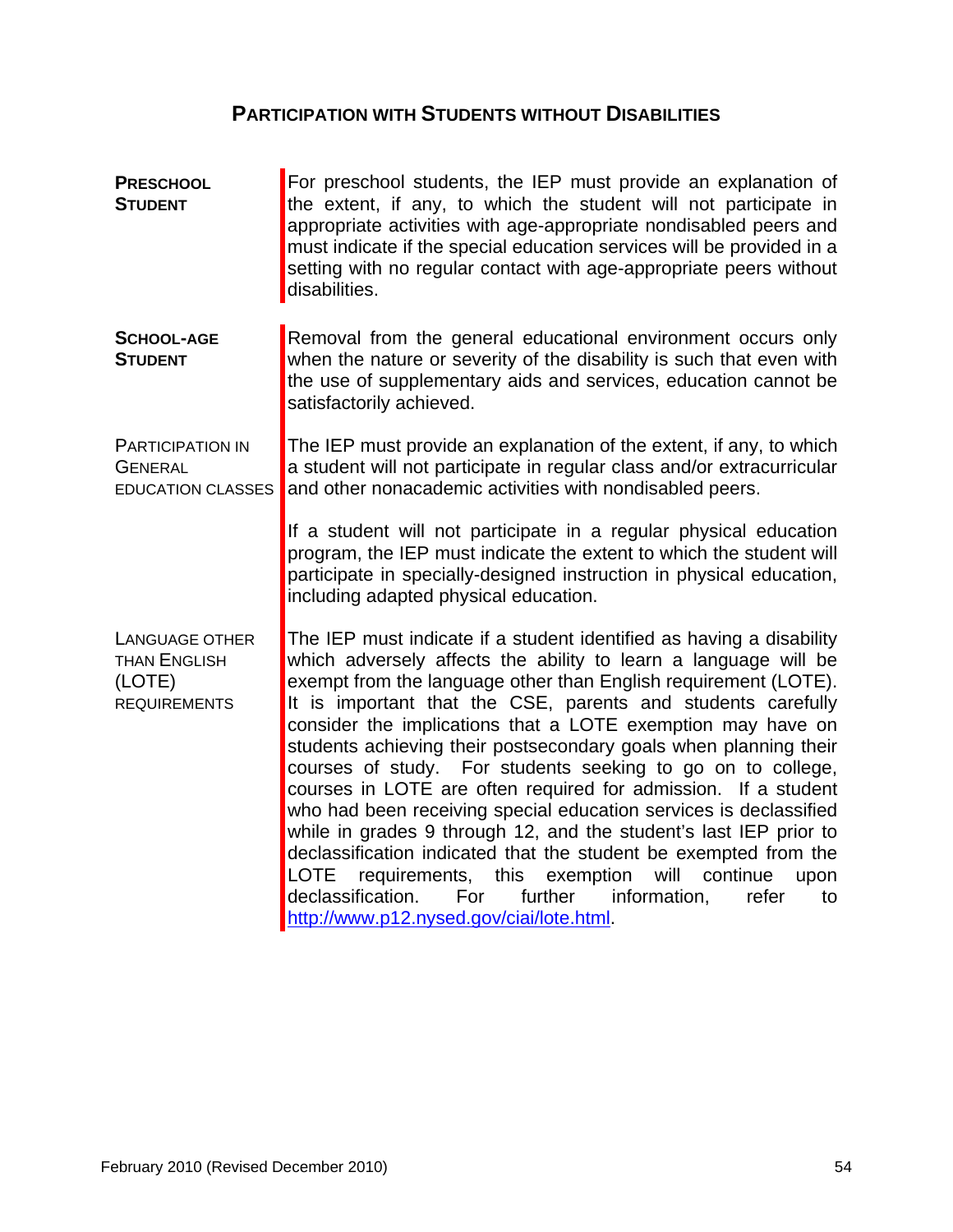# **TRANSPORTATION**

**DEVELOPING RECOMMENDATIONS FOR SPECIAL TRANSPORTATION**

It is the responsibility of the Committee to determine whether the student's disability prevents the student from using the same transportation provided to nondisabled students, or getting to school in the same manner as nondisabled students. The IEP must include specific transportation recommendations to address each of the student's needs, as appropriate, (such as special or adapted buses, lifts and ramps), based on his or her unique needs related to the student's disability to travel:

- to and from school (including such school-related programs as work programs and settings other than the school where the student receives education or special education services); and, as appropriate,
- in and around the school.

In developing recommendations for special transportation, the Committee should consider and document the needs of the student relating to his/her disability. For example:

- **Mobility** e.g., nonambulatory wheelchair bound.
- **Behavior** e.g., fearful in noisy environments; self-abusive; runs away; cries frequently.
- **Communication** e.g., hard of hearing; nonverbal; limited understanding of questions and directions; non-English speaking.
- **Physical** e.g., needs assistive devices to maintain a sitting position; needs assistance walking and going up and down stairs.
- **Health needs** e.g., has seizures; fatigue may fall asleep on bus, requires oxygen equipment; use of an inhaler.

It is not appropriate for the IEP to simply indicate, "special transportation needed," without including the nature of the special transportation. It is not necessary to include special transportation goals in the student's IEP except when instruction will be provided to enable the student to increase his or her independence or improve his or her behavior or socialization during travel.

In determining and documenting a student's special transportation needs, the Committee should consider the following:

- **Special seating.** Does the student require special seating on the bus such as seating away from the window, seating not adjacent to another student, seating in the front of the bus, etc.?
- **Vehicle and/or equipment needs.** Does the student use or require special equipment such as braces, car seat, walker, lap belt, wheelchair, stroller, assistive technology device, medical equipment, adapted buses, or lifts and ramps, etc.?
- **Adult Supervision.** Does the student require additional supervision during transportation such as a one-on-one bus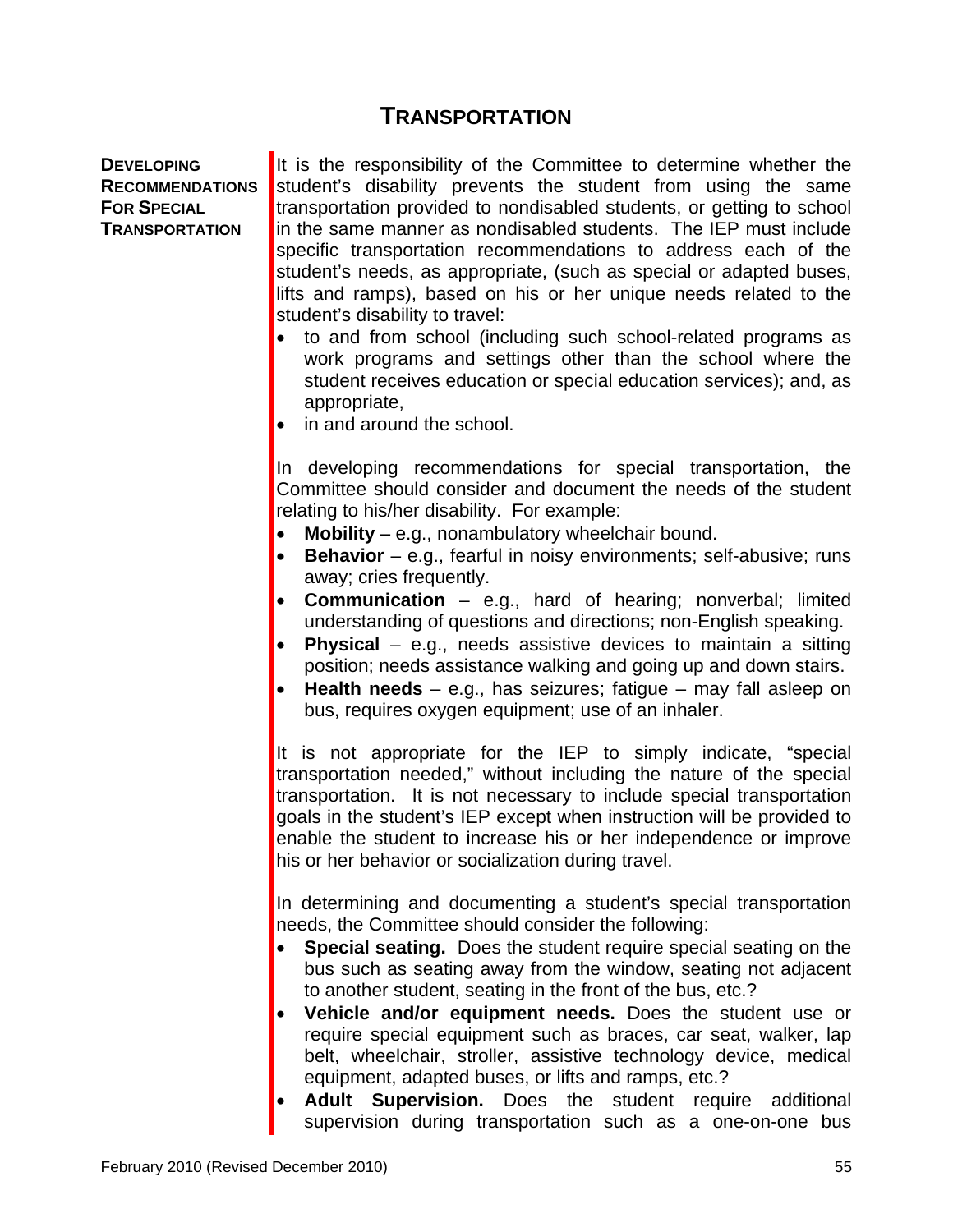attendant for a designated purpose, nursing services, special monitoring, or interpreter, etc.?

- **Type of transportation.** Does the student require accommodations such as door-to-door pick up and drop off, a small bus with few students, or individual transportation?
- **Other Accommodations.** Does the student require other accommodations such as permission to carry personal items or to use personal electronic devices such as radios?

In addition to any special transportation needs resulting from the student's disability, some students may be recommended to receive special education programs/services at a site which requires transportation to/from that site in order for the student to receive his/her special education program/services. The IEP must indicate the need for such transportation to a site to receive services.

In developing its recommendation for a preschool student with a disability, the CPSE must identify transportation options for the student and encourage parents to transport their child at public expense where cost-effective.

Additional information on special transportation may be found at <http://www.p12.nysed.gov/specialed/publications/policy/specialtrans.htm>

Also see U.S. Department of Education Office of Special Education and Rehabilitative Services (OSERS) question and answer document on the subject of Transportation found at

[http://idea.ed.gov/explore/view/p/%2Croot%2Cdynamic%2CQaCorne](http://idea.ed.gov/explore/view/p/%2Croot%2Cdynamic%2CQaCorner%2C12%2C) [r%2C12%2C](http://idea.ed.gov/explore/view/p/%2Croot%2Cdynamic%2CQaCorner%2C12%2C)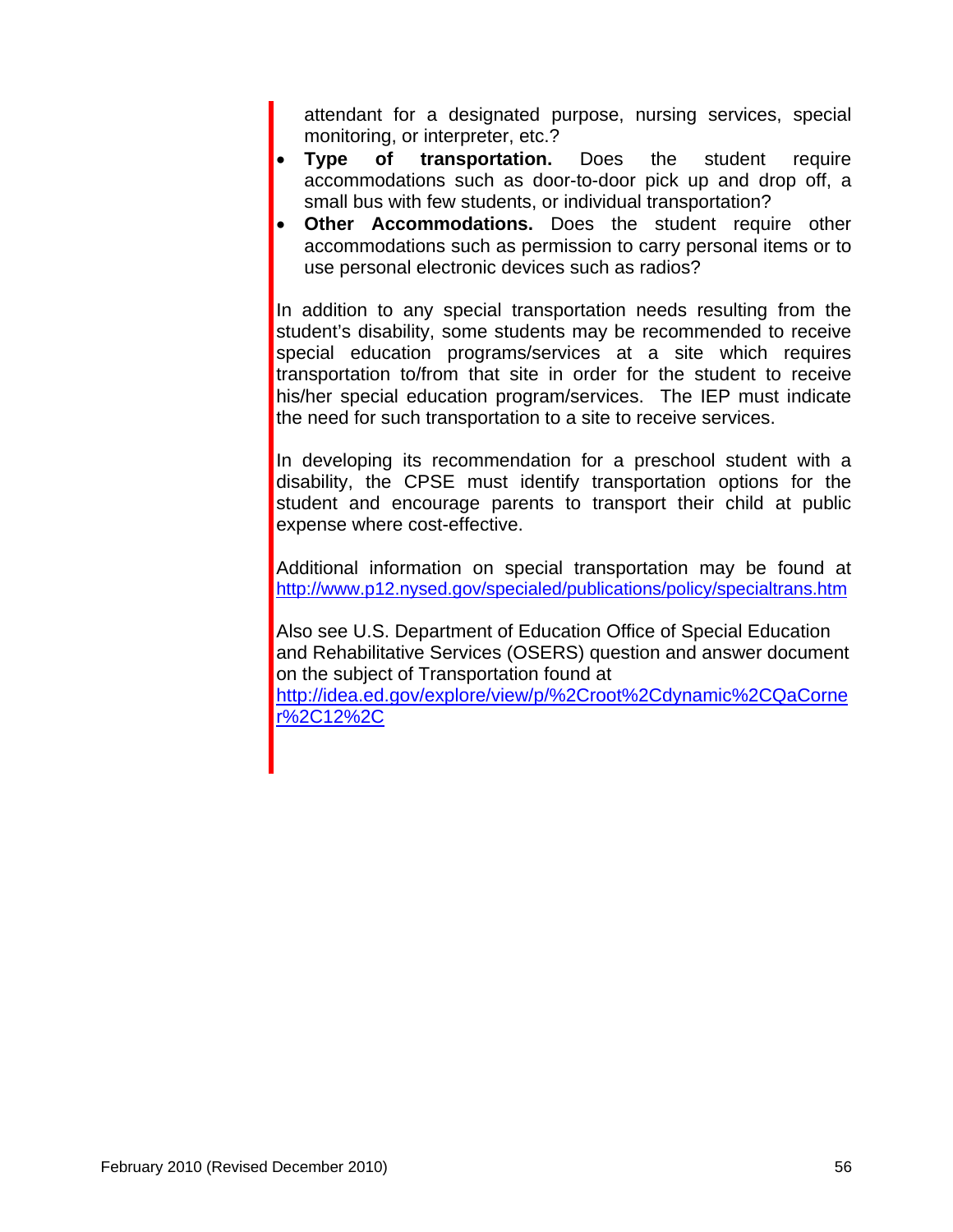#### **PLACEMENT RECOMMENDATION**

**REQUIREMENTS** The IEP must indicate the recommended placement of the student.

**HOW SHOULD PLACEMENT BE INDICATED?** 

For purposes of the IEP, the identification of placement needs to specify where the student's IEP will be implemented. Placement should indicate the type of setting where the student will receive special education services. For example:

- Public school district
- BOCES class
- BOCES class in public school
- Approved private school or Special Act School District day
- Approved private school or Special Act School District residential
- State-operated school

PLACEMENT SHOULD NOT BE CONFUSED WITH LOCATION OF **SERVICES** The student's placement is the educational setting in which the student's IEP will be implemented. The location where each of the recommended services will be provided, as indicated in the section *Recommended Special Education Programs and Services*, specifies where, within that placement, the services will be provided (e.g., Placement: Public High School. Location of Services: consultant teacher services will be provided in the general education math class; individual speech and language therapy will be provided in a separate therapy room).

**HOW IS PLACEMENT DETERMINED?**  The IEP forms the basis for the placement recommendation. Only after consideration and development of all other components of the student's IEP, including the identification of the student's strengths, needs, goals and the services necessary to meet those goals, does the Committee determine the recommended placement that is appropriate for the individual student. Placement must be based on the student's needs and recommended services as identified in the student's IEP and determined annually.

> Placement decisions must be made on an individual basis in consideration of the student's unique needs. Placement decisions cannot be based solely on:

- category of disability,
- availability of special education and related services,
- design of the service delivery system,
- availability of space, or
- administrative convenience.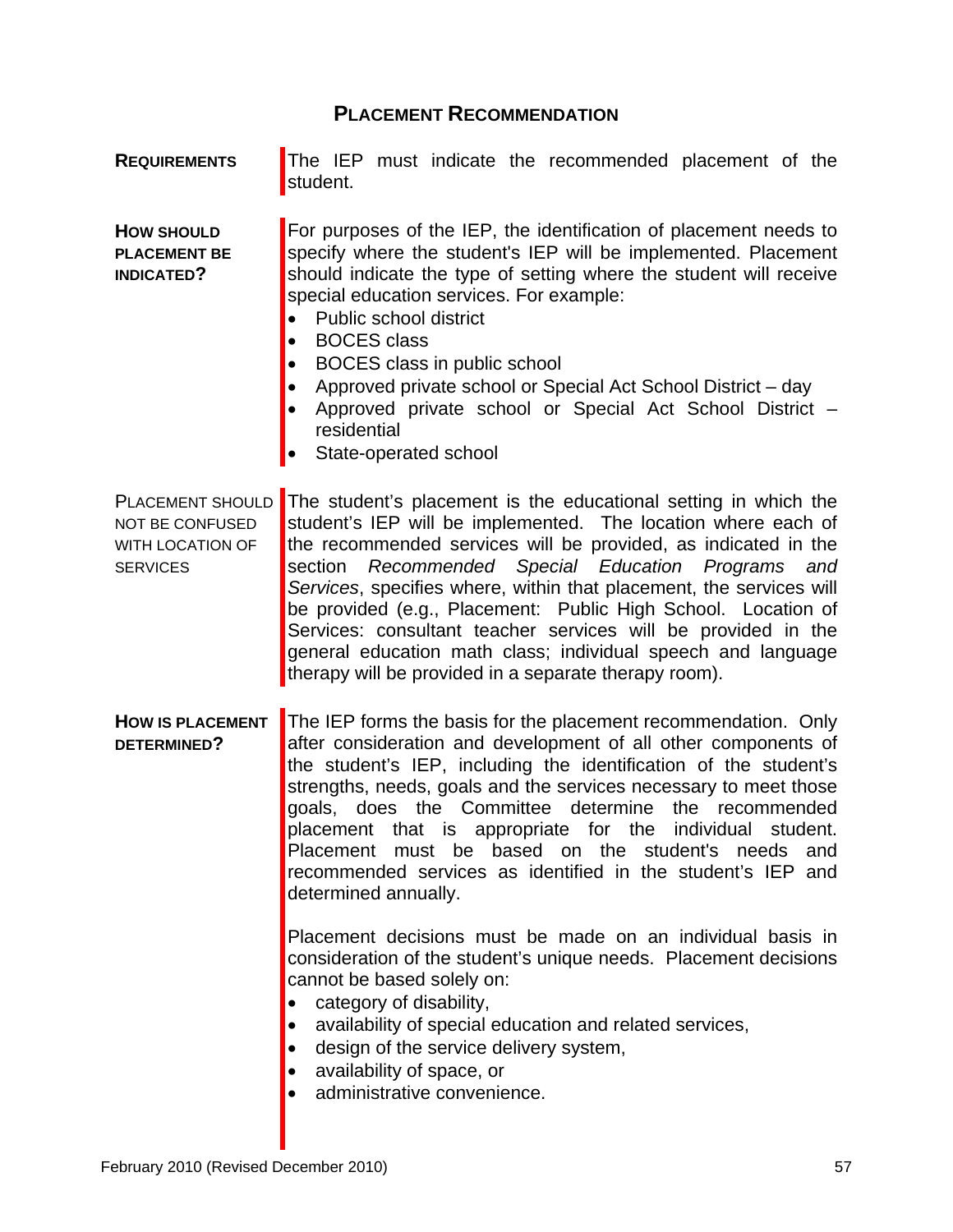Placement decisions must:

- be based on the student's strengths and needs;
- reflect consideration of whether the student could achieve any of his/her IEP goals in a general education class with the use of supplementary aids and services and/or modifications to the curriculum;
- consider the nonacademic benefits to the student that will result from interaction with nondisabled students; and
- be developed in conformity with the least restrictive environment requirements.

Least restrictive environment means that placement of students with disabilities in special classes, separate schools and other removal from the general educational environment occurs only when the nature or severity of the disability is such that, even with the use of supplementary aids and services, education cannot be satisfactorily achieved. The placement of an individual student with a disability in the least restrictive environment must:

- provide the special education needed by the student;
- provide for education of the student to the maximum extent appropriate to the needs of the student with other students who do not have disabilities; and
- be as close as possible to the student's home and, unless the student's IEP requires some other arrangement, the student must be educated in the school he or she would have attended if not disabled.

In selecting the least restrictive environment, consideration must be given to any potential harmful effect on the student or on the quality of the services that the student needs. A student with a disability must not be removed from education in age-appropriate general education classrooms solely because of needed modifications in the general curriculum.

In addition, for **preschool students**, prior to recommending the provision of special education services in a setting which includes only preschool children with disabilities, the CPSE must first consider providing special education services in a setting where age-appropriate peers without disabilities are typically found. A CPSE may only consider provision of special education services in a setting with no regular contact with age-appropriate peers without disabilities when the nature or severity of the child's disability is such that education in a less restrictive environment with the use of supplementary aids and services cannot be achieved satisfactorily.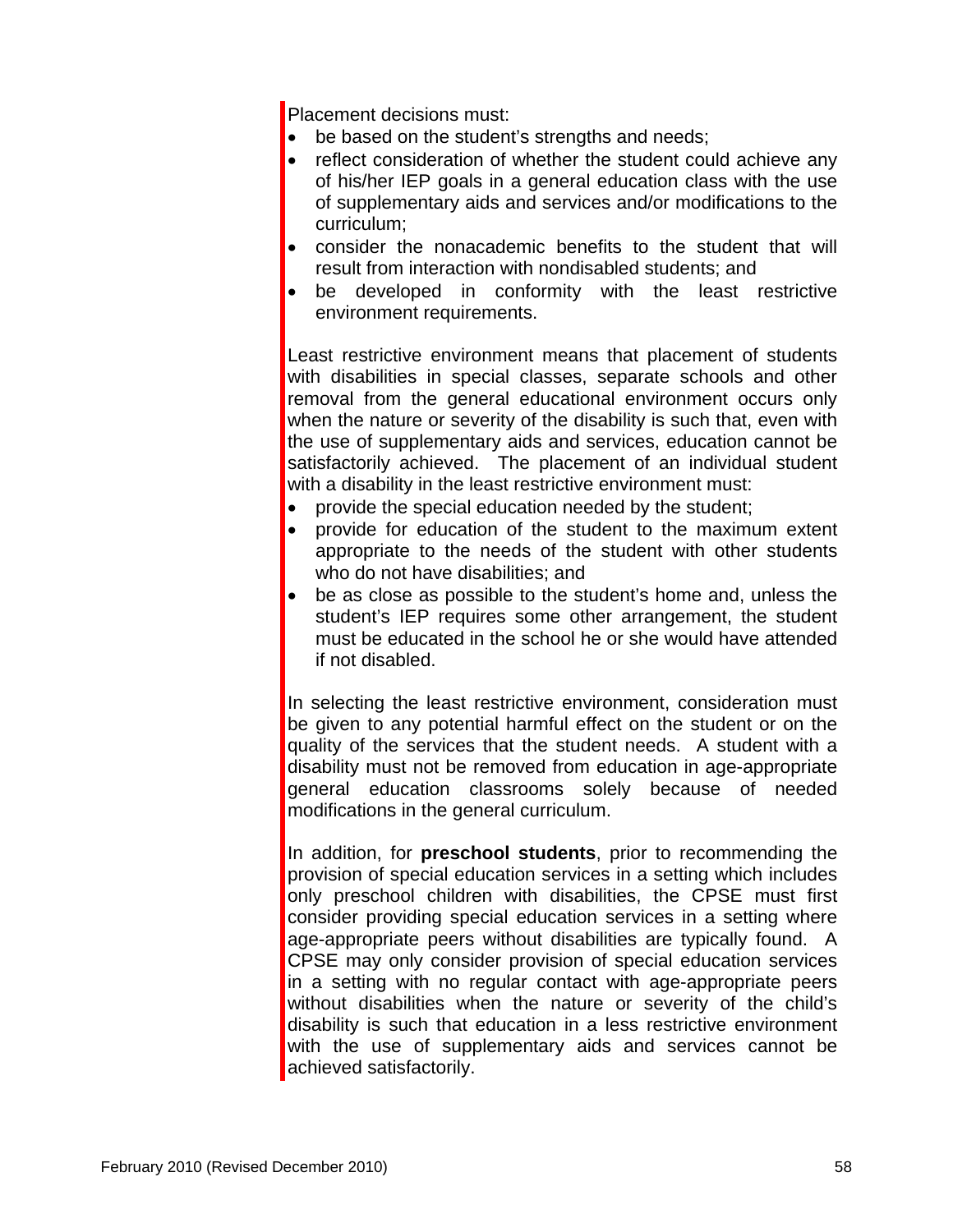| <b>Quality Indicators</b> | Placement decisions:<br>are based on student's individual strengths and needs, without<br>regard to classification.                                                                                                                                              |
|---------------------------|------------------------------------------------------------------------------------------------------------------------------------------------------------------------------------------------------------------------------------------------------------------|
|                           | are determined by a process that first considers a general<br>education environment in the school the student would attend if<br>he/she did not have a disability.                                                                                               |
|                           | reflect consideration of the full range of the student's needs and<br>abilities (academic or educational achievement and learning<br>characteristics, social development, physical development and<br>management needs, including a student's transition needs). |
|                           | reflect consideration of whether the student could achieve any of<br>his/her IEP goals in a general education class, including<br>nonacademic classes, with the use of supplementary aids and<br>services.                                                       |
|                           | are not based solely on whether the student needs modifications<br>to the curriculum.                                                                                                                                                                            |
|                           | reflect flexible consideration of all options of the continuum of<br>services.                                                                                                                                                                                   |
|                           | consider opportunities for the student to participate with students<br>without disabilities in all nonacademic and extracurricular<br>activities.                                                                                                                |
|                           | consider access to course credit.<br>consider potential harmful effects of removal from the general<br>$\bullet$<br>education setting or on the quality of services the student needs.<br>consider proximity to the student's home.<br>$\bullet$                 |
|                           | are reviewed at least annually.<br>$\bullet$                                                                                                                                                                                                                     |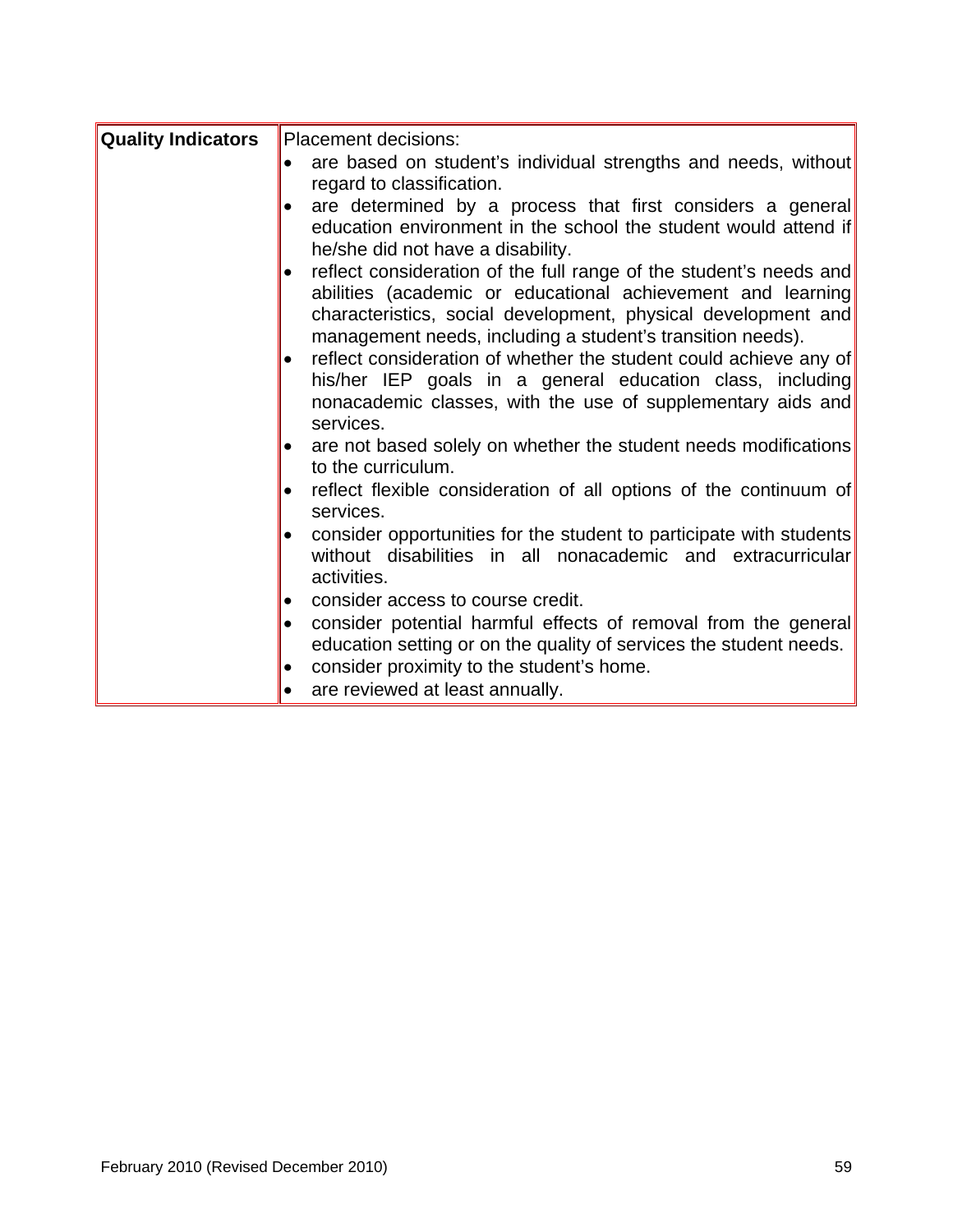# **IEP IMPLEMENTATION**

| <b>REQUIREMENTS</b>                                                                         | The IEP must be implemented as soon as possible following the<br>meeting in which the IEP is developed. There may be no delay in<br>the implementation of a student's IEP, including any case in which<br>the payment source for providing or paying for special education<br>services for the student is being determined. The school district<br>must ensure that each student with a disability has an IEP in effect<br>at the beginning of each school year.                                                                                                                               |
|---------------------------------------------------------------------------------------------|------------------------------------------------------------------------------------------------------------------------------------------------------------------------------------------------------------------------------------------------------------------------------------------------------------------------------------------------------------------------------------------------------------------------------------------------------------------------------------------------------------------------------------------------------------------------------------------------|
| PRESCHOOL<br><b>STUDENT</b>                                                                 | The board of education must arrange for the preschool student<br>with a disability to receive his or her special education programs<br>and services as recommended in the IEP commencing with the<br>July, September or January starting date for the approved<br>program.                                                                                                                                                                                                                                                                                                                     |
|                                                                                             | If the IEP is developed less than 30 school days before or after<br>the appropriate starting date selected for the student, the IEP<br>must be implemented no later than 30 school days of the date the<br>IEP was developed (i.e., the date of the CPSE meeting at which<br>the recommendation was developed).                                                                                                                                                                                                                                                                                |
| <b>SCHOOL-AGE</b><br><b>STUDENT</b>                                                         | The IEP of a school-age student must be implemented within 60<br>school days of:<br>the receipt of consent to evaluate a student not previously<br>identified as a student with a disability; or<br>referral for review of the student with a disability for a student<br>previously identified as a student with a disability; except:<br>for students recommended for placement in an approved in-<br>state or out-of-state private school, the board must arrange for<br>such programs and services within 30 school days of the<br>board's receipt of the recommendation of the Committee. |
| <b>WHAT STEPS MUST</b><br><b>BE TAKEN TO</b><br><b>ENSURE IEP</b><br><b>IMPLEMENTATION?</b> | The school must take steps to ensure a student's IEP is<br>implemented as recommended by the Committee, including but<br>not limited to:<br>providing copies of the student's IEP, as appropriate; and<br>informing each individual of his or her IEP implementation<br>responsibilities.<br>For a student who needs his/her instructional materials in an<br>alternative format, the materials must be made available to the<br>student at the same time that such materials are available to non-<br>disabled students.                                                                      |
|                                                                                             | It is recommended that the Committee meeting include discussion<br>documentation<br>of<br>and<br>the<br>steps<br>necessary<br>to<br>ensure                                                                                                                                                                                                                                                                                                                                                                                                                                                     |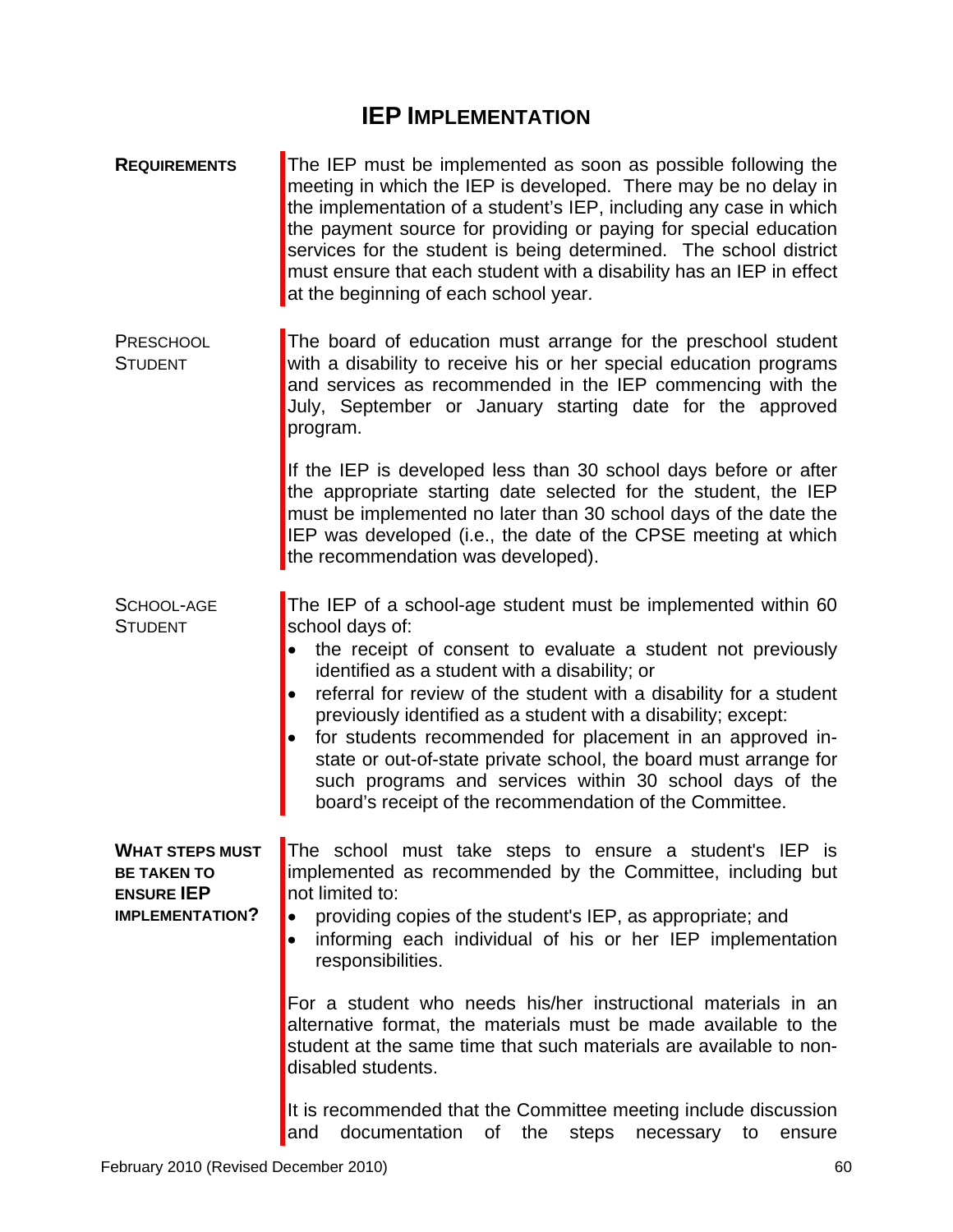implementation of the student's IEP, including, but not limited to:

- identifying staff who will be responsible to provide the recommended services, accommodations, program modifications and supports in accordance with the IEP;
- determining how and by whom the student's teachers, related service providers and other service providers will be provided copies of the student's IEP;
- designating an individual who is knowledgeable about the student's disability and program to inform staff of their IEP responsibilities;
- planning how resources and materials necessary to implement the IEP will be obtained (e.g., instructional materials in alternative formats; assistive technology devices ordered);
- arranging, as appropriate, for testing accommodations; and
- determining how coordination with other agencies, if appropriate, will occur.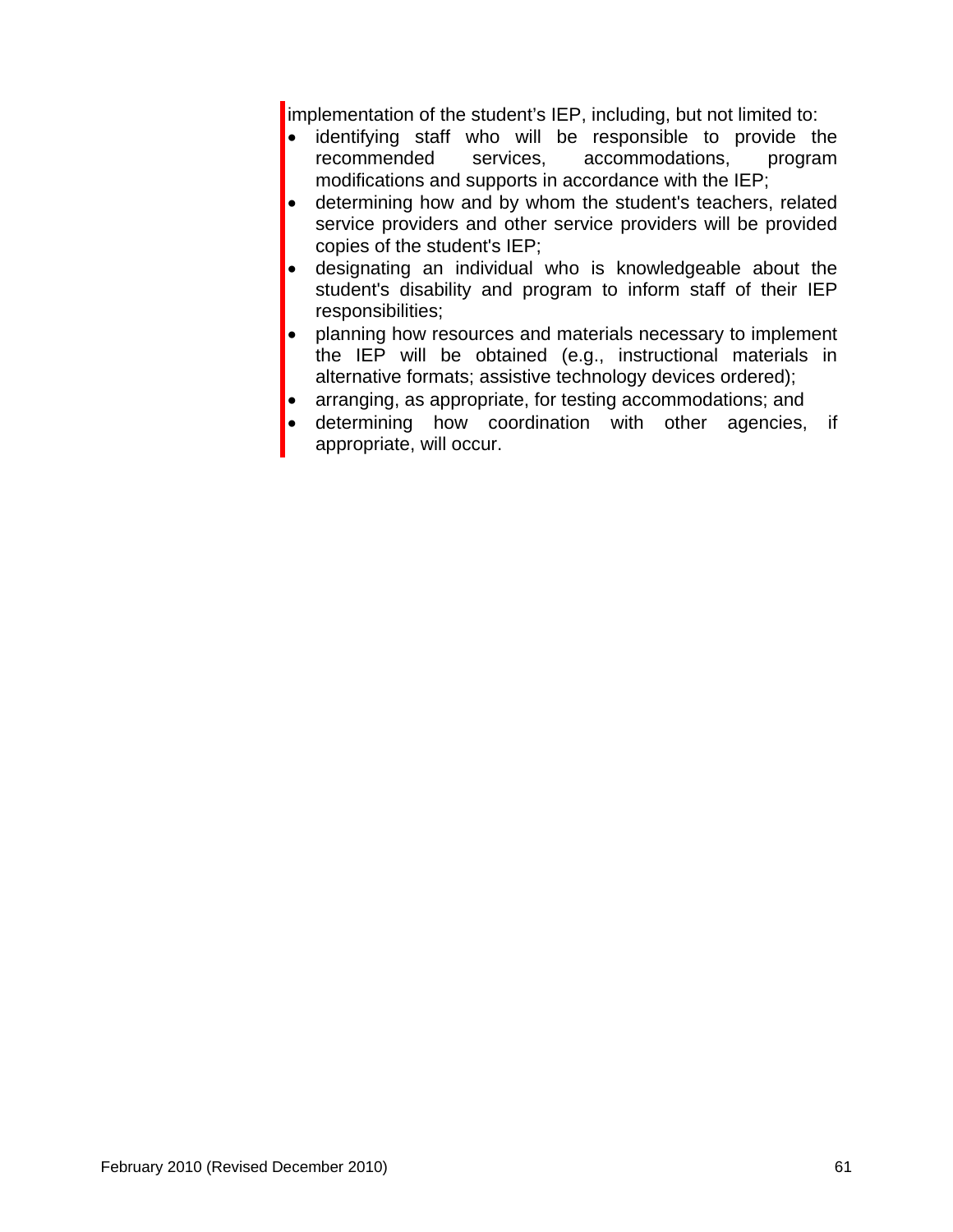# **Committee on Special Education Subcommittee on Special Education Committee on Preschool Special Education**

#### **Committee on Preschool Special Education (CPSE)**

Each CPSE must include, but is not limited to:

- the parents of the preschool child;
- not less than one regular education teacher of the child whenever the child is or may be participating in the general education environment;
- not less than one special education teacher of the child, or, if appropriate, not less than one special education provider of the child;
- a representative of the school district who is qualified to provide or supervise special education and who is knowledgeable about the general education curriculum and the availability of preschool special education programs and services and other resources of the school district and the municipality. The representative of the school district shall serve as the chairperson of the committee;
- an additional parent member of a child with a disability residing in the school district or a neighboring school district and whose child is enrolled in a preschool or elementary level education program, provided that such parent is not a required member if the parent(s) of the child request that the additional parent member not participate;
- an individual who can interpret the instructional implications of evaluation results, provided that such individual may also be the individual appointed as the regular education teacher, special education teacher or special education provider, school psychologist, representative of the school district or a person having knowledge or special expertise regarding the student when such member is determined by the school district to have the knowledge and expertise to fulfill this role on the Committee;
- other persons having knowledge or special expertise regarding the child, including related services personnel as appropriate, as the school district or the parents shall designate. The determination of knowledge or special expertise of such person shall be made by the party (parents or school district) who invited the individual to be a member of the CPSE;
- for a child in transition from early intervention programs and services, at the request of the parent, the appropriate professional designated by the agency that has been charged with the responsibility for the preschool child; and
- a representative of the municipality of the preschool child's residence, provided that the attendance of the appointee of the municipality shall not be required for a quorum.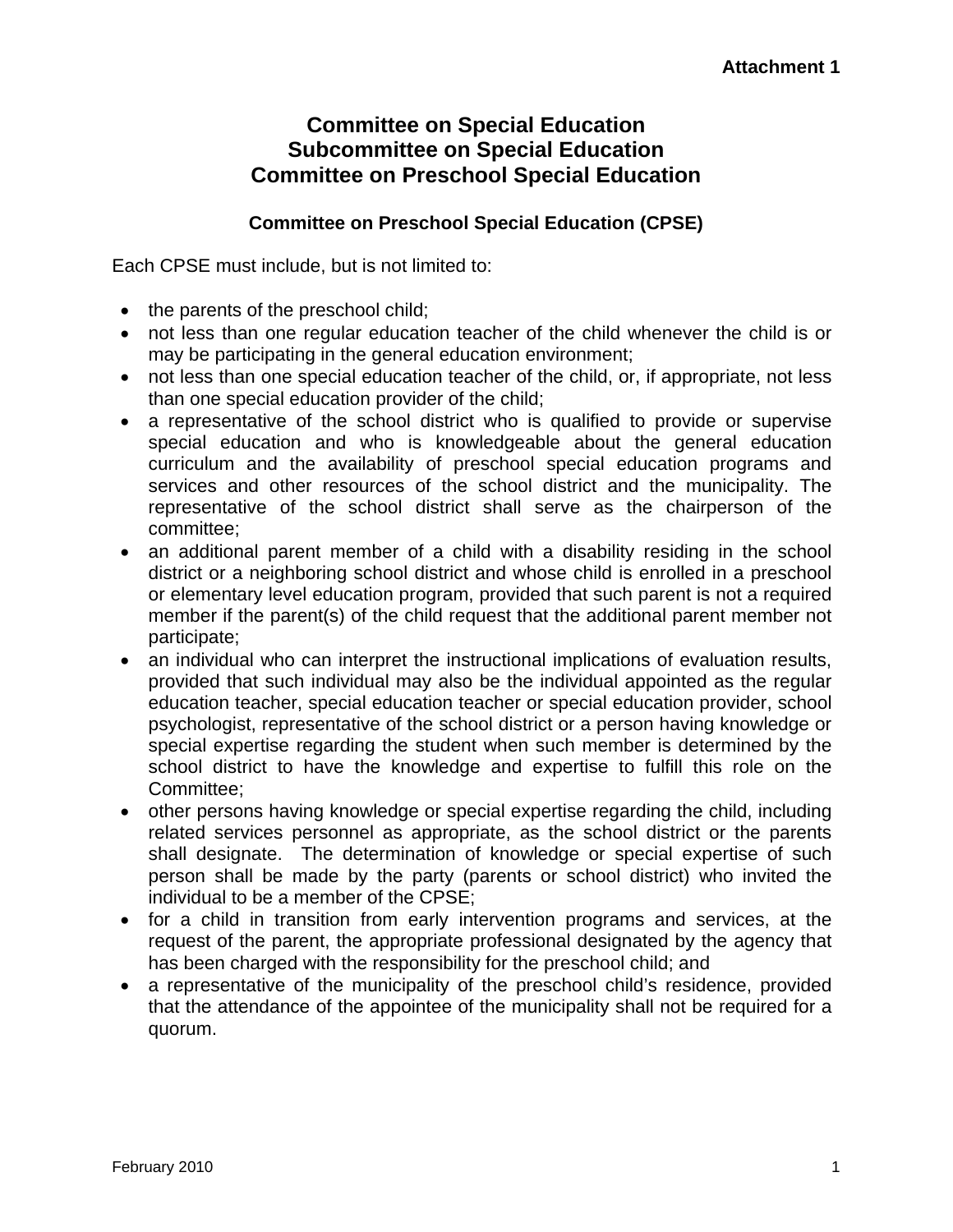# **Committee on Special Education (CSE)**

Each CSE must include, but is not limited to:

- the parents or persons in parental relationship to the student;
- not less than one regular education teacher of the student whenever the student is or may be participating in the regular education environment;
- not less than one special education teacher of the student, or, if appropriate, not less than one special education provider of the student;
- a school psychologist;
- a representative of the school district who is qualified to provide or supervise special education and who is knowledgeable about the general education curriculum and the availability of resources of the school district, provided that an individual who meets these qualifications may also be the same individual appointed as the special education teacher or the special education provider of the student or the school psychologist. The representative of the school district shall serve as the chairperson of the Committee;
- an individual who can interpret the instructional implications of evaluation results. Such individual may also be the individual appointed as the regular education teacher, special education teacher or special education provider, school psychologist, representative of the school district or a person having knowledge or special expertise regarding the student when such member is determined by the school district to have the knowledge and expertise to fulfill this role on the Committee;
- a school physician, if specifically requested in writing by the parent of the student or by a member of the school at least 72 hours prior to the meeting;
- an additional parent member of a student with a disability residing in the school district or a neighboring school district, provided that the additional parent member may be the parent of a student who has been declassified within a period not to exceed five years or the parent of a student who has graduated within a period not to exceed five years. Such parent is not a required member if the parents of the student request that the additional parent member not participate in the meeting;
- other persons having knowledge or special expertise regarding the student, including related services personnel as appropriate, as the school district or the parent(s) shall designate. The determination of knowledge or special expertise of such person shall be made by the party (parents or school district) who invited the individual to be a member of the Committee on special education; and
- if appropriate, the student.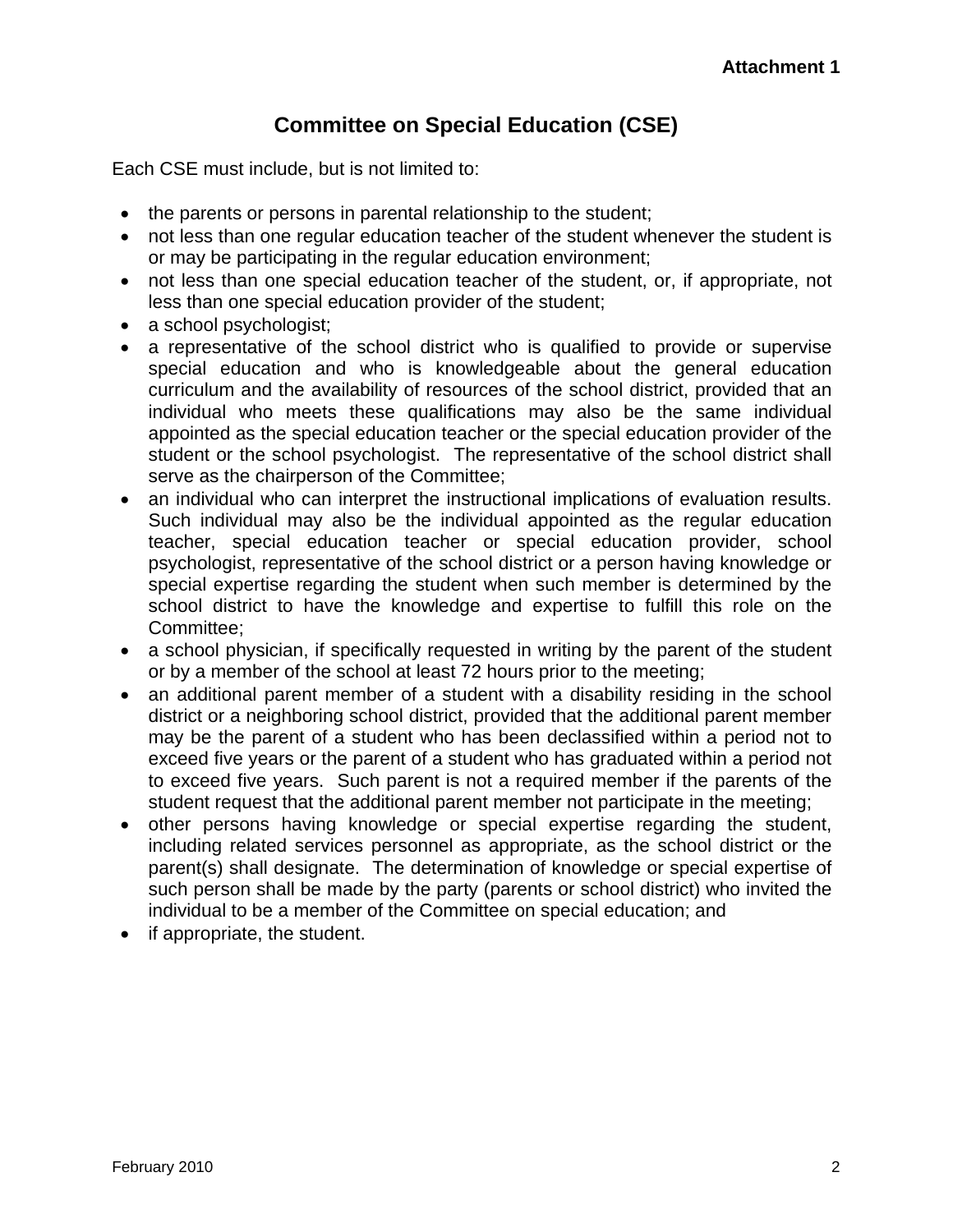#### **Subcommittee on Special Education[3](#page-66-0)**

The membership of each Subcommittee on Special Education must include, but is not limited to:

- the parents of the student;
- not less than one regular education teacher of the student whenever the student is or may be participating in the regular education environment;
- not less than one of the student's special education teachers or, if appropriate, not less than one special education provider of the student;
- a representative of the school district who is qualified to provide, administer or supervise special education and who is knowledgeable about the general education curriculum and who is knowledgeable about the availability of resources of the school district, who may also fulfill the requirement of the special education teacher of the student or, if appropriate, the special education provider of the student or a school psychologist. The representative of the school district shall serve as the chairperson of the subcommittee;
- a school psychologist, whenever a new psychological evaluation is reviewed or a change to a program option with a more intensive staff/student ratio (e.g., change from a maximum class size of twelve students to a maximum class size of eight students, with one or more supplementary school personnel assigned to each class during periods of instruction), is considered;
- an individual who can interpret the instructional implications of evaluation results, who may be a member appointed as a regular education teacher of the student, special education teacher or special education provider of the student, representative of the school district, school psychologist or other persons having knowledge or special expertise regarding the student, including related services personnel as appropriate, as the committee or the parent shall designate;
- such other persons having knowledge or special expertise regarding the student, including related services personnel as appropriate, as the committee or the parent shall designate. The determination of knowledge or special expertise of such person shall be made by the party (parents or school district) who invited the individual to be a member of the subcommittee on special education; and
- the student, if appropriate.

A Subcommittee on Special Education may perform the functions of the CSE, except when a student is considered for placement for the first time in a:

- special class; or
- special class outside of the student's school of attendance (i.e., outside the school the student would normally attend if not disabled); or
- school primarily serving students with disabilities or a school outside of the student's district.

<span id="page-66-0"></span> $\overline{a}$  $3$  Does not apply to CPSE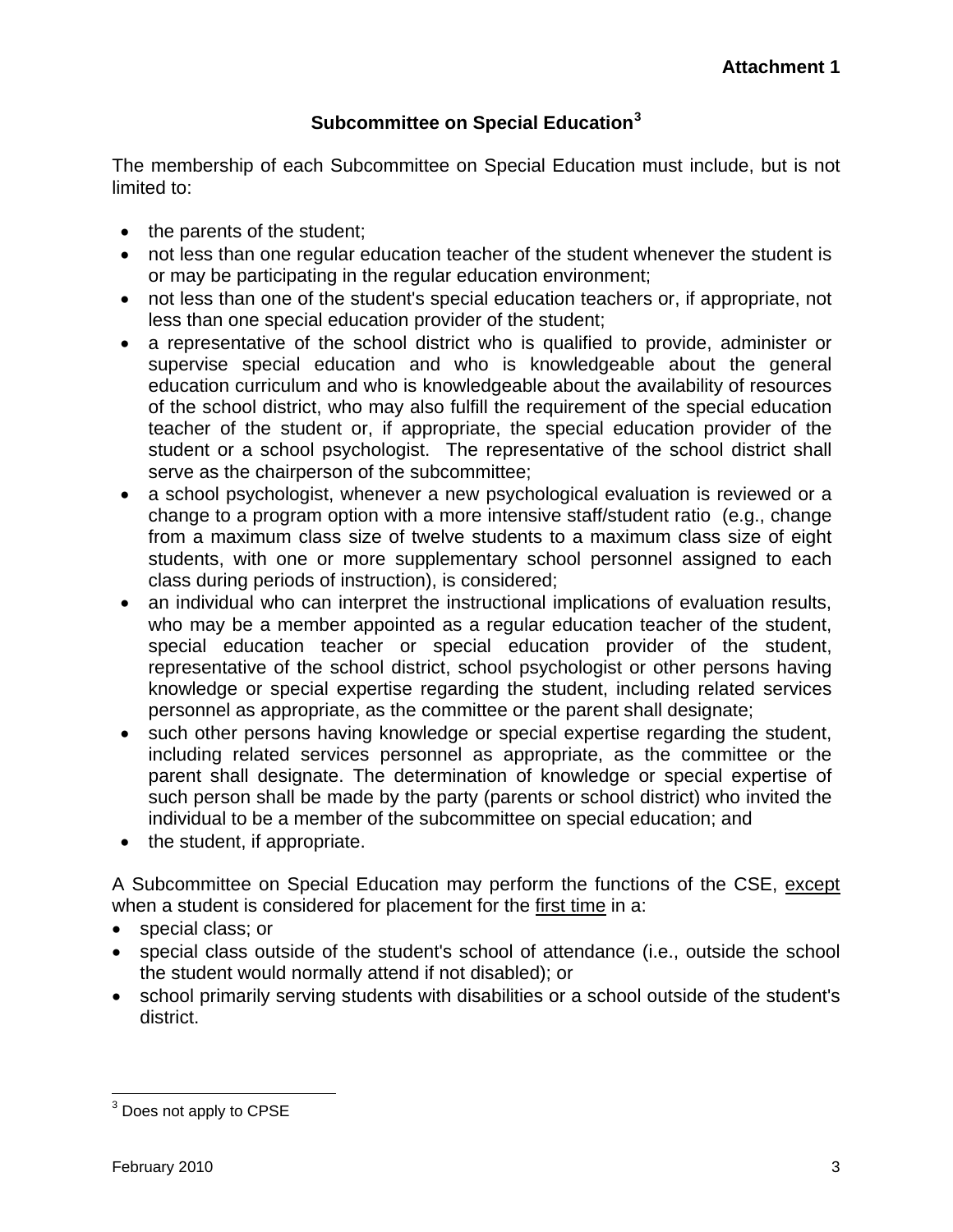If a recommendation of a Subcommittee is not acceptable to the student's parent(s), the parent may submit a written request to refer the recommendation to the CSE for its review. Upon receipt of such written request by the parent, the CSE must meet and review the recommendation of the Subcommittee.

Each Subcommittee must report annually the status of each student with a disability within its jurisdiction to the CSE.

#### **Procedures Relating to the Attendance of Committee Members**

From section 200.3(f) of the Regulations of the Commissioner of Education:

- (1) A member of a committee on special education, a committee on preschool special education or subcommittee on special education is not required to attend a meeting of the committee, in whole or in part, if the parent and the school district agree, in writing, that the attendance of the member is not necessary because the member's area of the curriculum or related services is not being modified or discussed at the meeting.
- (2) A member of such committee may be excused from attending a meeting of the committee or subcommittee, in whole or in part, when the meeting involves a modification to or discussion of the member's area of the curriculum or related services if the parent to the student and the school district consent, in writing, to the excusal and the excused member submits to the parent and such committee, written input into the development of the IEP, and in particular written input with respect to their area of curriculum or related services prior to the meeting.
- (3) Requests for excusal of a member of a committee as provided for in paragraphs (1) and (2) of this subdivision, and the written input as provided for in paragraph (2) of this subdivision, shall be provided not less than five days prior to the meeting date, in order to afford the parent a reasonable time to review and consider the request. Provided however, that a parent shall retain the right to request and/or agree with the school district to excuse a member of the committee or subcommittee at any time including where the member is unable to attend the meeting because of an emergency or unavoidable scheduling conflict and the school district submits the written input for review and consideration by the parent within a reasonable time prior to the meeting and prior to obtaining written consent of the parent to such excusal.
- (4) Requests for excusals do not apply to the parents of the student or the appointee of the municipality in the case of a committee on preschool special education.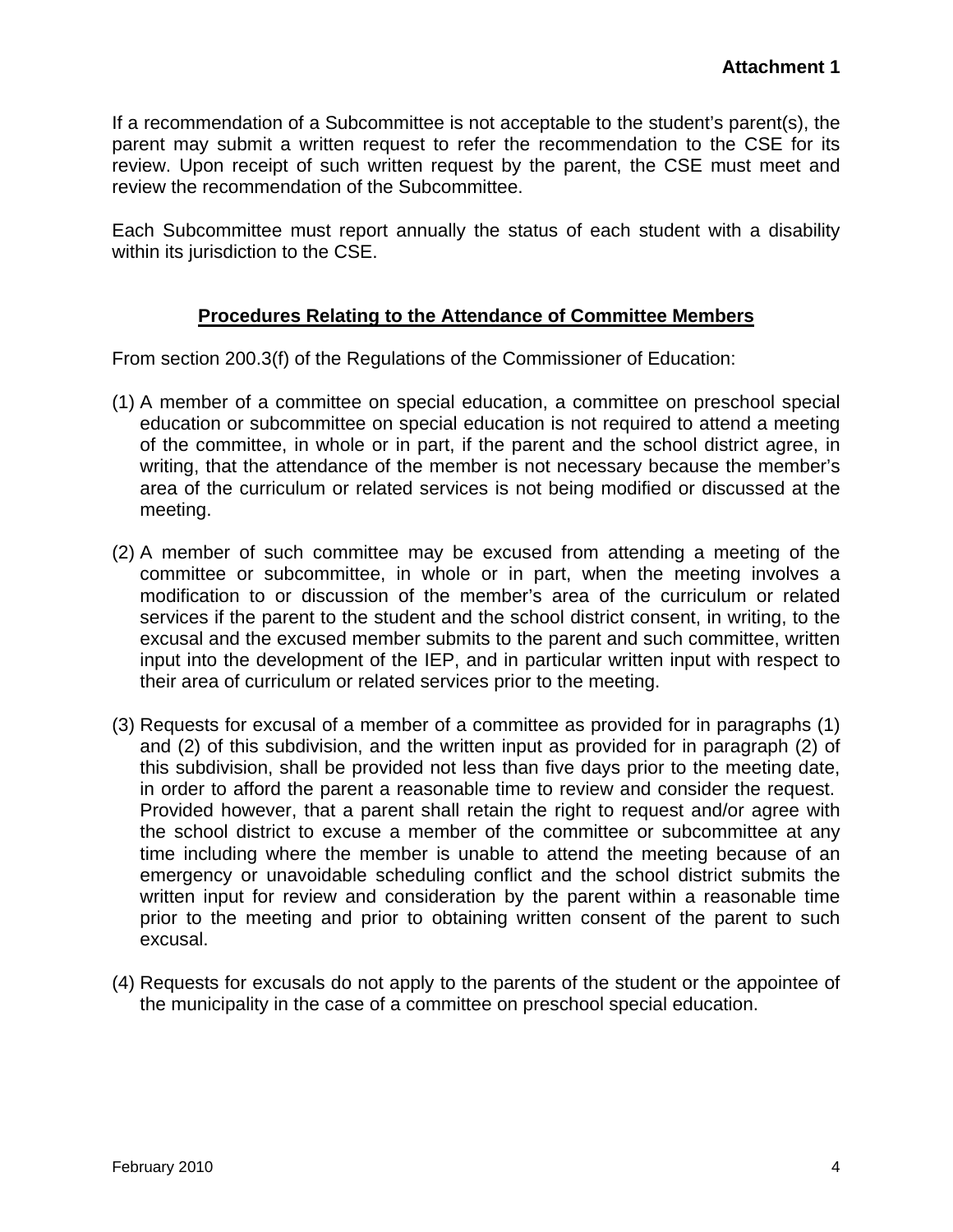# **Consideration of Special Factors**

The following information provides examples of guiding questions a Committee may use to determine whether certain students need a particular device or service (including an intervention, accommodation, or other program modification) in order for the student to receive a free appropriate public education.

#### **Students who demonstrate behaviors which impede learning**

A functional behavioral assessment (FBA) is conducted as part of an individual evaluation for each student with a disability who has behaviors that impede his or her learning or that of others. A FBA must also be conducted when disciplinary actions have resulted in the suspension or removal of the student from his or her current program for more than 10 days in a school year. FBAs provide information on why a student engages in a behavior, when the student is most likely to demonstrate the behavior and situations in which the behavior is least likely to occur. The individualized education program (IEP) of a student whose behavior impedes his or her learning or that of others must indicate the strategies, including positive behavioral interventions and supports to address a student's behavior needs. Further information on functional behavioral assessments may be found in the July 1998 memorandum entitled, *Guidance on Functional Behavioral Assessments for Students with Disabilities*.

Based on the results of the FBA, the Committee must identify strategies, including positive behavioral interventions and supports to address those behaviors. When a student's behaviors are such that they are impeding learning, the IEP must identify, as appropriate, the student's present levels and needs and annual goals, (and if required for certain students, short-term objectives and/or benchmarks), related to behaviors, and the special education and related services, supplementary aids and services to be provided to the student, or on behalf of the student, any needed program modifications, and any supports for school personnel needed to address the behavior.

In determining the supports, services, interventions or program modifications a student may need to address behaviors that impede learning, the Committee should consider the following questions:

- What behavior(s) does the student exhibit that are different from those of sameage peers?
- When is the student most likely to exhibit the problem behavior?
- What are the general conditions under which a behavior usually occurs and probable consequences that serve to maintain it?
- What contextual factors (including cognitive and affective factors) contribute to the behavior?
- What specific events appear to be contributing to the student's problem behavior?
- What function(s) does the problem behavior serve for the student?
- What might the student be communicating through problem behavior?
- When is the student less likely to engage in the problem behavior?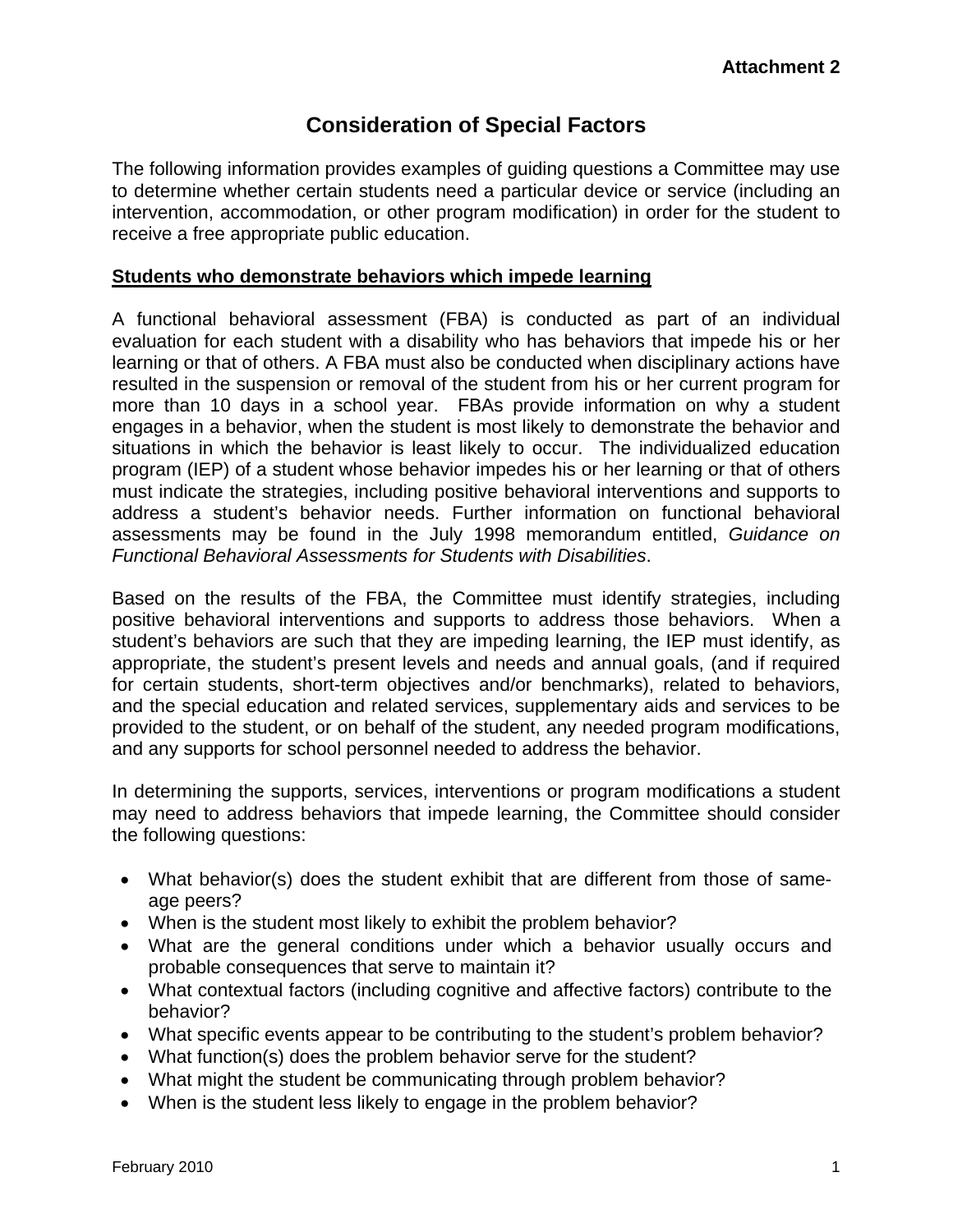- Does the student's behavior problem persist despite consistently implemented behavioral management strategies?
- Does the student's behavior place him/her or others at risk of harm or injury?
- Have the student's cultural norms been considered relative to the behavior(s) in question?
- Do health-related issues affect the behavior?
- Does the student's disability affect his/her ability to control the behavior?
- Does the student's disability affect his/her understanding of the consequences of the behavior?
- What accommodations are necessary for instruction and testing?
- Does the student need an individual behavioral intervention plan?

## **Students with limited English proficiency**

For all students with disabilities with limited English proficiency, the Committee must consider how the student's language needs relate to the IEP. Schools must provide a student with limited English proficiency with alternative language services to enable him/her to acquire proficiency in English and to provide him/her with meaningful access to the content of the educational curriculum that is available to all students, including special education and related services. The Committee should consider the following questions:

- Has the student been assessed in English as well as his/her native language?
- Did the evaluation of the student with limited English proficiency measure the extent to which the student has a disability and needs special education rather than measure the student's English language skills?
- Does the disability impact on the student's involvement and progress in the bilingual education or English as a Second Language (ESL) program of the general curriculum?
- What language will be used for this student's instruction?
- What language or mode of communication will be used to address parents or family members of the student?
- What accommodations are necessary for instruction and testing?
- What other language services (i.e., English as a second language, bilingual education) must be provided to ensure meaningful access to general and special education and related services?

#### **Students with visual impairments**

When a student is blind or visually impaired, the Committee must provide instruction in Braille and the use of Braille unless the Committee determines, after an evaluation of the student's reading and writing skills, needs and appropriate reading and writing media, that instruction in Braille or the use of Braille is not appropriate for this student. The student's future needs for instruction in Braille or the use of Braille must also be considered. The Committee should consider the following questions: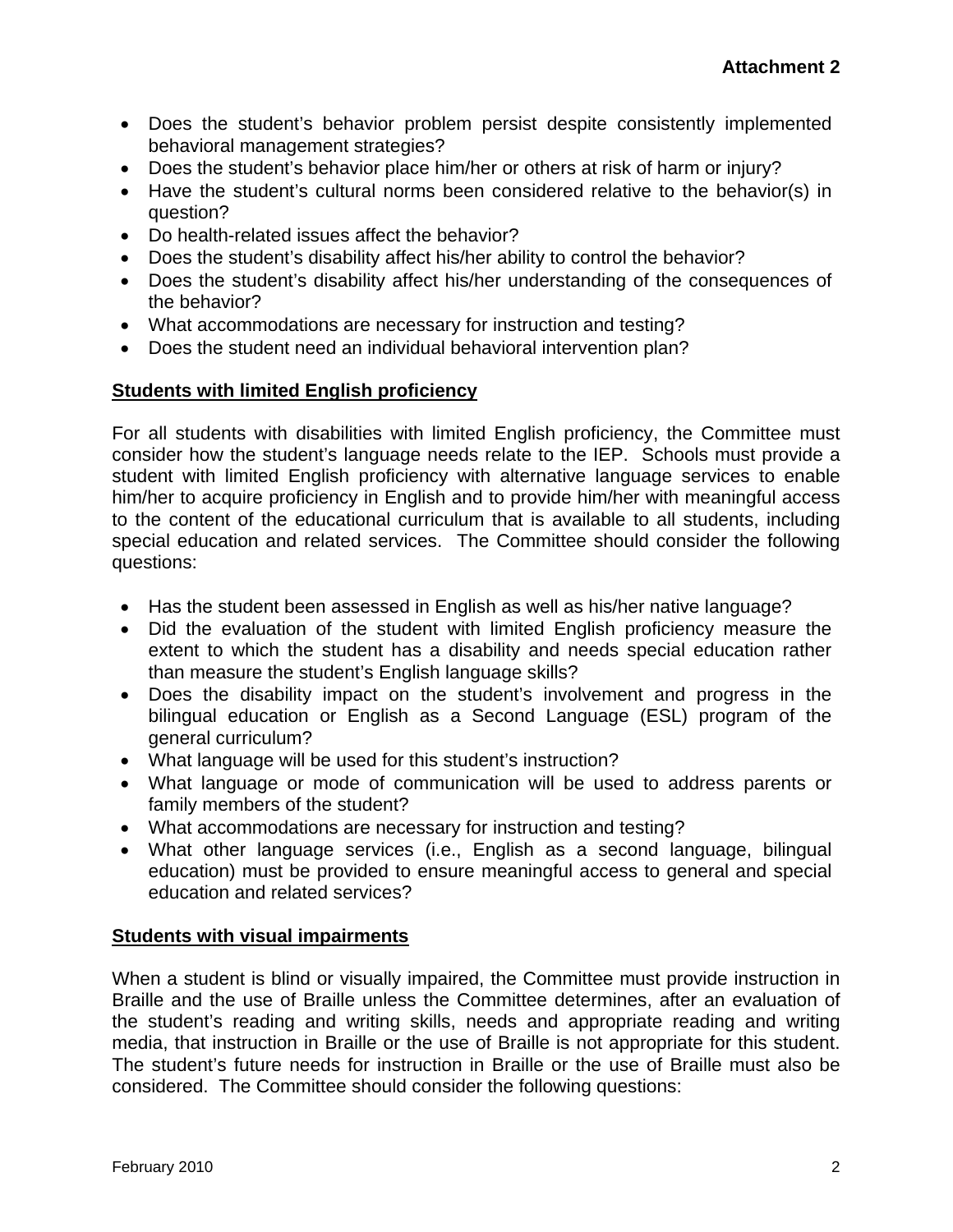- Does the student have a disability in addition to blindness that would make it difficult for him/her to use his or her hands?
- Does the student have residual vision?
- Does the student use or need to learn to use assistive technology for reading and writing?
- Is the student's academic progress impeded by the current method of reading?
- Does the student use Braille, large print, recordings or regular print?
- Will the student need to use Braille, large print or recordings in the future?
- Have provisions been made to obtain in Braille the printed materials used by sighted students?
- Does the student need instruction in orientation and mobility?
- Does the student have appropriate listening skills?
- Does the student have age-appropriate social skills?
- What skills does the student need to enable him or her to learn effectively?
- What accommodations are necessary for instruction and testing?
- What is the potential loss of remaining vision?
- What is the amount of reading required of the student in the general education curriculum?
- Does the student have language-related learning disabilities?

Additional information explaining the responsibilities of educational agencies for students with visual impairments may be found in the June 8, 2000 Federal Register/ Vol. 65, No. 111 *Educating Blind and Visually Impaired Students: Policy Guidance.* 

For additional guidance relating to accessible instructional materials for students, see <http://www.p12.nysed.gov/specialed/aim/AIMmemo1209.htm>.

#### **Students with communication needs**

The Committee must consider the communication needs of the student, and in the case of a student who is deaf or hard of hearing, consider the student's language and communication needs. The Committee must consider the student's opportunities for direct interaction with peers and educational personnel in the student's own language and communication mode. Opportunities for direct interaction (without needing an interpreter) in the student's own language and communication mode must also be described. The Committee should consider the following questions:

- Does the student use American Sign Language?
- What mode of communication does the student use?
- What mode of communication does the family prefer?
- Is an interpreter or translator needed for the student to participate in and benefit from classroom instruction and/or interaction with peers and educational personnel?
- Does the student require assistive devices to facilitate the development and use of meaningful language and/or a mode of communication?